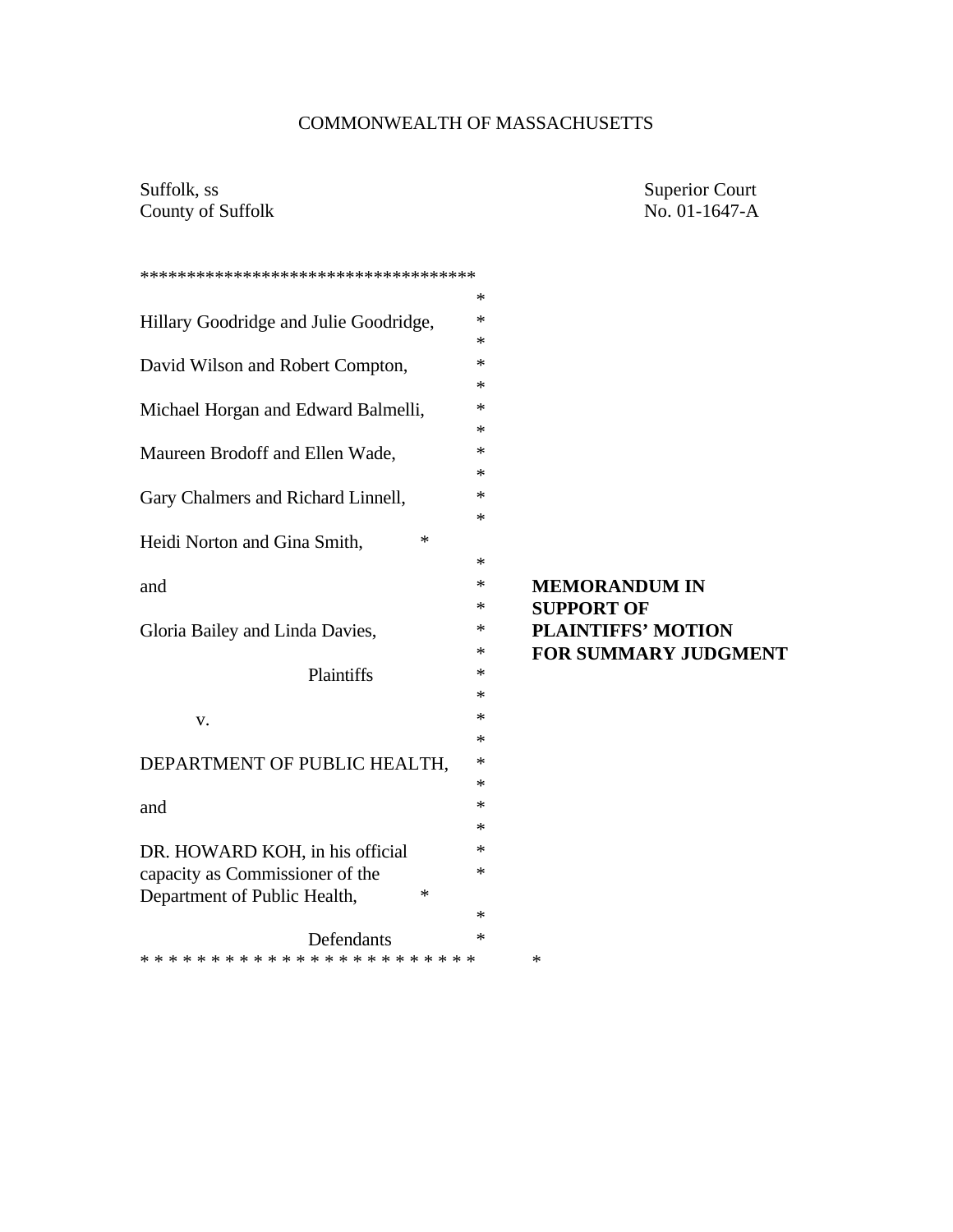#### **I. INTRODUCTION**

This case concerns one of the most fundamental of all our human and civil rights: the right to marry the person you love, the person with whom you want to share your life. When two adults make the very intimate and personal decision to commit themselves to one another by assuming the obligations of civil marriage, that is a decision protected by the laws of the Commonwealth. $<sup>1</sup>$ </sup>

More than twenty years ago, the Supreme Judicial Court swept away any doubt that, in this Commonwealth, each person has an identifiable, legally protected interest in "not being treated by her government as a second-class citizen." *Lowell v. Kowalski*, 380 Mass. 663, 670 (1980). In the present case, the plaintiffs call upon this Court to enforce that interest. They seek a declaration that their exclusion from marriage violates the present statutory scheme and further that principles of statutory construction harmonized with the principles of equality embedded in the Declaration of Rights compel that result. *See* section II. Beyond statutory issues, they seek a declaration that, in common with other citizens of the Commonwealth, they may not be arbitrarily hindered by the state in the exercise of the fundamental right to marry the partner of their choice. *See* section III. Moreover, excluding plaintiffs from access to civil marriage violates the comprehensive equality protections of the Massachusetts Constitution, s*ee* section IV, and violates their

 $\frac{1}{1}$ This case concerns access to the state-created regime of civil marriage and its secular legal status. A religious marriage, on the other hand, may be celebrated or recognized by a community of faith, but has no legal significance in and of itself. A wide range of clergy and religious leaders are authorized to solemnize civil marriages in the course of their religious ritual, G.L. c. 207, §§ 38, 39, but marriage has always been a civil rather than religious or sacramental matter in Massachusetts. *Inhab. of Milford v. Inhab. of Worcester*, 7 Mass. 48, 1810 WL 982, \*3 (Mass.) (early settlers invested no civil authority in clergy, although later authorized ministers to solemnize marriages). *See also Gould v. Gould*, 78 Conn. 242 (1905) (contrasting civil nature of marriage in American colonies in contrast to ecclesiastical authority over marriage in England).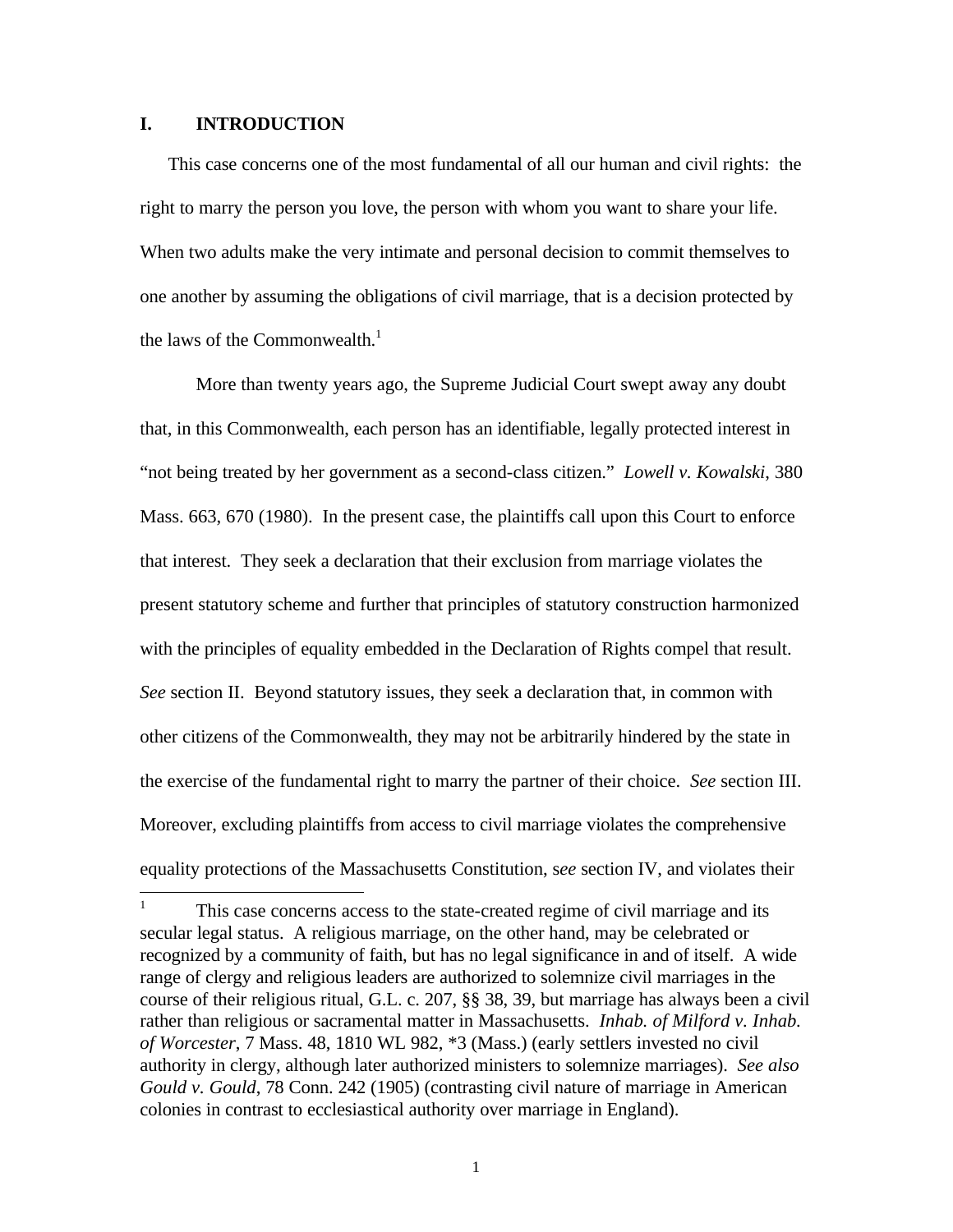expressive rights. *See* section V. Denying plaintiffs access to marriage cannot be justified under any constitutional standard. S*ee* section VI.

#### **A. Statement of Undisputed Facts**

The plaintiffs hereby refer to and incorporate the Statement of Undisputed Facts and Legal Elements Submitted Pursuant to Superior Court Rule 9A(b)(5) in Support of the Motion of the Plaintiffs Hillary and Julie Goodridge, et al., for Summary Judgment.

The plaintiffs in this case seek to marry for the same mix of reasons as heterosexual couples who choose to marry.<sup>2</sup> Bostonians Hillary Goodridge, an administrator for a charity, and Julie Goodridge, an investment advisor, seek to marry because their love and lives over the last fourteen years together have led them to seek the same protections and obligations that are available to married couples. Moreover, they seek to provide their daughter with the social recognition and security which comes from having married parents. Statement of Undisputed Facts, ¶ 10, 12, 27.

David Wilson and Robert Compton, both executives in local businesses, live in Boston just a few miles from David's birthplace in West Roxbury. They have come to believe that marriage is a special expression of commitment which is uniquely understood by others, and they seek to marry to express their love for each other. They also seek to marry to provide maximum legal security to and for each other as they age, plan for retirement and face health-related problems. *Id*. at 29-30, 37-38.

 $\frac{1}{2}$ The plaintiffs in this case are not unusual. Even without considering all of the acknowledged reasons for underreporting, recent census data demonstrates that there are at least 17,099 same-sex couple households in Massachusetts. Data from the U.S. Census Bureau can be found at www.ngltf.org/issues/census2000.htm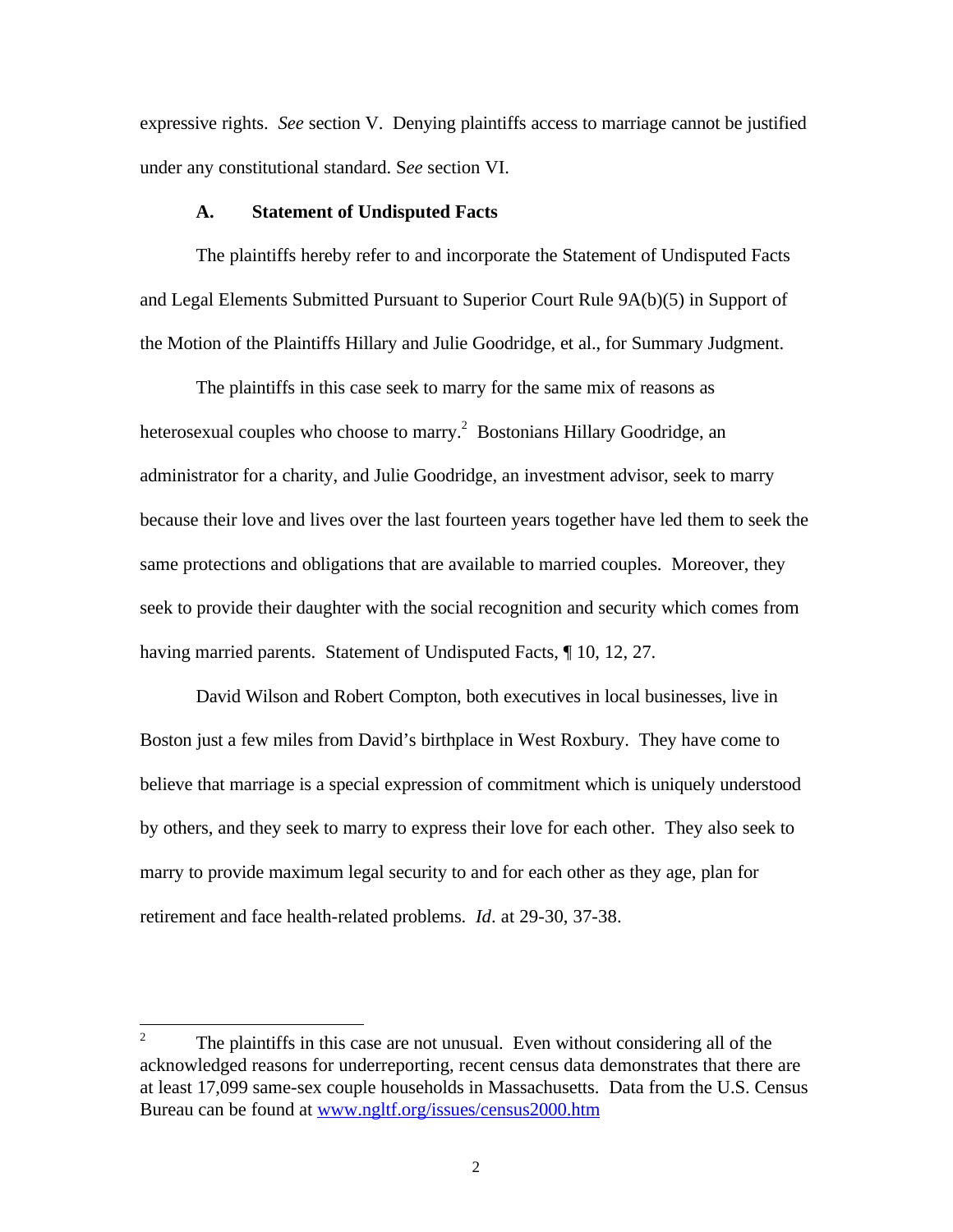Michael Horgan, a website developer, and Edward Balmelli, a computer engineer, both hail from central Massachusetts and now live in Boston. They have shared in the marriage celebrations of their many siblings and extended families and seek to be part of that larger community of married persons – both for their own legal security and so that their relationship is understood by the community as it is by them. *Id*. at 43-44, 52.

Maureen Brodoff and Ellen Wade are both lawyers who have lived in the Boston area for nearly twenty-five years, and have enjoyed an enduring and loving partnership for over twenty of those years. Their bond has carried them and their twelve-year old daughter through life's joys and difficulties. They seek to marry to secure the legal protections and obligations civil marriage would provide. *Id*. at 53, 55-56, 61, 71.

Gary Chalmers and Rich Linnell are both teachers who were raised and still live in the Worcester area. They seek to marry to provide legal protection for themselves and their family. They want their eight-year old daughter to have the security provided by her fathers' love and also the security which would come from her parents' legal bond to one another. *Id*. at 72-74, 77, 79, 87.

Heidi Norton and Gina Smith, together with their two sons, have made their home in Western Massachusetts, where they seek to marry to make a statement for themselves and others about their enduring love and commitment to one another and also because they want their sons to grow up in a world where their parents' relationship is legally and communally respected. *Id*. at 88, 90-91, 103.

Gloria Bailey and Linda Davies, both psychotherapists who reside on Cape Cod, have been in a loving and thriving personal relationship for thirty years and have worked as business partners for the last twenty-five years. They seek to protect the assets they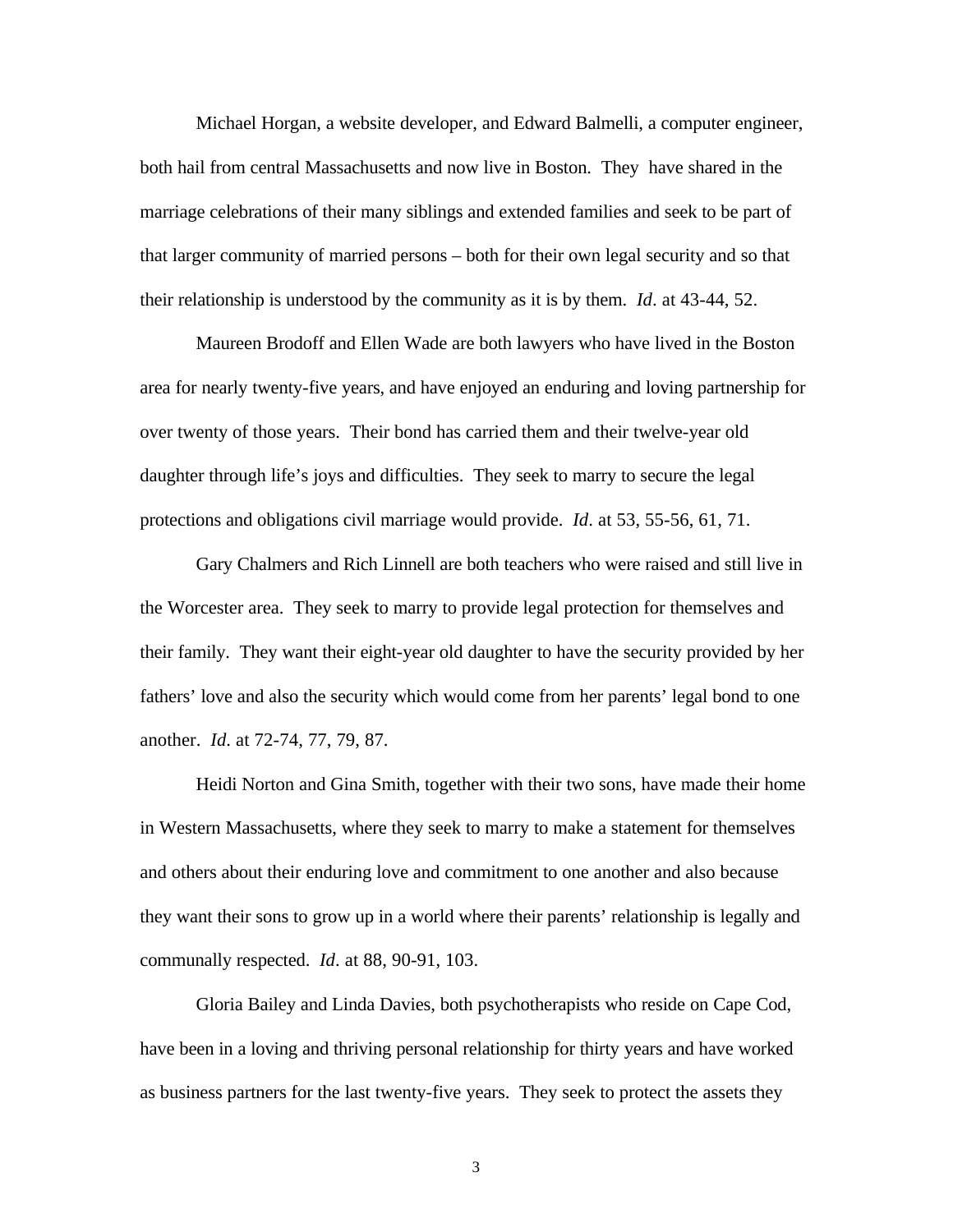have accumulated together over those many years in the same ways a spouse would be protected. But even more, they seek to marry so the world can see them as they see themselves – a deeply loyal and devoted couple who are each other's mate in every way. They also seek the legal security and emotional peace of mind that flows from being a married couple. *Id*. at 104-105, 112, 117.

#### **B. Summary Judgment is Proper Here Where The Issues Are Matters of Law Only.**

Summary judgment must be granted where there are no material facts in dispute and where the summary judgment record entitles the moving party to judgment as a matter of law. Mass. R. Civ. P. 56( c ); *Cassesso v. Commissioner of Correction*, 390 Mass. 419, 422 (1983); *Community Nat'l Bank v. Dawes*, 369 Mass. 550, 553 (1976). The moving party bears the burden of affirmatively demonstrating the absence of a triable issue, and that the summary judgment record entitles her to judgment as a matter of law. *Pederson v. Time, Inc.*, 404 Mass. 14, 16-17 (1989).

This issue is ripe for summary judgment, and plaintiffs are entitled to judgment as a matter of law in their favor.

### **II. THE MARRIAGE STATUTES SHOULD BE INTERPRETED TO ALLOW QUALIFIED SAME-SEX COUPLES TO MARRY**

As plaintiffs will show in later sections of this Memorandum, there are compelling state constitutional reasons why civil marriage cannot be the sole privilege of heterosexual couples. However, this Court can resolve this case without deciding the constitutional issues. *Commonwealth v. Joyce*, 382 Mass. 222, 223 (1981) (statute must be construed, if fairly possible, so as to avoid not only the conclusion that is unconstitutional, but also "grave doubts upon that score"). *Accord Ebitz v. Pioneer Nat. Bank*, 372 Mass. 207, 211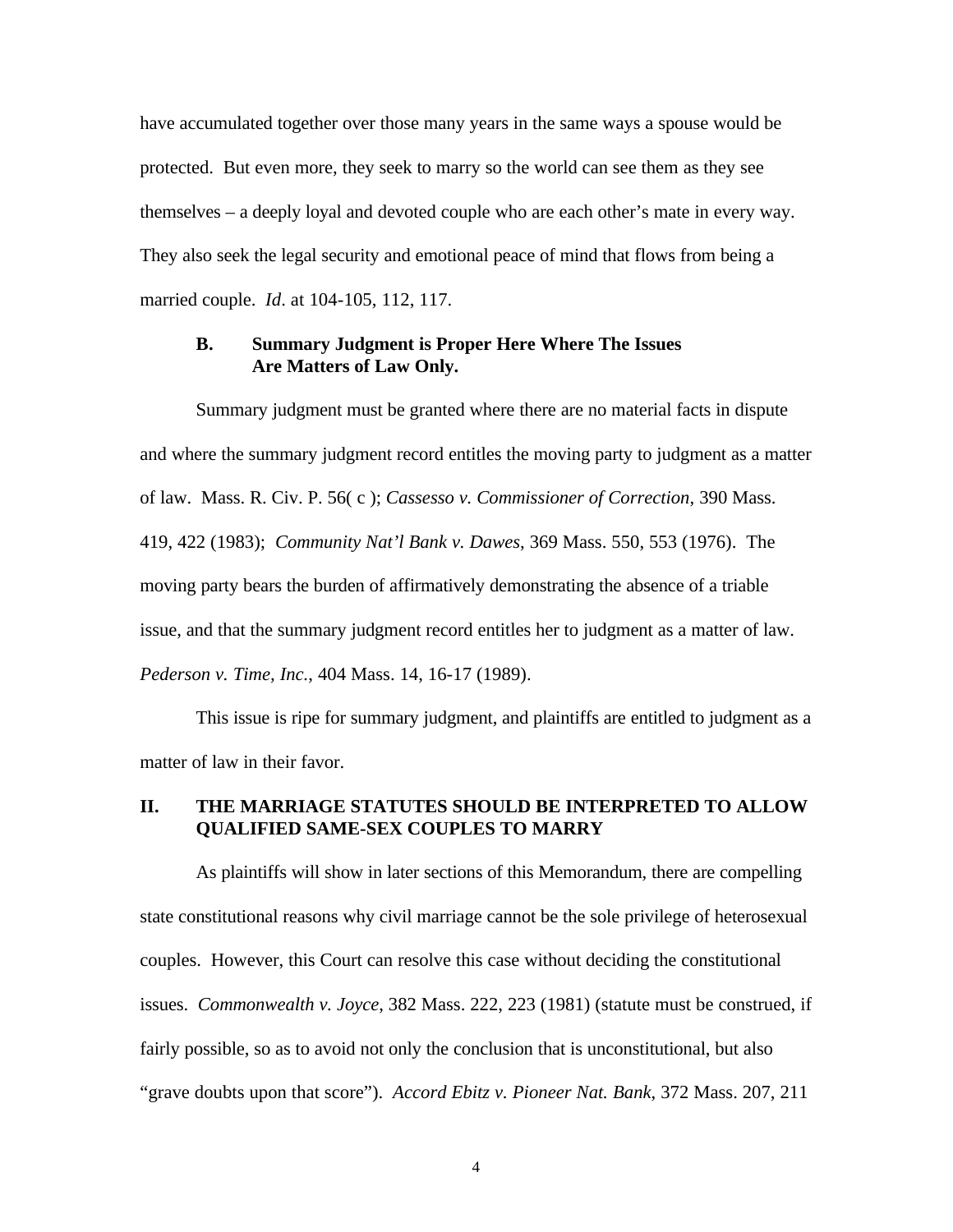(1977) (any ambiguity in trust instrument about meaning of term "young men" should be resolved in accord with Massachusetts public policy of sex equality and also include young women).

Resolution of this case on statutory construction principles is appropriate because nothing in the marriage statutes dictates that marriage be restricted to a man and a woman. At first blush, the proposition that marriage of same-sex couples is permitted under Massachusetts statutory law might seem unlikely. In fact, however, each of the plaintiffs meets the state requirements for marriage. The restrictions on qualifications to marry under General Laws chapter 207 are few. Persons closely related by blood or marriage are forbidden to marry, G.L. c. 207, §§ 1-3, 8, as are persons still married to another. G.L. c. 207, § 4. Section 7 forbids under-age marriages unless permission has been obtained pursuant to sections 24 and 25. Section 28A requires all persons to take a syphilis test, and requires some women to be tested for rubella.<sup>3</sup> All are required to pay a small fee. *Id.*, § 19.

Because the statute's terms are "clear and unambiguous and lead[] to a workable result," this Court should render its decision without regard to statutory or common law rules of construction. *Local 589, Amalgamated Transit Union v. M.B.T.A.*, 392 Mass. 407, 415 (1984). The plaintiffs meet each of the stated requirements for issuance of a marriage license. None of the plaintiffs is presently married or closely related; each is of

 $\overline{3}$ Beyond the individual qualifications identified in the text, §10 refuses to recognize certain marriages solemnized in other states if the marriage would have been prohibited in this state, and § 11 prohibits a non-resident from marrying in Massachusetts if his or her home state prohibits the marriage. Finally, G.L. c. 207, § 14 allows the Probate and Family Court to adjudge the validity of marriages that are denied or in doubt.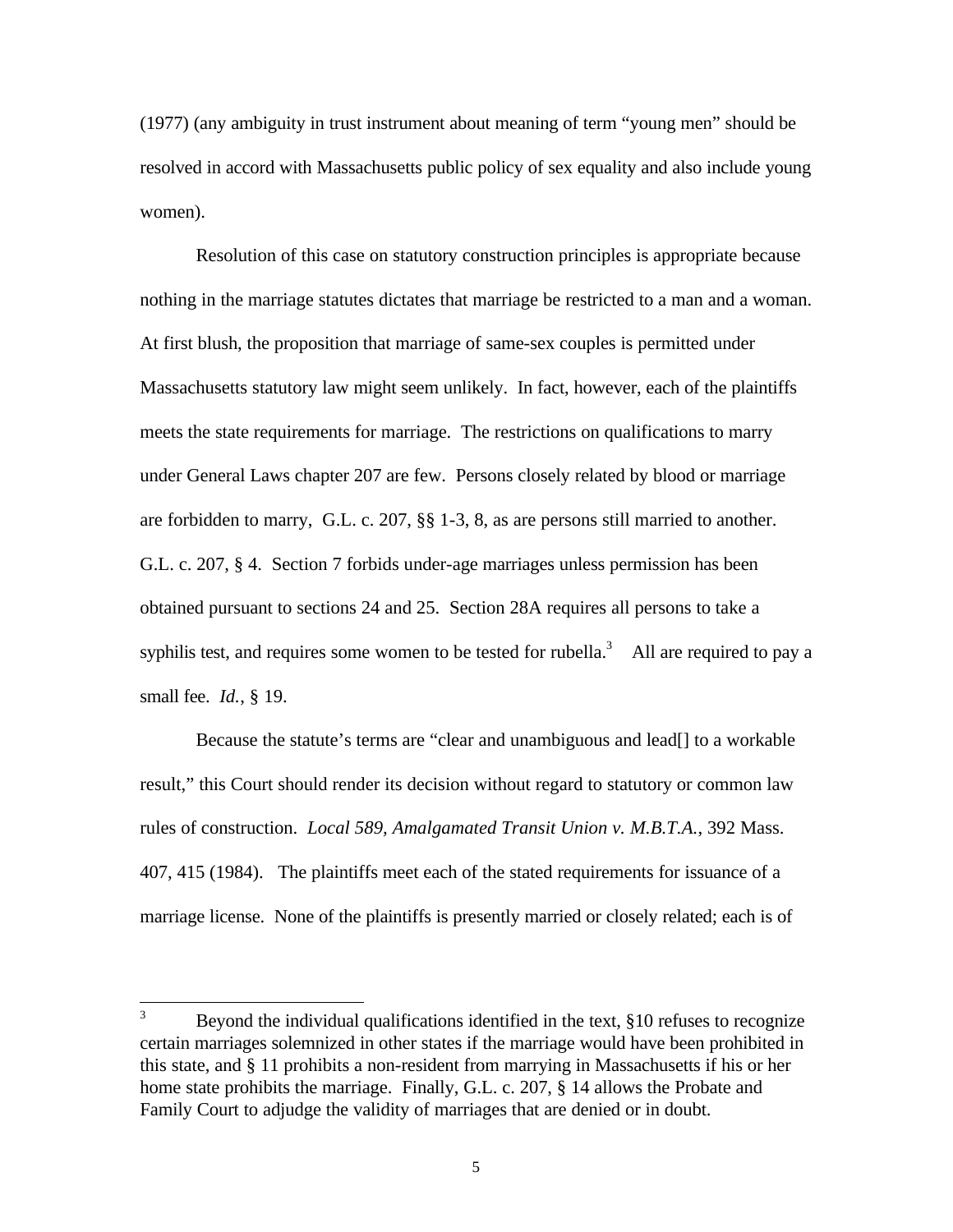proper age, passed his or her blood tests, and tendered the required fee. Statement of Undisputed Facts, ¶ 120, 123, 125, 128, 131, 134, 136.

The same result is reached by reference to simple rules of statutory construction. When a statutory scheme such as G.L. c. 207 provides specific exceptions or disqualifications, those which are enumerated must be held to be the only limitations upon the statute. *See Brady v. Brady*, 380 Mass. 480, 484 (1980). Reading the statute to impose no gender-based restrictions would be consistent with the text of the statute, would avoid constitutional problems, and would be congruent with the intent of the legislature as manifested in the evolution of the marriage statutes over time. Explicit restrictions on marriage based on the race of the parties, their competency, and a past divorce have all been discarded over time.<sup> $4$ </sup> The purpose of the marriage statutes is to facilitate the free choice to enter into marriage as long as the parties are two adults who are not closely related or married at present and who pass certain blood tests. Anything more finds absolutely no support in the current statutory scheme.

The few gendered references in the marriage statutes are not controlling, and should be construed in a gender-neutral fashion. General Laws c. 207, §§ 4, 6, and 17 each use the terms "husband" and "wife" and relate to the ban on marrying while one is already married. Section 8 refers to a "former wife or husband" and concerns marrying during the nisi period. Rules of statutory construction provide "words of one gender may be construed to include the other gender and the neuter." G.L. c. 4, § 6 (Fourth). The statutory provisions that contain a gendered reference relate to actions -- marrying

 $\frac{1}{4}$ 

*See* discussion *infra* at section III.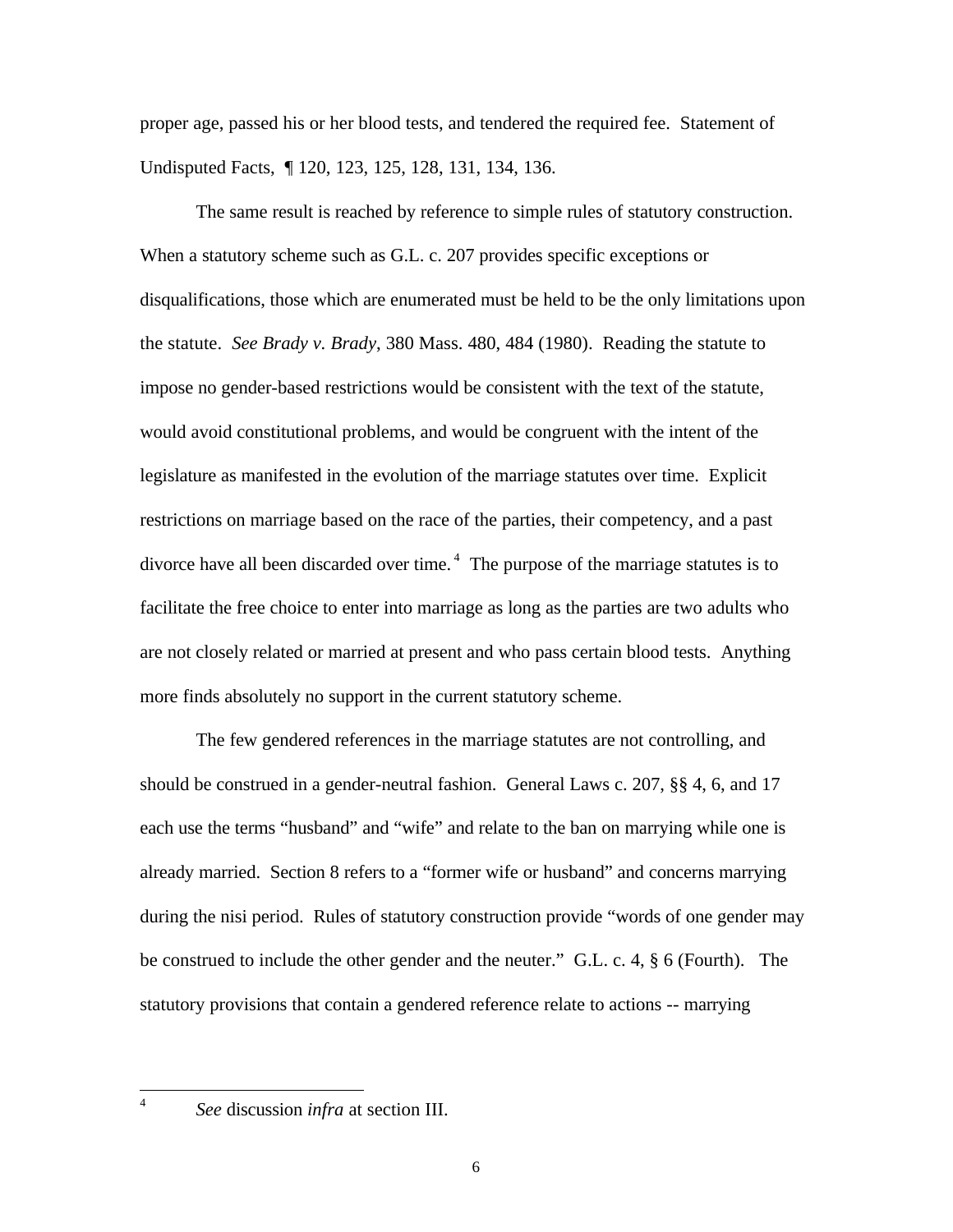someone else while you are still married or marrying too soon after a divorce -- that may easily be applied equally to a marriage of a same-sex couple.<sup>5</sup>

Some cases addressing issues other than eligibility to marry have stated that samesex couples may not marry, but such cases are not authority for propositions that the court has not considered. *Commonwealth v. Stasiun*, 349 Mass. 38, 49 (1965). *See, e.g.,*

*Adoption of Tammy*, 416 Mass. at 207-08 (dictum noting that two women had to pursue a joint adoption rather than a step-parent adoption since the laws of the Commonwealth do not permit them to marry). Other cases have described the existing state of affairs and referred to marriage as the union of a man and a woman, but those cases can in no way be read as being either proscriptions or dispositive interpretations of the marriage statutes. *See, e.g., Inhab. of Worcester v. Inhab. of Milford*, 7 Mass. 48, 1810 WL 982 (1810) (referring to marriage as the union of a man and a woman).

Because the plain meaning of the statute requires it, this Court should hold that the Plaintiffs be afforded the relief they seek in this Court.

## **III. MASSACHUSETTS HAS DEVELOPED AN INDEPENDENT CONSTITUTIONAL JURISPRUDENCE WHICH PROTECTS THE FUNDAMENTAL PERSONAL RIGHT TO MARRY THE PARTNER OF ONE'S CHOOSING.**

The Declaration of Rights of the Massachusetts Constitution was intended "to announce great and fundamental principles, to govern the action of those who make and those who administer the law, rather than to establish precise and positive rules of action."

<sup>5</sup> <sup>5</sup> Applying this rule of construction and thus ensuring even enforcement of the marriage laws is neither "inconsistent with the manifest intent of the lawmaking body or repugnant to the context of the same statute." G.L. c. 4, § 6 (defining parameter of rule).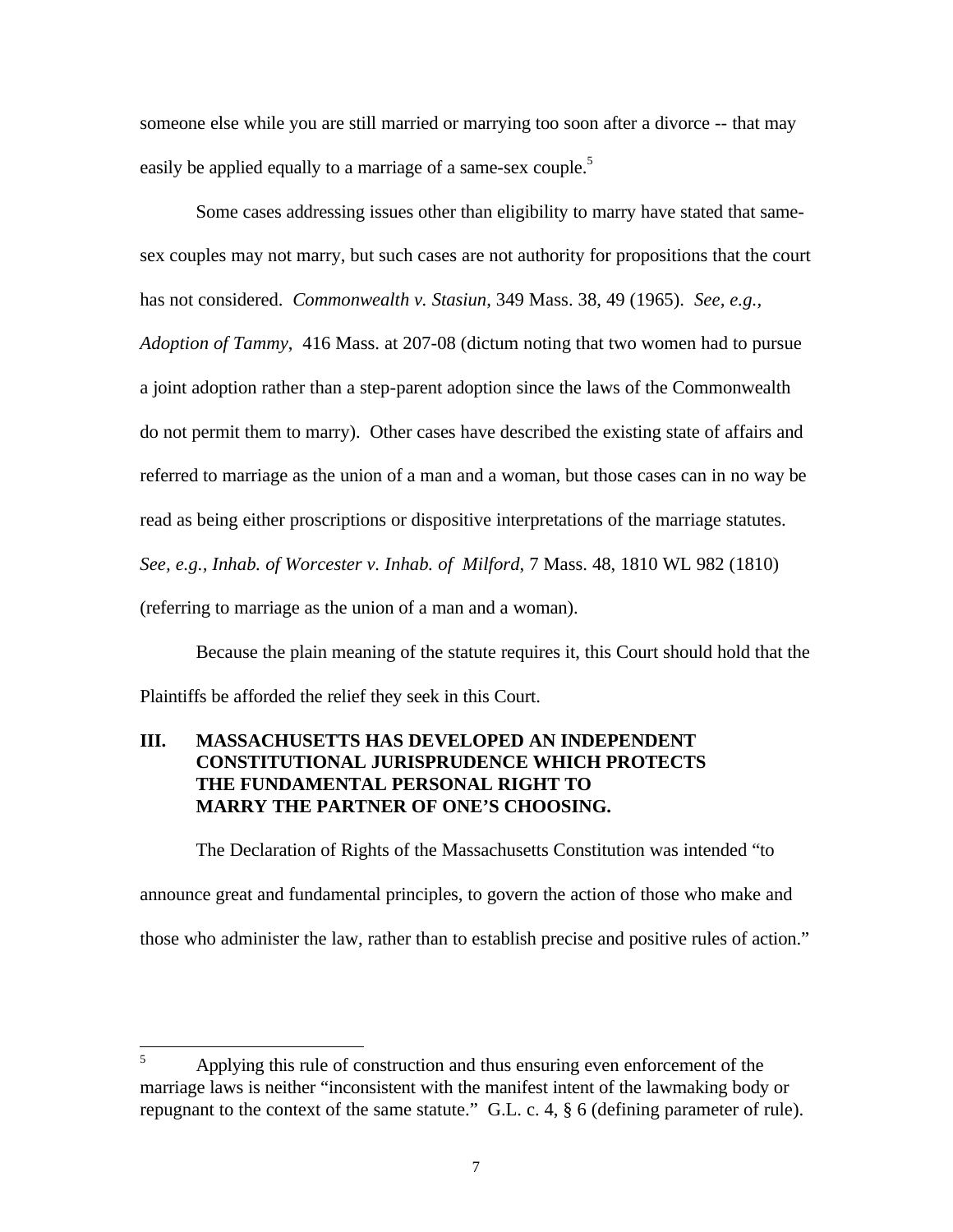*Foster v. Morse*, 132 Mass. 354, 355 (1882). *See also Commonwealth v. Kneeland*, 20 Pick. 206, 219 (1838).<sup>6</sup>

Our constitutional principles have never been viewed as static, but on the contrary are meant to be guideposts that can weather "radical changes in social, economic and industrial conditions." <sup>7</sup> *See, e.g., Cohen v. Attorney Gen.*, 357 Mass. 564, 570 (1970) quoting *Trefey v. Putnam*, 227 Mass. 522, 523-24 (1917); Margaret H. Marshall, Foreword, 44 Bos.B.J. 4, 4 (2000) (hereafter, "Marshall, *Foreword*") ("The genius of both [the Massachusetts and United States] Constitutions resides in the applicability of their principles to the challenges of an evolving society").

There are guiding principles in determining which specific rights of citizens must

be recognized as fundamental under the Declaration of Rights. Our Constitution,

including our Declaration of Rights, must be

interpret[ed] in light of the conditions under which it and its several parts were framed, the ends which it was designed to accomplish, the benefits which it was expected to confer, and the evils which it was hoped to remedy. . . . It is to be interpreted as the Constitution of a state and not as a statute or ordinary piece of legislation. Its words must be given a construction adapted to carry into effect its purpose.

 6 This principle finds articulation in many Revolutionary-era writings, including the influential "Essex Result" to the draft Massachusetts Constitution of 1778, drafted by later Supreme Judicial Court Chief Justice Theophilus Parsons. It sets out much of the leading political analysis of that time. *See* Oscar and Mary F. Handlin, eds., POPULAR SOURCES OF POLITICAL AUTHORITY 334 (1966) (hereafter, "POPULAR SOURCES") ("We wish for [a constitution] founded upon such principles as will secure to us freedom and happiness, however our circumstances may vary").

<sup>7</sup> Herbert P. Wilkins, *Judicial Treatment of the Massachusetts Declaration of Rights in Relation to Cognate Provisions of the United States Constitution*, 14 Suffolk U. L. Rev. 887, 930 (1980) (hereafter, Wilkins, *Cognate Provisions*) ("The Supreme Judicial Court has never treated it [the Declaration of Rights] as a static document").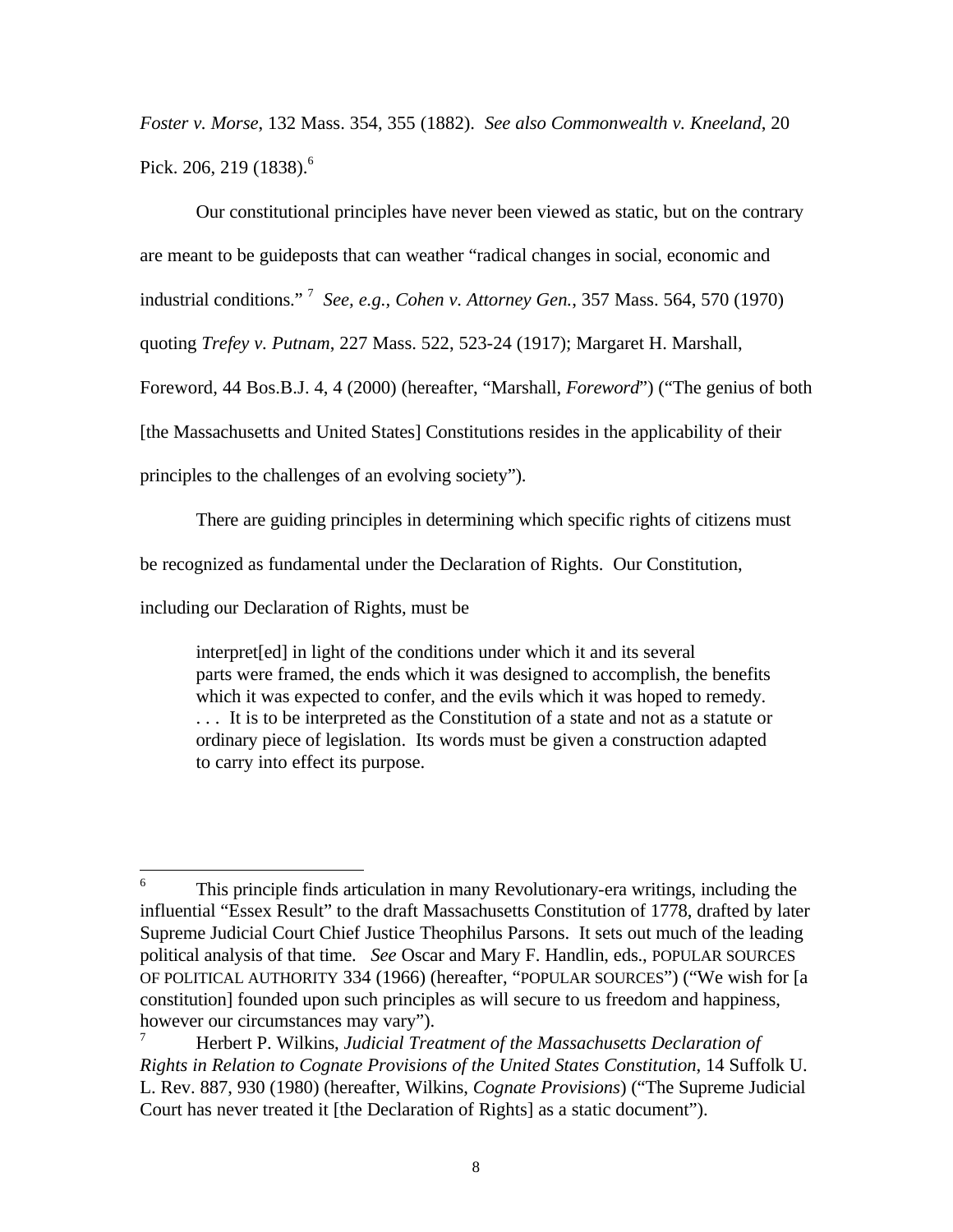*Cohen,* 357 Mass. at 571. In addition to historical context, the precise wording of a provision and the Courts' precedents set the contours of constitutional protections. *Commonwealth v. Mavredakis*, 430 Mass. 848, 859 (2000). Further informing the analysis of what is and is not protected by the Constitution is the ever-present admonition that while constitutional guarantees do not change, "the scope of their application" must be flexible enough to meet changing circumstances. *John Donnelly & Sons, Inc. v. Outdoor Advertising Board*, 369 Mass. 206, 218 (1975) (internal quotation omitted).

Because the freedom to marry is a fundamental right of every citizen under the Massachusetts Constitution – derivative of the great principles of liberty, equality, privacy, due process, expression, association, and happiness set forth there -- the Commonwealth must demonstrate that its broad restriction preventing all same-sex couples from legally marrying is narrowly tailored to serve a compelling state interest. *Cepulonis v. Secretary of the Commonwealth*, 389 Mass. 930, 935 (1983) (infringement on prisoners' fundamental right to vote compels strict scrutiny). The Commonwealth cannot even articulate a legitimate public purpose that is reasonably related to the State's prohibiting these seven couples from marrying one another. *A fortiori*, the Commonwealth cannot withstand the heightened scrutiny applicable to a classification that implicates a fundamental right under the Declaration of Rights.

### **A. Access to Civil Marriage is a Fundamental Right Under the Declaration of Rights.**

**1. The Historical Context Demonstrates A Passionate Commitment to Respect for Individual Choice and the Shared Benefits of the Social Contract As Both a Benefit and an End of Government.**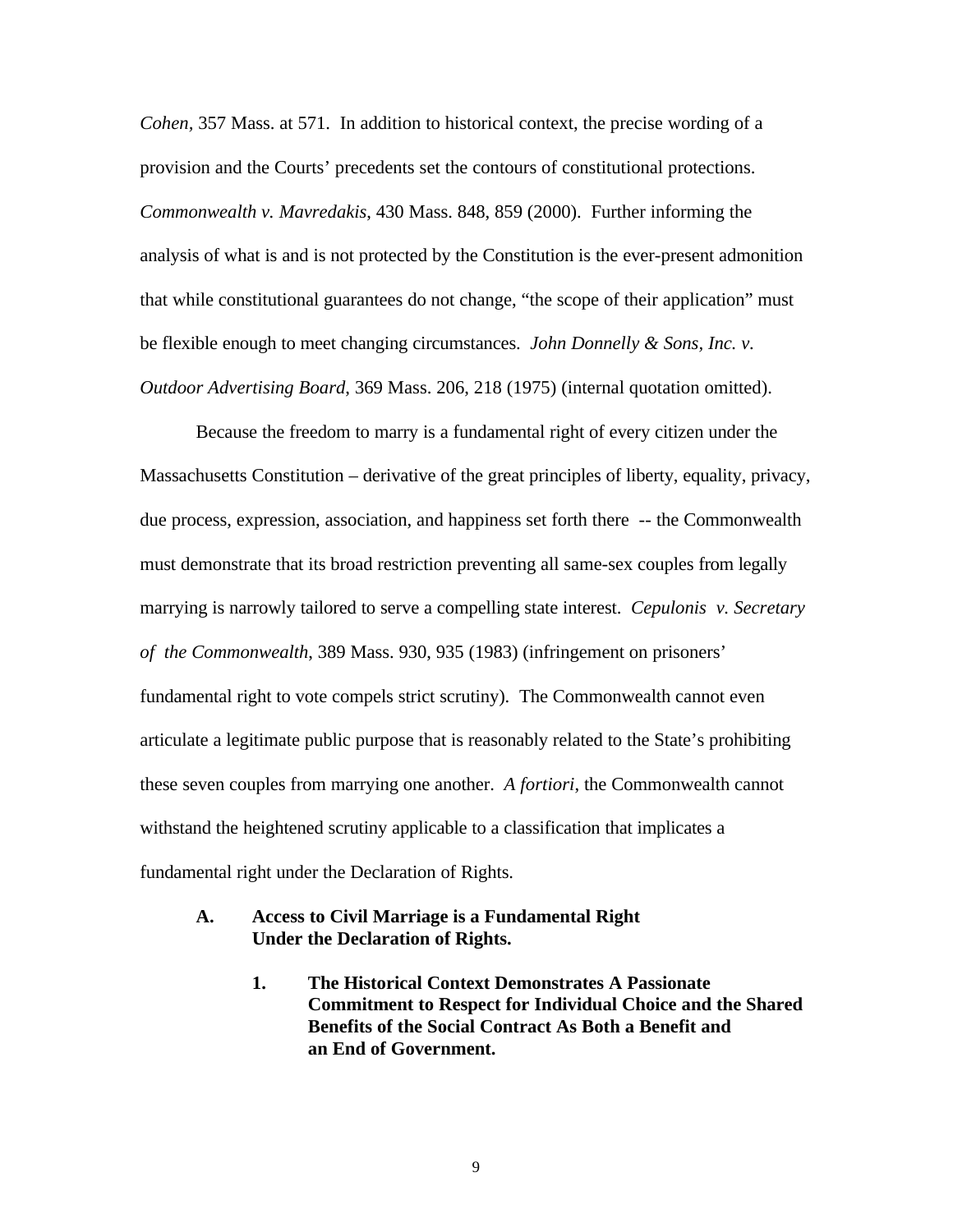Several provisions of the Massachusetts Constitution embrace the values of liberty, freedom and equality. For example, Article I of the Declaration of Rights provides:

All people are born free and equal and have certain natural, essential and unalienable rights; among which may be reckoned the right of enjoying and defending their Lives and Liberties; that of acquiring, possessing and protecting property; in fine, that of seeking and obtaining their safety and happiness. Equality under law shall not be denied or abridged because of sex, race, color, creed or national origin.

Mass. Const., Decl. of Rights, Art I (as amended by Am. Art. CVI). "Liberty" is

expressly protected not only in Article I, but also in Articles X and XII of the Declaration

of Rights, and is implicit in the due process protections of Pt. 2, c. 1, sec. 1, Art.  $4<sup>8</sup>$ 

Substantive due process principles have a firmer textual footing under the Declaration of

Rights than under the federal constitution because Articles I and X explicitly recognize a

substantive right to liberty. *Mendonza v. Commonwealth*, 423 Mass. 771, 778-79 (1996).

<sup>8</sup> <sup>8</sup> Article X provides in part: "Each individual of the society has a right to be protected by it in the enjoyment of his life, *liberty* and property, according to standing laws. . . ". Mass. Const., Pt. 1, Art. X (emphasis added).

Article XII provides in part: "And no subject shall be arrested, imprisoned, despoiled or deprived of his property, immunities, or privileges, put out of the protection of the law, exiled, or deprived of his life, *liberty*, or estate, but by the judgment of his peers or the law of the land." Mass. Const., Pt. 1, Art. XII (emphasis added). The Supreme Judicial Court has also noted that the term "law of the land" was taken from the Magna Carta and embraces all that is comprehended in the words "due process of law" in the Fourteenth Amendment of the United States Constitution. *Commonwealth v. O'Neal*, 367 Mass. 440, 448 n.5 (1975).

Mass. Const., Pt. 2, ch. 1, § 1, Art. 4 provides in part that the General Court has power "to make, ordain, and establish, all manner of wholesome and reasonable Orders, laws, statutes and ordinances. . . so as the same be not repugnant to or contrary to this Constitution, as they shall judge to be for the good and welfare of this Commonwealth, and for the government and ordering thereof, and of the subjects of the same. . .". *Id.*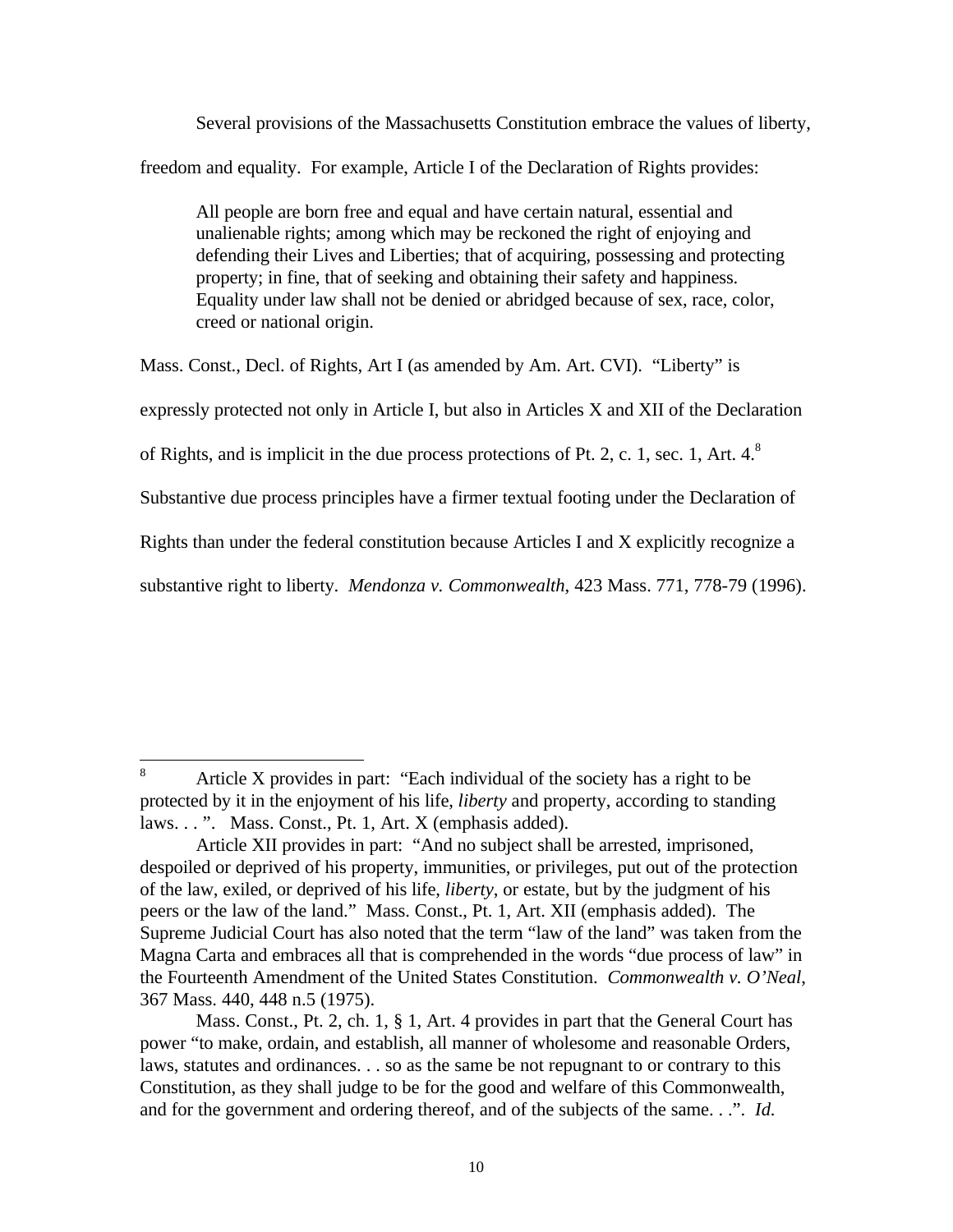Each of the above-referenced provisions was included in the original

Massachusetts Constitution of  $1780^9$  and has remained there since that time. Social contract theory, the prevailing political philosophy of the late eighteenth century, had an obvious influence on the document as drafted and ratified. <sup>10</sup> It held that some rights were unalienable and could never be given up. Alienable rights, on the other hand, could be parted with for an equivalent protection such as the benefit of joining together in society

9 <sup>9</sup> *Mass. Const. of 1780*, *in* THE POLITICAL WRITINGS OF JOHN ADAMS, 498-551 (George W. Carey ed., 2000).

The delegates at the 1779 Constitutional Convention in Cambridge assigned drafting to a committee of three. John Adams, widely acknowledged as a leading intellectual, emerged as the author of the document. *See, e.g.,* Willi Paul Adams, THE FIRST AMERICAN CONSTITUTIONS 92 (1980) (hereafter, W.P. Adams, THE FIRST AMERICAN CONSTITUTIONS) (describing process); Marshall, *Foreword*, at 4 (describing Adams' intellectual prowess); S.B. Benjamin, *The Significance of the Massachusetts Constitution of 1780*, 70 Temp. L. Rev. 883, 885 (1997) (Adams as drafter); Arthur Lord, *The Massachusetts Constitution and the Constitutional Conventions*, 2 Mass. Law Q. 1, 8 (1916) (describing convention and roles of various participants).

Adams was working both with his own vast knowledge and with his experience as a patriot chafing under British rule that denied the rights of Englishmen to American colonists solely because of their status as colonists - a violation of the social contract. Robert F. Williams, *The Emergence of State Constitutional Law*, 63 Tex. L. Rev. 1195, 1198 (1985); Bernard Bailyn, THE IDEOLOGICAL ORIGINS OF THE AMERICAN REVOLUTION 94-143 (1967) (hereafter, Bailyn, THE IDEOLOGICAL ORIGINS); Gordon Wood, THE CREATION OF THE AMERICAN REPUBLIC, 1776-1787, at 3-45 (1969, 1998 ed.) (hereafter, Wood, THE CREATION).

These concerns animated a then unique conception of constitutional rights as those natural rights secured by a constitution rather than the common law alone. Bailyn, THE IDEOLOGICAL ORIGINS, at 175-98. Among those natural rights was "liberty" and Adams and others understood that only a system of checks and balances could ensure liberty against an otherwise powerful government. Bailyn, THE IDEOLOGICAL ORIGINS, at 55-59, 68, 79; Gordon Wood, *Foreword: State Constitution-Making in the American Revolution*, 24 Rutgers L.J. 911, 914 (1993).

While drafting the 1780 Constitution, Adams also knew of the failed ratification of the draft constitution of 1778 -- a vote that at least in part was based on the absence of a Bill of Rights in the draft constitution. Edward W. Hennessey, *The Extraordinary Massachusetts Constitution of 1780*, 14 Suffolk U. Law Rev. 873, 880 (1980) (describing history); *Essex Result*, *supra* n. 6, at 332 (describing supremacy of bill of rights).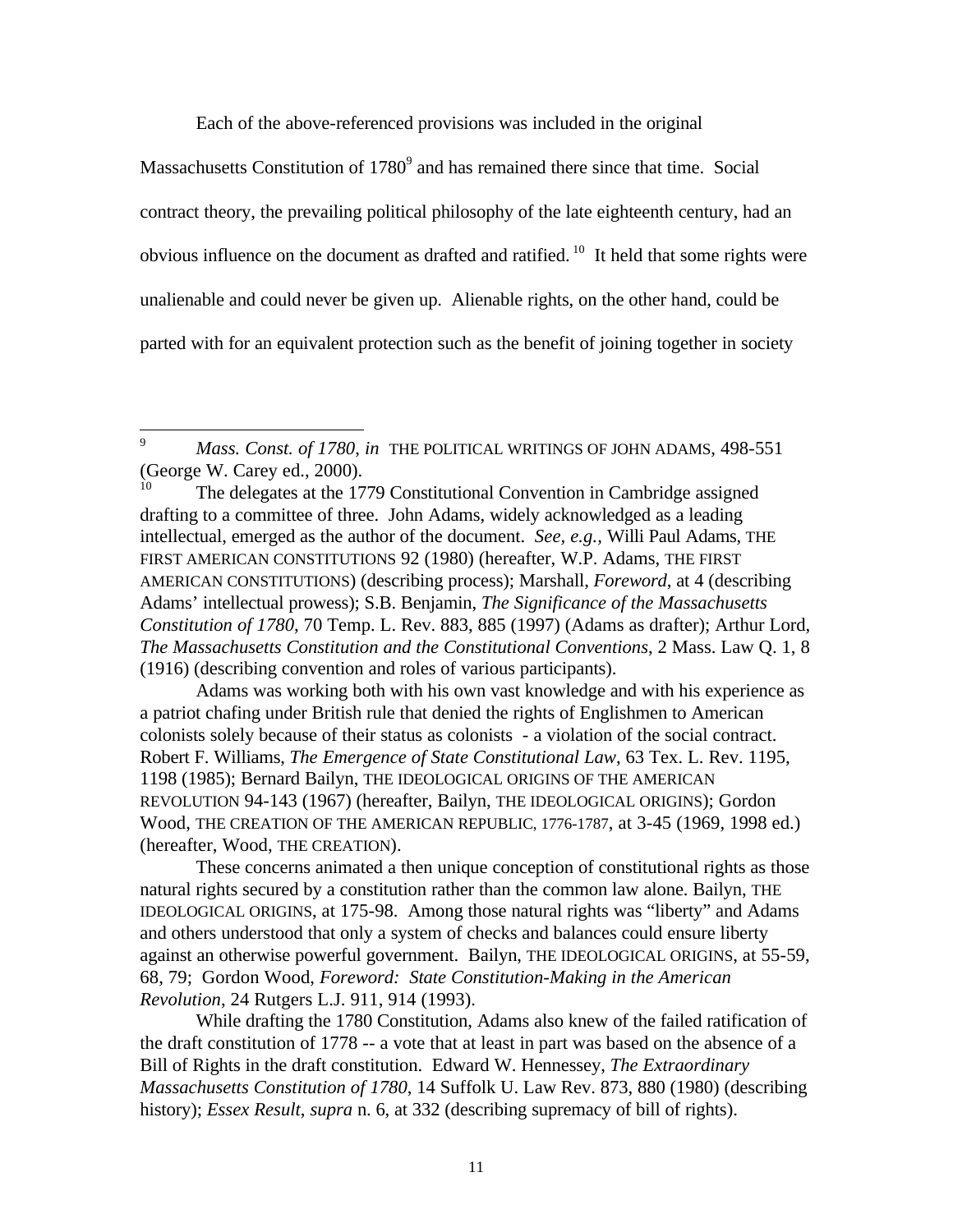rather than existing as an individual in a state of nature.<sup>11</sup> At the core of this view was the belief that "[i]f the highest purpose of the social contract was to provide the individual with a better chance to find happiness than the presocial state of nature permitted, it seemed only logical that everybody should have a share in the beneficent consequences of the contract." $12$ 

The Preamble to the Massachusetts Constitution also makes clear that our social contract as a Commonwealth aims at the twin purposes of securing the common good and insuring the conditions for individual liberty and happiness. Accordingly, the affirmative obligation of government is "to secure the existence of the body politic, to protect it, and to furnish the individuals who compose it with the power of enjoying in safety and tranquility their natural rights, and the blessings of life. . . ". Mass. Const., Preamble.<sup>13</sup> In this context, it is not surprising that the Constitution contains guarantees of liberty, equal rights, and prohibitions on granting special privileges. *See also* section IV.

John Adams and the Constitutional Convention of 1779 never lost sight of the importance of protecting the rights of the individual in society along with achieving the common good. The title of our Constitution -- "A Declaration of the Rights of the Inhabitants of the Commonwealth of Massachusetts" -- is itself a focus on individuals. Similarly, Articles I, X and XII obligate the government to conduct its affairs according to

 $11$ A common view was that an equivalent be returned in exchange for parting with alienable rights and that each individual surrender those rights "ONLY WHEN THE GOOD OF THE WHOLE REQUIRES IT." Essex Result, *supra* n. 6, at 330 –31 (emphasis in original).

<sup>&</sup>lt;sup>12</sup> W.P. Adams, THE FIRST AMERICAN CONSTITUTIONS 187-88.

<sup>13</sup> The Preamble *obliges* the government to enable the individual to enjoy his or her natural rights. As a corollary, the Constitution furnishes the individual with the power to enjoy those rights "according to standing laws." Mass. Const., Pt. 1, Art. X.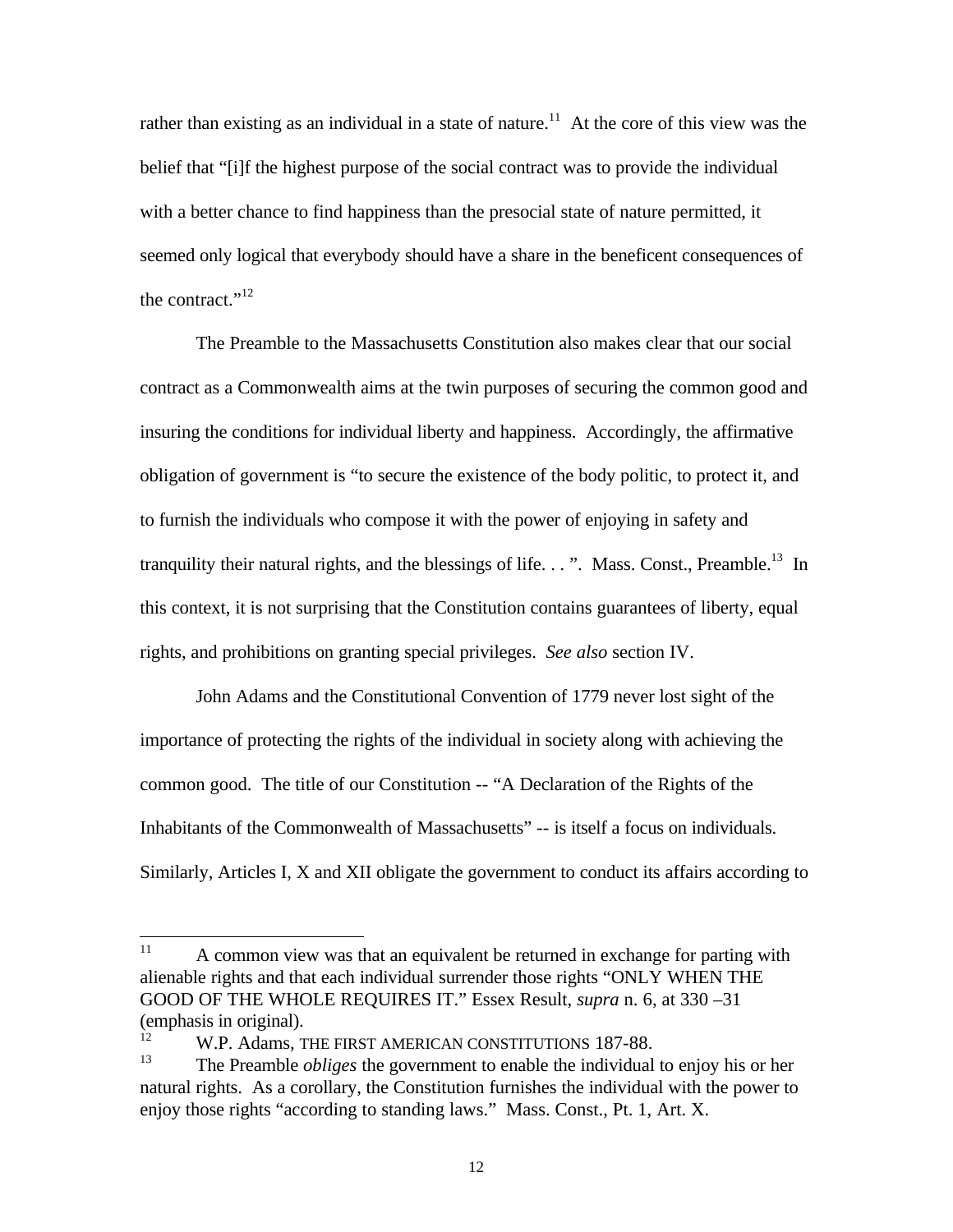certain principles, but in mentioning "natural, essential and unalienable rights" also set out spheres of individual choice and behavior over which the sovereign majority has relinquished control.<sup>14</sup> Among these natural rights is that of "enjoying and defending their lives and liberties," which Adams and his contemporaries saw in part as the power of selfdetermination. Mass. Const., Pt. 1, Art.  $I<sup>15</sup>$  Another dimension of the liberty clauses is the essential and unalienable right of the people in "obtaining their safety and happiness." Mass. Const., Pt. 1, Art. I. Under our Constitution, we claim the right to a government that "protect[s] individuals, absent adequate justification, from interference with those decisions and activities that may be deemed basic, or essential, to their identity and well being."<sup>16</sup> "[A]cquiring, possessing and protecting property" is another component of our individual rights.<sup>17</sup> These, then, are the benefits and ends of government conferred by the liberty and due process clauses of the Massachusetts Constitution. In short, the Declaration of Rights embodies the promise of the drafters and the electorate of 1780 to government protection for individual liberty and happiness -- a pledge which continues to illuminate the proper application of these clauses today.

#### **2. Precedents Demonstrate Respect for the Choice of Marital Partner and Privileging of Marriage.**

 $14$ <sup>14</sup> W.P. Adams, THE FIRST AMERICAN CONSTITUTIONS 145.

Although the emphasis in Whig political philosophy was on *civil* liberty – in the sense of the political liberty one enjoyed as a member of the state – the Massachusetts Declaration of Rights places a distinct emphasis on, and refers to, *individual* liberties as well. *See supra*.

<sup>16</sup> Joseph R. Grodin, *Rediscovering the State Constitutional Right to Happiness and Safety*, 25 Hastings Constit. Law Q. 1, 27 (1997). *See also* Marshall, *Foreword* at 4 ("The Massachusetts Declaration of Rights and the Federal Bill of Rights serve a common purpose to ensure the dignity and freedom of the individual").

At the time the Constitution was approved, property rights were part of individual rights. Wood, THE CREATION, at 61-65.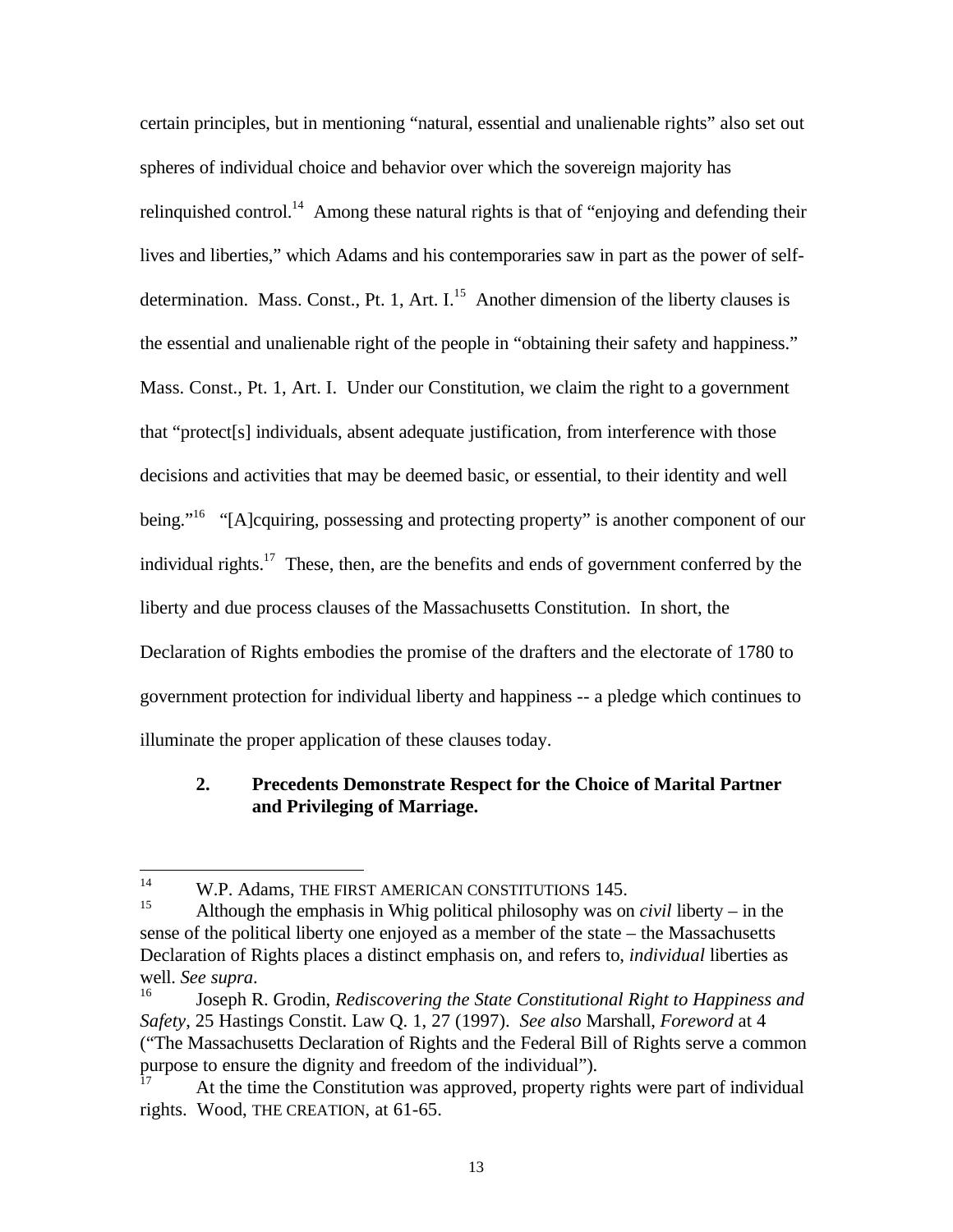Examination of legislative materials and judicial precedent over the last 200 years

makes clear two pertinent points: (1) marriage is a highly privileged status; and (2)

respect for individual choice in matters concerning marriage and the family are jealously guarded.

### **a. Judicial Precedent Demonstrates the Profound Importance of Civil Marriage as an Institution and to the Participants.**

Nearly 200 years ago, the Supreme Judicial Court stated:

Marriage, being essential to the peace and harmony, and to the virtues and improvements of civil society, it has been . . . among the first attentions of the civil magistrate to regulate marriages; by defining the characters and relations of parties who may marry, … by describing the solemnities, by which the contract shall be executed, . . . by annexing civil rights to the parties and their issue, and by declaring the causes, and the judicature for rescinding the contract . . . .

*Inhab. of Milford*, 7 Mass. 48, 1810 WL 982, \*3. In other words, from the earliest days of this Commonwealth, marriage has been viewed as an important and special status.

While the bona fides of marriage have long been a subject of state regulation, the

choice of a marital partner has been left to the individual with little state interference.

Both case law and statutes demonstrate that the choice of marital partner is one of the

essential and unalienable rights protected by the Declaration of Rights.

Consistent with modern conceptions of liberty and privacy, $18$  the courts have long

recognized that the law demonstrates a healthy respect for what is referred to as "freedom

<sup>18</sup> Other rights protected under the state guarantee of privacy include: "an individual's interest in making certain kinds of important decisions which fundamentally affect his or her person", *see Moe v. Secretary of Admin. & Fin.*, 382 Mass. 629, 648-49 (1981) (striking Medicaid funding restrictions which unduly restricted a woman's right to choose to terminate a pregnancy); or which relate to especially intimate aspects of a person's life, *see Opinion of the Justices*, 423 Mass. 1201, 1234-35 (1996) (proposed notification provisions of sex offender registration statute withstood constitutional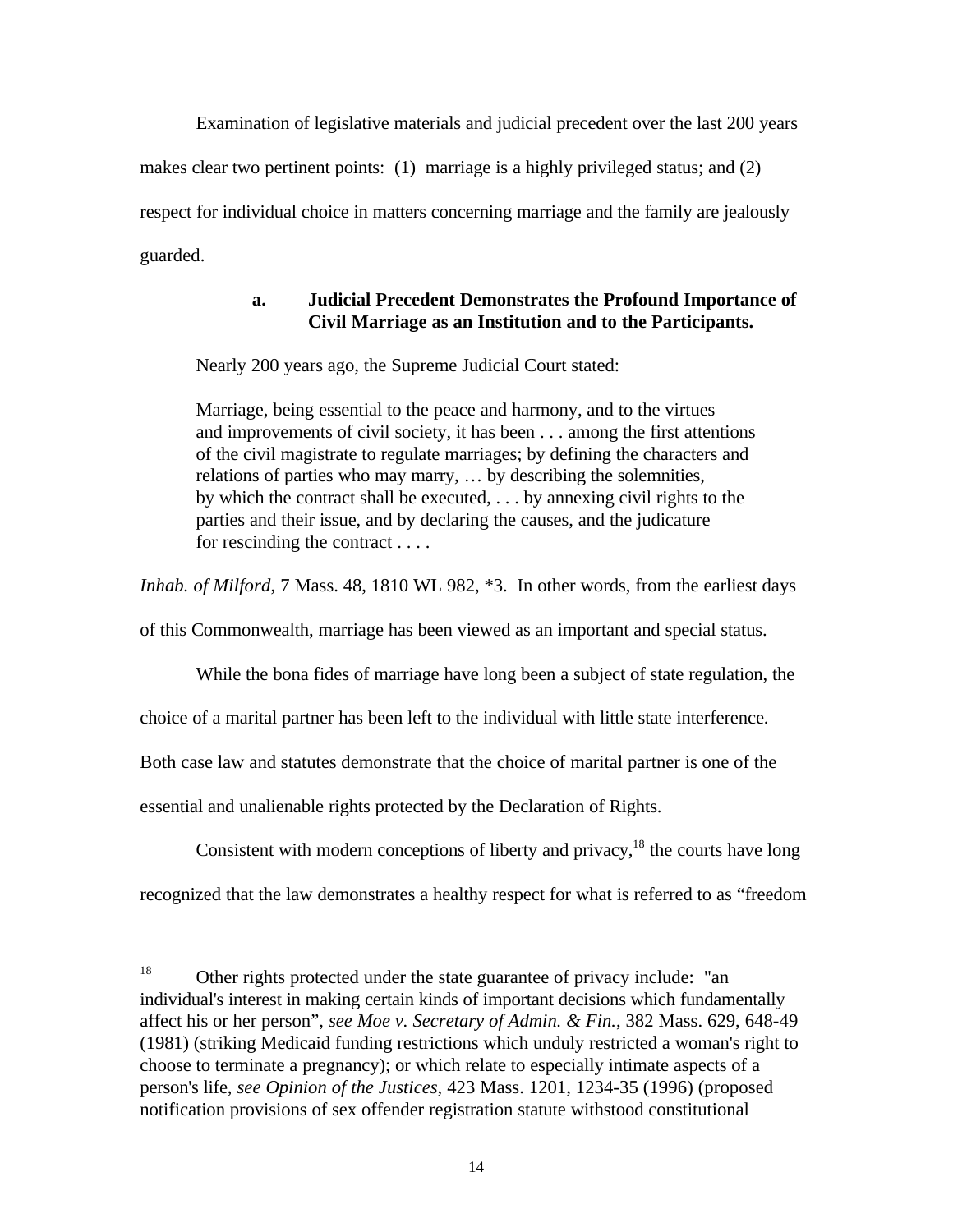of choice in matters of marriage and family life." *A.Z. v. B.Z.*, 431 Mass. 150, 162 (2000) (internal citation omitted).<sup>19</sup> *See also Tarin v. Commissioner of Div. of Med. Assist.*, 424 Mass. 743, 756 (1997) ("The rights associated with the family – the right of an individual to marry, establish a home, and bring up children – have long been protected as part of the liberty guaranteed by the due process clause") (internal quotations omitted); *Marcoux v. Attorney Gen.*, 375 Mass. 63, 66 (1978) (marriage is an area "in which individual autonomy is thought to be especially important and desirable"); *Opinion of the Justices*, 375 Mass. 795, 806 (1978) (recognizing "fundamental matters relating to marriage" as within a zone of individual privacy in which government may not intrude absent compelling interest); *Secretary of the Commonwealth v. City Clerk of Lowell*, 373 Mass. 178, 185 (1977) (acknowledging "freedom of choice in matters of the family"). After all, the right to marry without the freedom to marry the person of one's choice is really no right at all. *Perez v. Lippold*, 198 P.2d. 17, 19, 21 (Cal. 1948).

This principle of respect for marital choice has also historically found support in the legislature. It repealed the ban on interracial marriage in 1842, a major form of state interference, at a time when virtually every other state forbade or criminalized interracial

scrutiny despite intrusiveness into offenders' lives); or which implicate "the sanctity of free choice and self-determination," *see Superintendent of Belchertown State School v. Saikewicz*, 373 Mass. 728, 742 (1977) (constitutional right to privacy includes right to refuse medical treatment); or which implicate the freedom from "unwanted infringe-ments" of one's bodily integrity, *see Matter of Spring*, 380 Mass. 629, 634 (1980) (same).

In *A.Z.*, the Supreme Judicial Court addressed the right to intimate association and held that a woman could not use frozen embryos created with her former husband because family relationships are predicated on free choice: "respect for liberty and privacy requires that individuals be accorded the freedom to decide whether to enter into a family relationship." *Id.*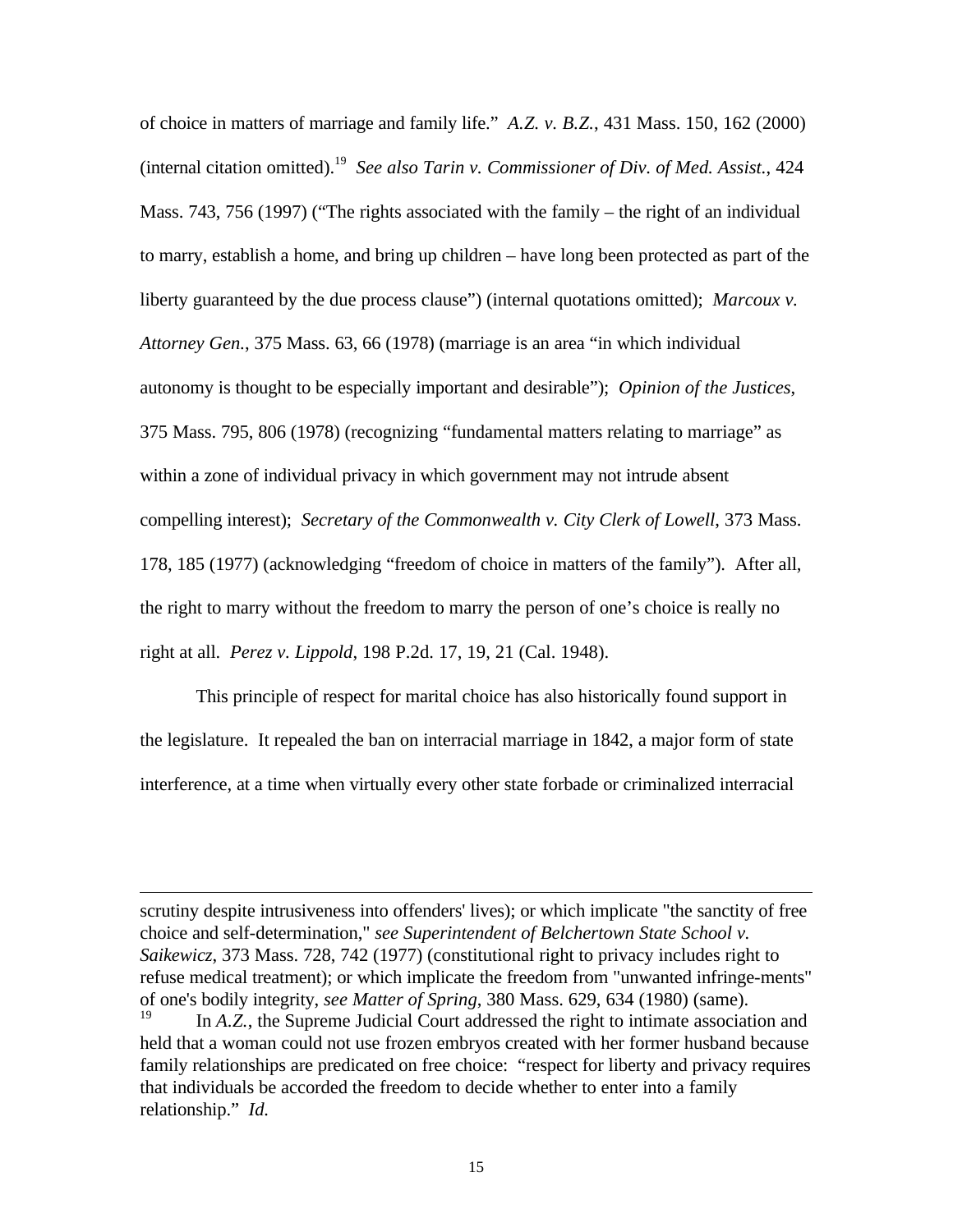marriage.<sup>20</sup> In the same vein, historical restrictions on the right to remarry after divorce were gradually eased and then entirely repealed in  $1965$ <sup>21</sup> and restrictions on competency have also fallen away. $22$ 

### **b. Legislatively Accorded Rights and Obligations to Married Couples Also Demonstrate the Importance of Marriage to the Individuals Involved, the Wider Community, and the Commonwealth as a Whole.**

Further confirmation of the high regard of our government for choice of marital partner lies in the dramatic alteration of the legal status of the parties within the marriage vis-à-vis each other, the state, and third parties. *See, e.g., French v. McAnarney*, 290 Mass. 544, 546 (1935) ("Marriage is not merely a contract between the parties. … It is a social institution of the highest importance. … The moment the marriage relation comes into existence, certain rights and duties necessarily incident to that relation spring into being."); *Coe v. Hill*, 201 Mass. 15, 21 (1909) (upon entering into the marriage relationship, "each spouse assumes toward the other, and toward society in general, certain duties and responsibilities"); *Smith v. Smith*, 171 Mass. 404, 406-07 (1898) ("At marriage there is a change of status which affects [the spouses] and their posterity and the whole community. It is a change which, for important reasons, the law recognizes, and it inaugurates conditions and relations which the law takes under its protection").

<sup>20</sup> <sup>20</sup> *See generally* Michael Grossberg, GOVERNING THE HEARTH: LAW AND FAMILY IN NINETEENTH CENTURY AMERICA 127 (1985) (pervasiveness of interracial marriage bans). In Massachusetts, interracial marriage between a white person and "negro or molatto" (sic) was expressly prohibited in 1705. P.L. c. 10, § 4 (1705). In 1786, "Indians" were also among those barred from marrying a white person. St. 1786, c. 3 (1786). These and like measures were repealed in 1843. Mass. Acts 1843, c. 5.

*Compare e.g.,* St. 1841, c. 83 (guilty party in divorce barred from remarrying) *with* St. 1965, c. 640 (repealing all disabilities upon remarriage after divorce).

<sup>22</sup> *Compare e.g.,* St. 1824, c. 73, § 1 (1824) *with* St. 1986, c. 599, § 52 (repealing section of law relating to validity of marriages contracted by "insane persons, idiots, or feeble-minded persons").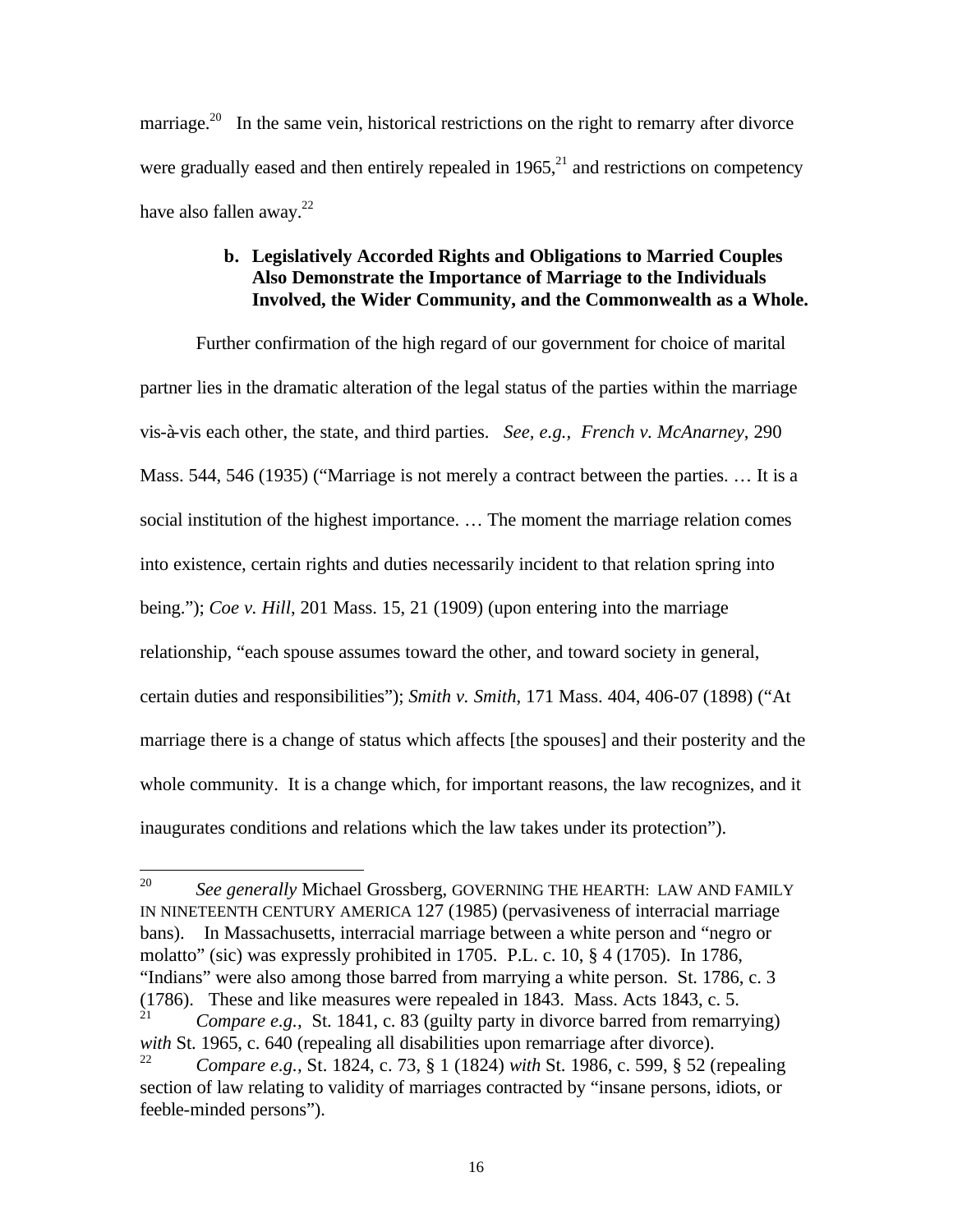Marriage provides the married couple with access to a broad array of legislativelygranted protections. The law recognizes that most couples are an economically integrated unit. Married couples may own property as tenants by the entirety, a form of ownership providing maximum protection to the couple against creditors and allowing the automatic descent of the property to the surviving spouse without probate. *See generally* G.L. c. 184. They may file joint income tax returns, thereby pooling both incomes and deductions, and enjoying simplicity as well as tax advantages. Married couples have access to insurance policies for their families, and the term "dependent" always includes a spouse in health, dental and optometric insurance policies. G.L. c. 175, § 108; G.L. c. 176B, § 1. The same is true for public employees' insurances. *Connors v. Boston*, 430 Mass. 31, 43 (1999).

Inheritance laws assure that a surviving spouse will receive at least a third of the decedent's personal estate, G.L. c. 191, § 15; shall receive support from the decedent's estate between the time of the decedent's death and the settlement of the estate, G.L. c. 193, § 13; may assume the ownership of a pleasure vehicle owned by the decedent, G.L. c. 90D, § 15A; is entitled to at least one-third of the value of all real estate owned by the decedent at the time of death, G.L. c. 189, § 1 et seq.; is entitled to occupy the decedent's real estate and to receive allowances for a period of time, G.L. c. 196, §§ 1, 2; and is automatically entitled to inherit a portion of the decedent's estate in the event the decedent dies without a will, G.L. c. 190, § 1.

The law even provides a special court to resolve the conflicts that arise when a couple divorces and applies specific rules to marital breakups. *See generally* G.L. c. 208. These courts are required to divide marital property in an equitable manner. *Id*., § 34.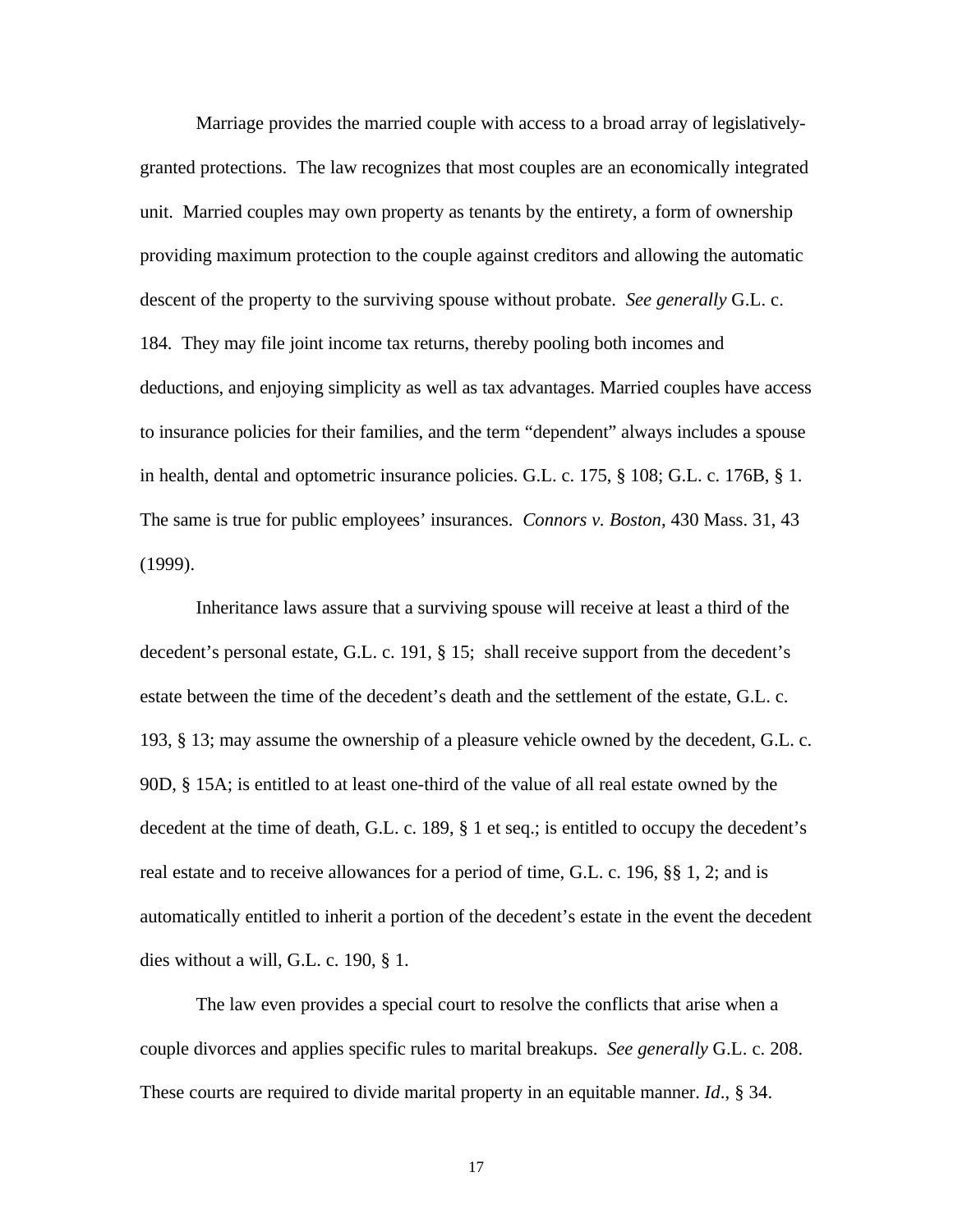Married spouses are generally responsible for each other's support. G.L. c. 273, §§ 1, 15A (actions for criminal non-support). They are jointly and severally liable for debts incurred by the other for necessaries. G.L. c. 209, § 1; *Silva v. Silva*, 9 Mass. App. Ct. 339, 341 (1980) (marital obligations imposed on both husband and wife).

Protections for families of crime victims automatically include spouses. G.L. c. 258B, §§ 2, 9. State law allows a person to take time off to care for the other spouse's parent or elderly relative. G.L. c. 149, §52D. The workers' compensation program conclusively presumes that a spouse was dependent for support on an injured or deceased worker and makes payments accordingly. G.L. c. 152, §§ 31, 32, 35A.

The law also acknowledges the confidential and intimate nature of the spousal relationship. At times of crisis, a spouse has an automatic preference for hospital visitation, and may make medical decisions for a disabled or incompetent spouse (absent contrary written directions). *Shine v. Vega*, 429 Mass. 456, 466 (1999). Upon death, the surviving spouse has the automatic right to take possession of the deceased spouse's body (absent contrary written instructions), *Vaughn v. Vaughn*, 294 Mass. 164 (1936), and also has the first priority to administer the estate of a deceased spouse who died intestate. G.L. c. 193, §§ 1, 2. Spouses may make a variety of legal claims dependent on marital status. G.L. c. 229, §§ 1, 2 (wrongful death, lost companionship); G.L. c. 258C, §§ 2, 3 (compensation for families of crime victims); *Feliciano v. Rosemar Silver Co.*, 401 Mass. 141 (1987) (loss of consortium). The same assumed intimacy imposes a mutual obligation of faithfulness upon the spouses. G.L. c. 272, § 14 (adultery). It also prevents a married couple from being compelled to disclose their confidential marital communications in court. G.L. c. 233, § 20(1) and Mass. R. Evid. 504 (b).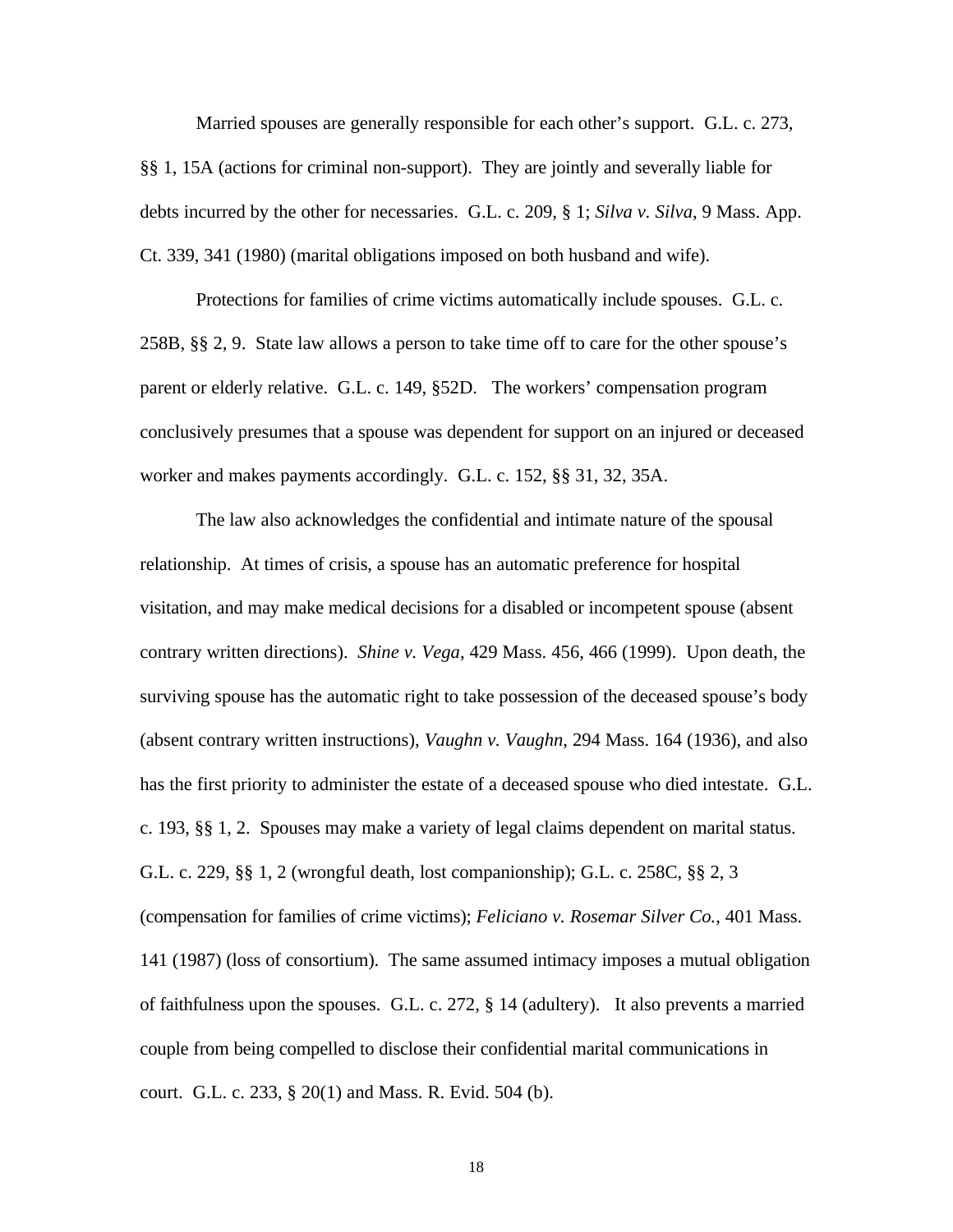### **c. Marriage Has a Unique Cultural Status Which Is Important For the Individuals Involved.**

Marriage is far more than the sum of its legal parts. It is also a special status, perhaps universally understood by others. This common understanding is itself an advantage to the couple because it communicates instantly their relationship to each other and third parties in situations ranging from social encounters to medical emergencies. Kenneth L. Karst, *The Freedom of Intimate Association*, 89 Yale L.J. 624, 670 (1980).

In contrast, not having access to marriage casts a badge of inferiority on those who are denied access to its wide welcome. Historian Nancy Cott, in a recent book analyzing the political history of marriage in the United States, describes how slaves were once not permitted to marry because they were not free. Professor Cott identifies shades of the same argument in the present exclusion of lesbians and gay men from marriage.

The exclusion of same-sex partners from free choice in marriage stigmatizes their relationships, and reinforces a caste supremacy of heterosexuality over homosexuality just as laws banning marriages across the color line exhibited and reinforced white supremacy.

Nancy Cott, PUBLIC VOWS: A HISTORY OF MARRIAGE AND THE NATION 216 (2000). *See also* Kenneth Karst, *Why Equality Matters*, 17 Ga. L. Rev. 245, 48-49 (1983) (discussing right of equal citizenship). The SJC demonstrated its awareness of the damage caused by this type of exclusion in *Lowell v. Kowalski*, 380 Mass. 663 (1980). In striking a requirement that the parents intermarry before a child born out of wedlock could inherit from her father, *id*. at 669-670, the Court wrote:

The Plaintiff in this case is asserting more than an adverse financial impact; she is litigating the issue of her status in the community. Such a Plaintiff's interest is not simply economic. *The Plaintiff has a separate, identifiable interest in not being treated by her government as a second-class person.*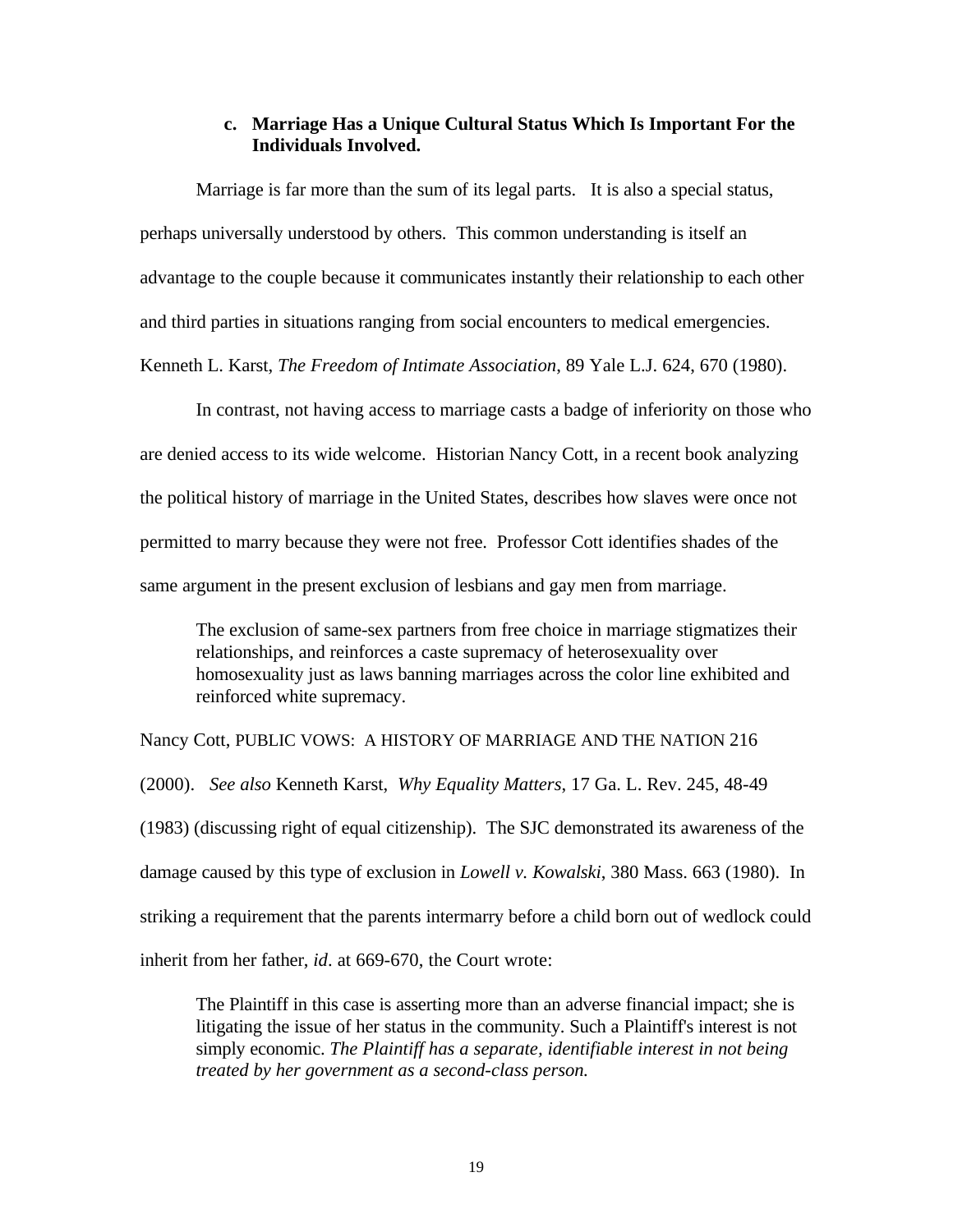*Id.* at 667 (internal citations omitted) (emphasis added). Similarly, the Commonwealth's refusal to legally recognize the commitments of same-sex couples like the plaintiffs with access to civil marriage causes psychic harm as well as economic and legal harm to gay and lesbian families.

## **d. Sibling States and the United States Supreme Court Demonstrate Respect for An Individual's Choice of Marital Partner.**

It is not only Massachusetts that holds the choice of marital partner in high regard. Both state supreme courts and the United States Supreme Court have recognized the primary importance of marriage and condemned invasive restrictions on the right to marry. One of the most striking is the California Supreme Court's decision striking down a ban on interracial marriage. *Perez v. Lippold*, 198 P.2d 17 (Cal. 1948). That court recognized at the outset that marriage is "a fundamental right of free [people]" and that "[l]egislation infringing such rights must be based upon more than prejudice and must be free from oppressive discrimination to comply with the constitutional requirements of due process and equal protection of the laws." *Id*. at 19. Moreover, the court recognized that the "essence of the right to marry is the freedom to join in marriage with *the person of one's choice*," *id.* at 21 (emphasis added), leading to the conclusion that the statutory restriction on marital choice infringed on the individual's right to marry. *Id*. at 19.

The United States Supreme Court has also addressed the importance of marriage. Striking down a Connecticut law prohibiting the use of contraceptives by married couples, it concluded:

Marriage is a coming together for better or worse, hopefully enduring, and intimate to the degree of being sacred. It is an association that promotes a way of life, not causes; a harmony in living, not political faiths; a bilateral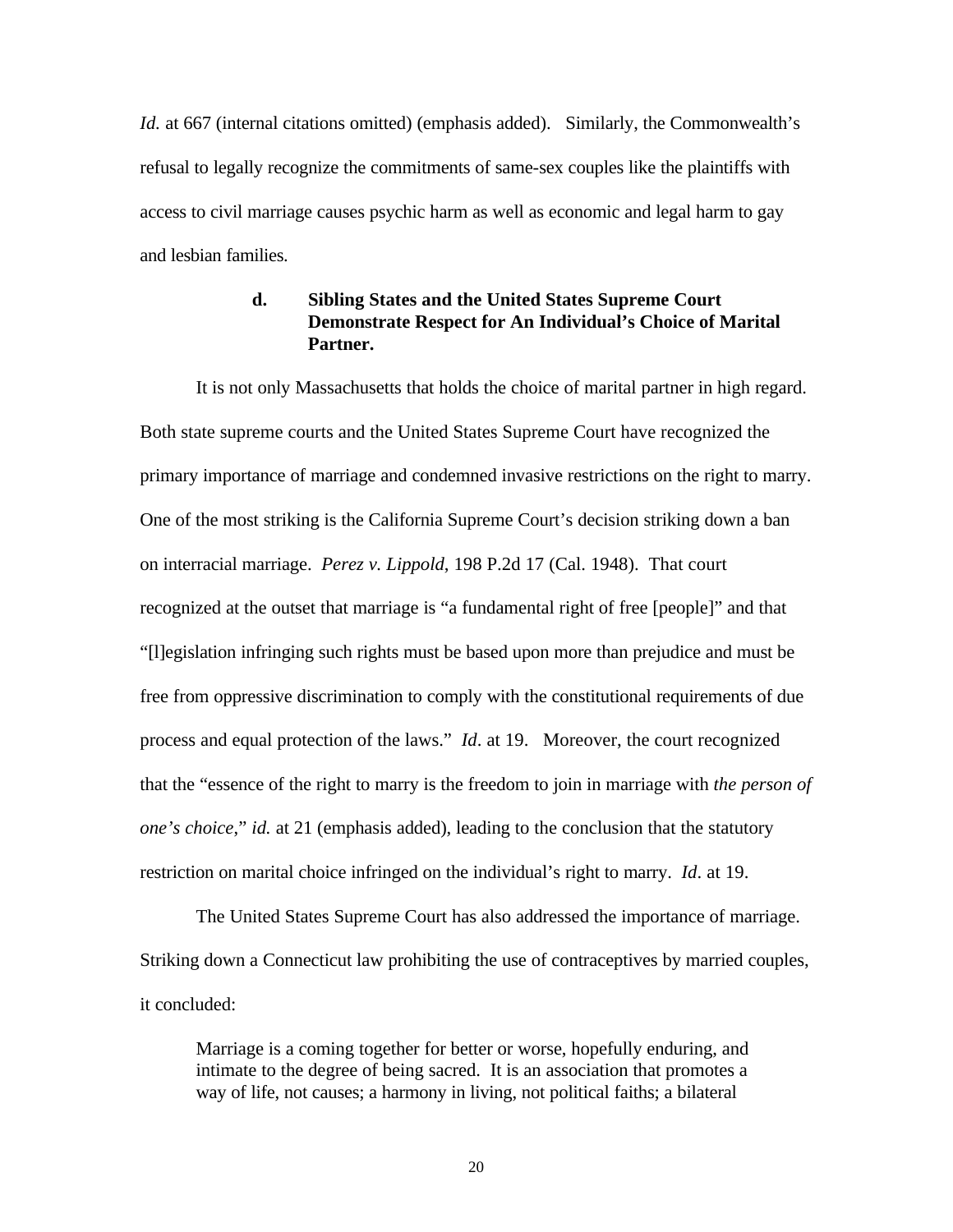loyalty, not commercial or social projects. Yet is an association for as noble a purpose as any involved in our prior decisions.

*Griswold v. Connecticut*, 381 U.S. 479, 486 (1965)*.* 23 

In *Loving v. Virginia*, 388 U.S. 1 (1967), the Supreme Court reviewed and

invalidated a state law imposing racial requirements for marriage. A trial court judge in

Virginia had convicted Mildred Jeter, a black woman, and Richard Loving, a white man,

for violating the state's ban. The trial judge explained,

Almighty God created the races white, black, yellow, malay and red, and he placed them on separate continents. And but for the interference with his arrangement there would be no cause for such marriages. The fact that he separated the races shows that he did not intend for the races to mix.

*Id.* at 12. In reversing the Lovings' conviction, the Court focused on the racial

requirement for marriage in Virginia's law, and in the process made clear that protection

of the individual right of choice is inextricably interwoven with the special role of

marriage. In declaring that the statute's infringement on the right to marry was

unconstitutional under the Fourteenth Amendment's due process clause, it stated:

The freedom to marry has long been recognized as one of the vital personal rights essential to the orderly pursuit of happiness by free men. Under our

 $23$ The *Griswold* opinion discussed the fundamental right of privacy under the Fourteenth Amendment. This confirms that, for the purposes of the Massachusetts Constitution, marriage is a fundamental right since the Massachusetts Declaration of Rights is more protective of individual rights than the federal constitution. *See, e.g., Moe v. Secretary of Admin. & Fin.*, 382 Mass. 629 (1981).

For other decisions discussing the fundamental nature of the marriage right in the context of a federal due process analysis, *see Williams v. North Carolina*, 325 U.S. 226, 230 (1945) (marriage and divorce affect "personal rights of the deepest significance") (considering issue of full faith and credit to another state's divorce decree); *Skinner v. Oklahoma*, 316 U.S. 535, 541 (1942) (marriage and procreation involve basic civil rights) (striking law requiring sterilization of certain habitual offenders); *Meyer v. Nebraska*, 262 U.S. 390, 399 (1923) (listing marriage among basic privileges "long recognized at common law as essential to the orderly pursuit of happiness" by free citizens) (invalidating law forbidding teaching foreign languages in grade schools).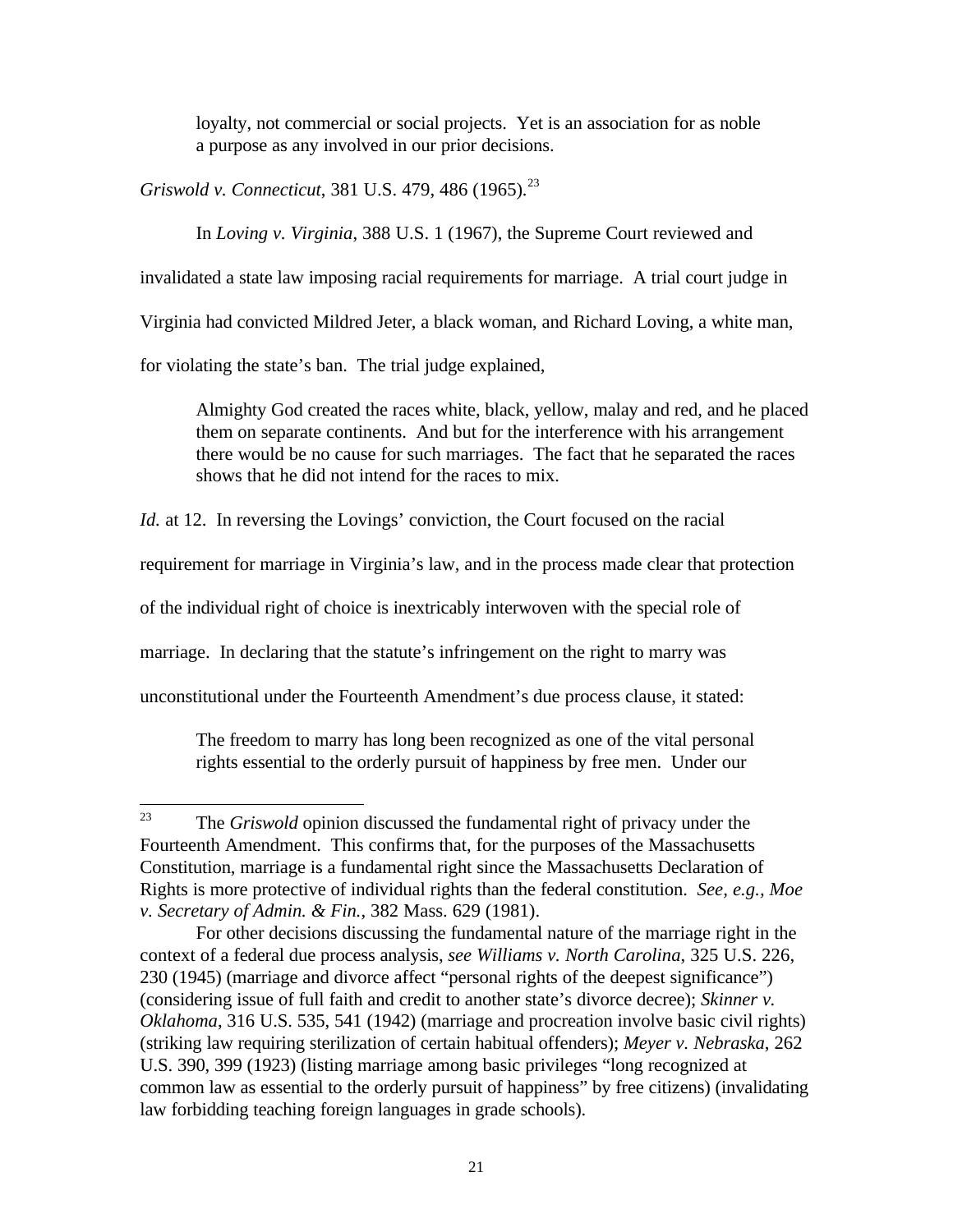Constitution, the freedom to marry, or not marry, a person of another race *resides with the individual* and cannot be infringed by the State.

*Id.* (emphasis added).

Subsequent decisions of the United States Supreme Court have confirmed that *Loving*'s fundamental rights analysis of the right to marry applies to "all individuals." *Zablocki v. Redhail*, 434 U.S. 374, 384 (1978). In *Zablocki*, the Supreme Court invalidated a state law which prevented parents who were delinquent on their child support obligations from marrying. It reiterated, "[O]ur past decisions make clear the right to marry is of fundamental importance." *Id.* at 383. Although the state interests were important, the Supreme Court found the statutory classification at issue interfered directly and substantially with the right of a class of people to marry. *Id.* at 388-91.

More recently, the Supreme Court has upheld the constitutional right of a prison inmate to marry, unanimously striking down a Missouri prison regulation barring virtually all inmate marriages. *Turner v. Safley*, 482 U.S. 78 (1987). While acknowledging the reality and validity of restrictions on prisoners, the Court concluded that even convicted criminals were entitled to marry and to enjoy the many protections and benefits accompanying the right to marry. These attributes include:

- "expressions of emotional support and public commitment";
- "for some inmates and their spouses, ... an exercise of religious faith as well as an expression of personal dedication";
- for "most inmate marriages" "the expectation that they will be fully consummated"; and
- "marital status often is a precondition to the receipt of government benefits (e.g. Social Security benefits), property rights (e.g. tenancy by the entirety, inheritance rights), and other, less tangible benefits (e.g. legitimation of children born out of wedlock)."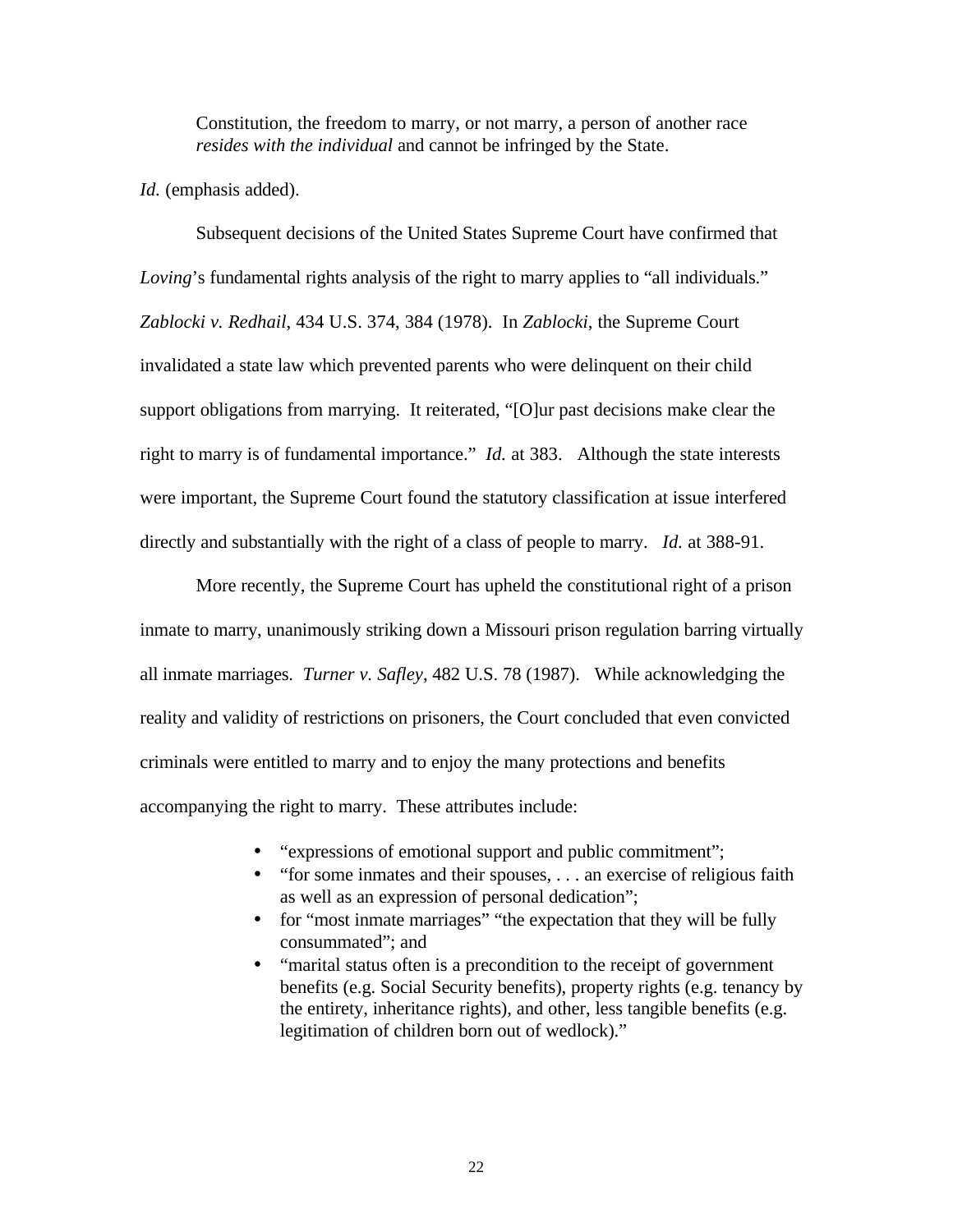*Turner*, 482 U.S. at 95-96. It almost goes without saying that these words have special resonance for lesbians and gay men since these attributes are just as applicable to same-sex couples as to other couples.

Like persons delinquent in child support payments, prison inmates are not a class protected by heightened judicial scrutiny. The key point of *Loving*, *Griswold*, *Zablocki* and *Turner* is that each confirms that there is a fundamental right to marry and that restrictions on that fundamental are subject to strict judicial scrutiny.

The Commonwealth might assert that although marriage is a fundamental right, "same-sex marriage" is not. *See, e.g., Baehr v. Lewin*, 852 P.2d 44, 57 (Haw. 1993) (holding that restriction on marriages between same gender couples is sex discrimination, but rejecting fundamental rights argument because "same-sex marriage" is not "rooted in the collective conscience of our people.").<sup>24</sup> This argument is nothing more than a clever way to frame the issue so as to compel a desired conclusion. Moreover, it begs the question. Had the California Supreme Court in the *Perez* case, or the United States Supreme Court in the *Loving* opinion, begun their analyses by pointing to the widespread and historically-based bans on interracial marriage, and then considered whether there was a fundamental right to "miscegenic" marriages, their conclusions may well have been different. If the United States Supreme Court had begun in *Zablocki* by asking whether there is a fundamental right for "deadbeat dads" to marry when they cannot even support their existing children, or if it had begun its inquiry in the *Turner* case by determining whether there is a fundamental right to marriage involving convicted and incarcerated

<sup>24</sup> <sup>24</sup> *Baker v. State*, 744 A.2d 864 (Vt. 1999), did not reach the issue of whether or not marriage is a fundamental right under the state constitution.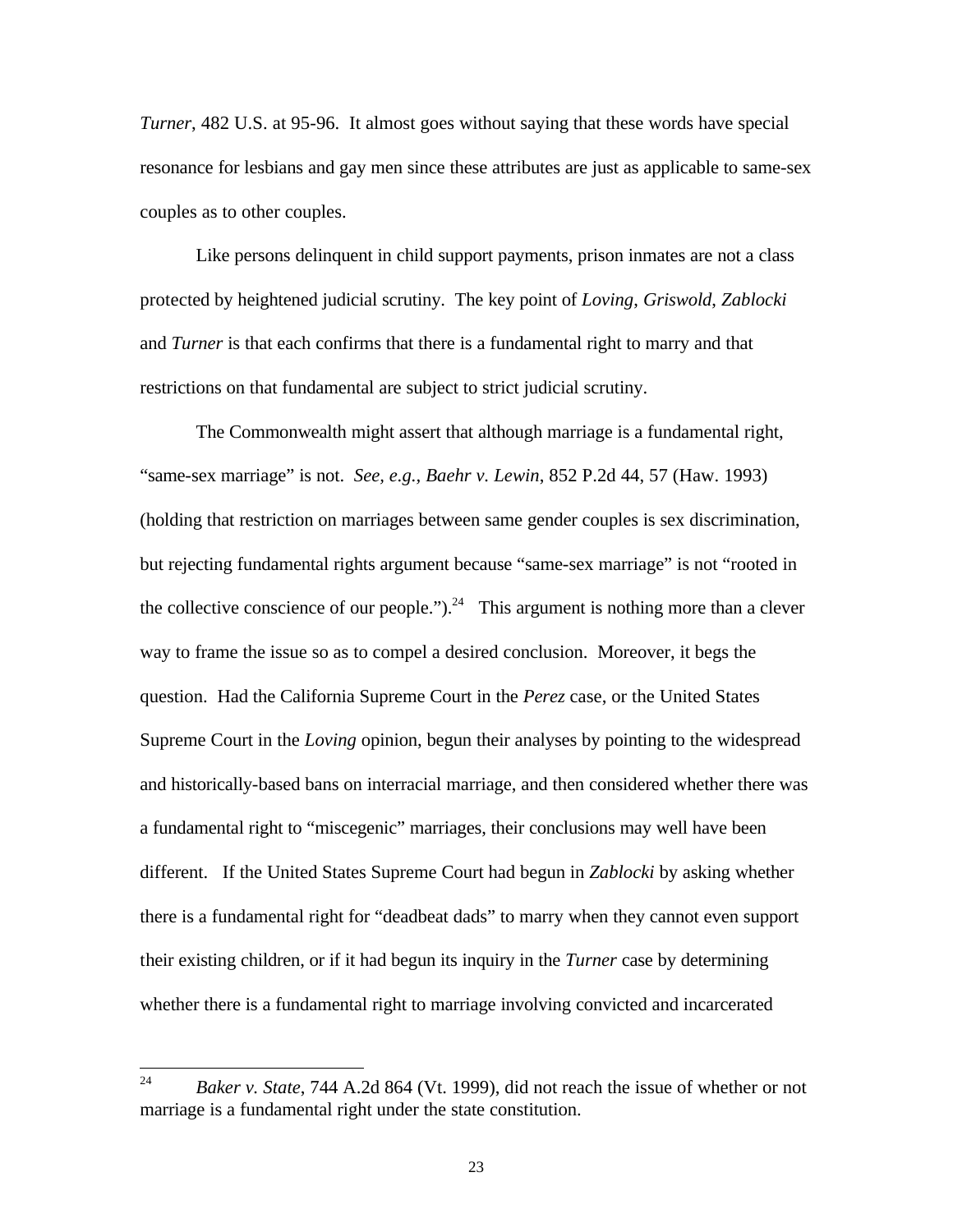criminals, that Court may not have so clearly enunciated a fundamental right to marry under the federal Constitution.

Instead, in all of the above cases, the courts first noted that there was a fundamental right to marry, and then considered whether the state had a sufficient reason to curtail the freedom in that case. Thus, to define the "fundamental right" question by asking whether same-sex couples, or any other specifically defined couple, enjoy a fundamental right to marry is to define the fundamental right too narrowly.<sup>25</sup> Only after acknowledging the general fundamental right to marry the person of one's choice did the courts consider the particular types of marriage at issue to determine whether the classifications were permissible. In short, while a history of discrimination against samesex couples may *explain* the exclusionary nature of the marriage laws, it does not *justify* such exclusion. The Commonwealth must do more than invoke a tradition of discrimination; it must explain how adhering to that tradition is a legitimate government purpose which benefits the public. It cannot do so. *See infra* section VI.

#### **B. The Plaintiffs Must Share in the Fundamental Right To Marry the Partner of Their Choice Under the Massachusetts Constitution.**

The Constitution's energizing principles, the government's respect for marital choice and marriage as an institution, and judicial decisions lead inevitably to the conclusion that the right to marry the partner of one's choice is a fundamental right protected by the Massachusetts Constitution. This right extends to each of the seven plaintiff couples and thousands like them throughout the Commonwealth who also have a

<sup>25</sup> <sup>25</sup> *See Michael H. v. Gerald D.*, 491 U.S. 110, 127 n.6 (1989) (Scalia, plurality opinion), 132 (O'Connor, concurring), 139 (Brennan, dissenting) (all but two justices rejecting Justice Scalia's suggestion that court should define right in question, for purposes of due process analysis, at "the most specific level [that] can be identified").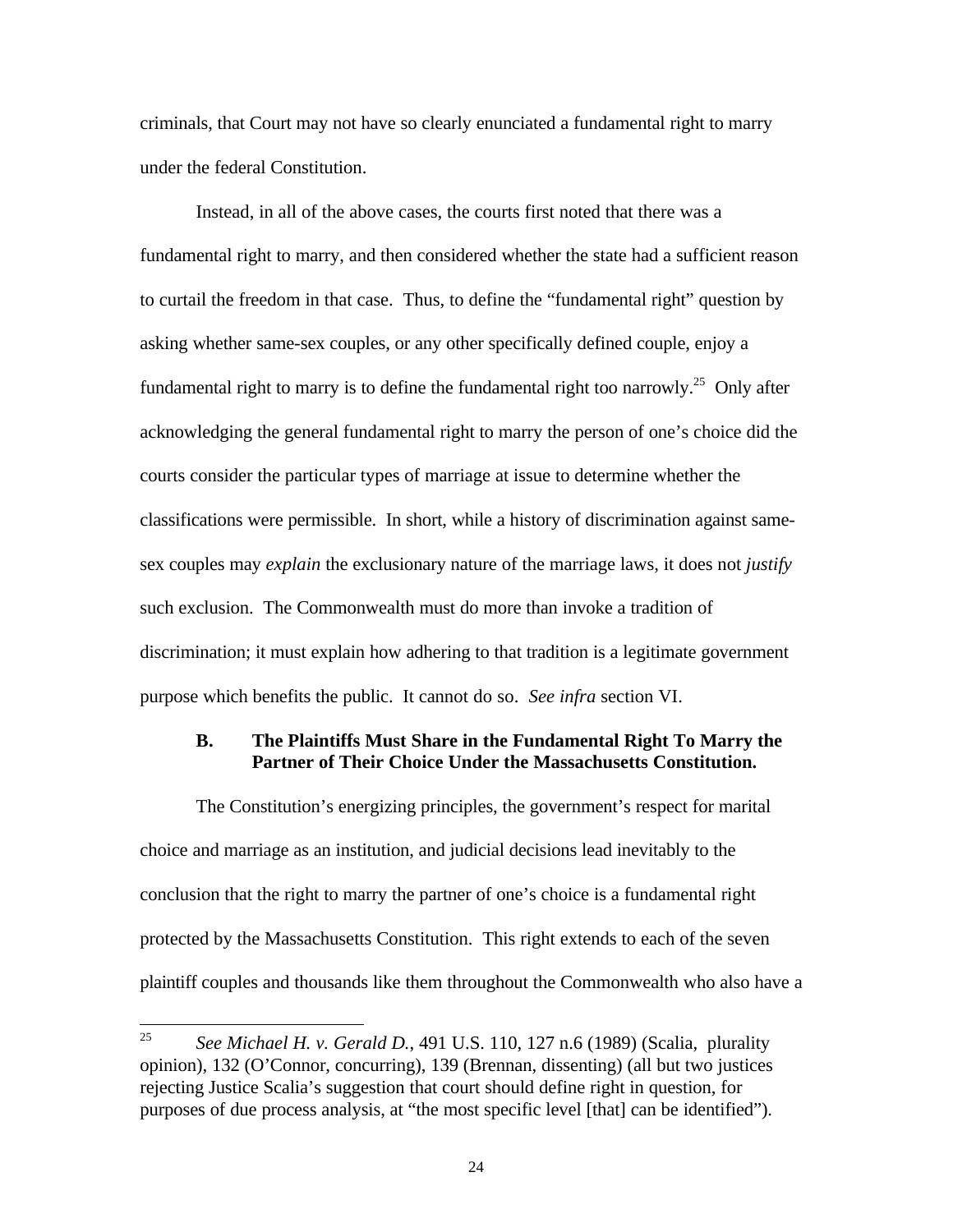right to share in the common good on an equal basis with others. With the exception of sex, restrictions on the choice of marital partner based on personal identifying characteristics have been eliminated such that the remaining limitations are those concerning relational matters like consanguinity, present marital status, and the number of persons one may marry.<sup>26</sup> The only citizens of the Commonwealth who meet all of the express statutory requirements for marriage but may not marry are couples of the same sex. This is a classic regulation based on personal characteristics and legitimate personal choice. The plaintiffs' choice of marital partner is as much a part of their liberty and happiness as it is for anyone else. *Cf. Casey v. Planned Parenthood*, 505 U.S. 833, 851 (1992) (plurality) (core "liberty" interests warrant constitutional protections for "personal decisions relating to marriage, procreating, contraception, family relationships, child rearing and education" because they "involv[e] the most intimate and personal choices a person may make in a lifetime, choices central to personal dignity and autonomy").

### **1. The Plaintiffs are Immeasurably Harmed by Their Exclusion from Marriage.**

Real harms befall the Plaintiffs from their inability to marry. Marriage is of undoubted importance, both in terms of how it changes the legal obligations of the parties to each other, but also how it often protects them in interactions with the state, third parties and their fellow citizens. *See generally* section III (A) (2) (b), (c) above; Jennifer Wriggins, *Marriage Law and Family Law: Autonomy, Interdependence and Couples of* 

<sup>26</sup> Also unlike the restrictions in the present matter, age restrictions are temporary because most people will become old enough to marry. Limits on the marriage of minors can be upheld based on the compelling state interest of protecting children who lack legal capacity for consent.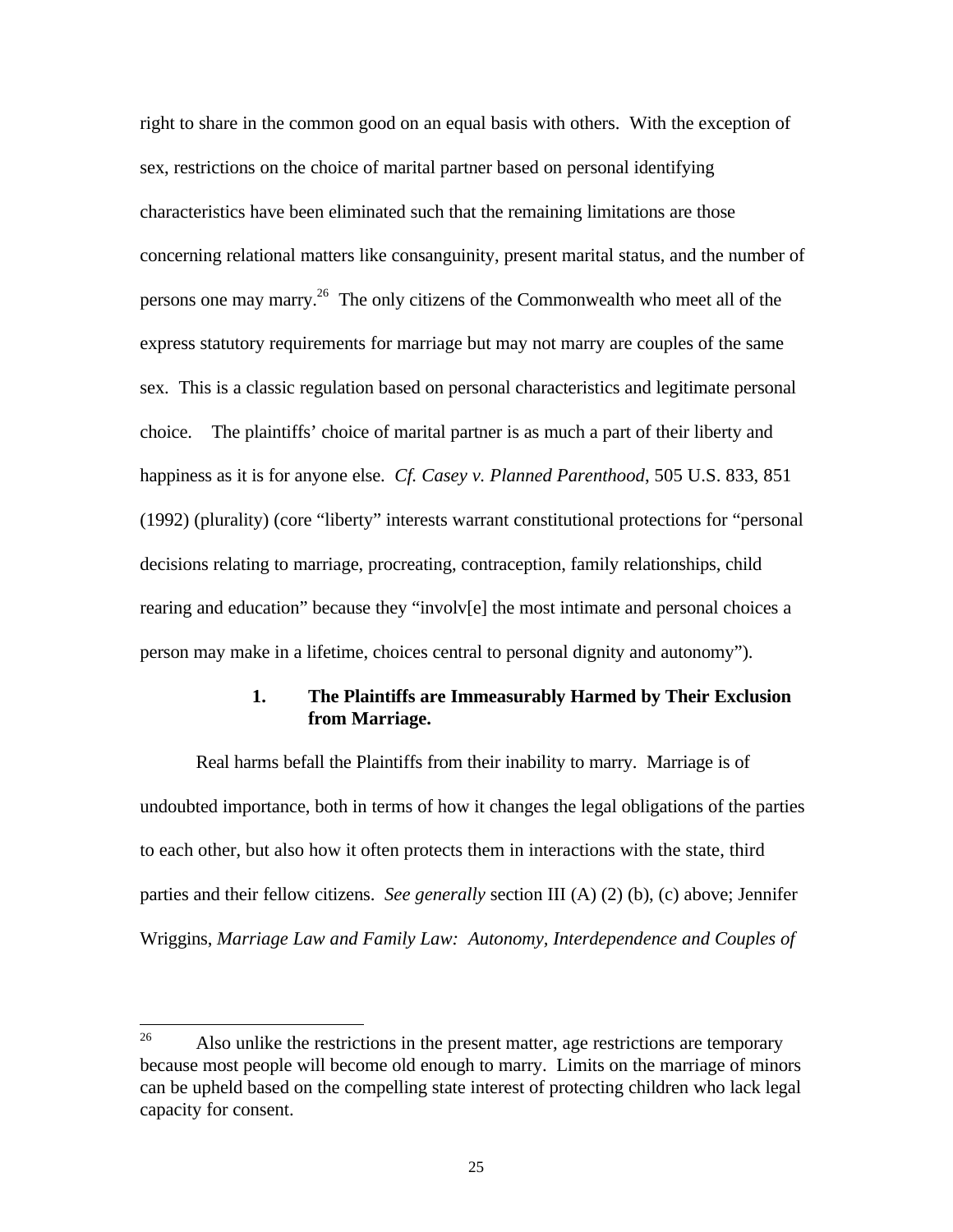*the Same Gender*, 41 B.C. L. Rev. 265, 291-311 (2000) (using conservative scholars to demonstrate how various functions of law fail with regard to same-sex couples).

The plaintiffs have formed families of love, commitment and affection, but without access to the laws that protect the emotional bond of married couples. Despite their thirty years together, Gloria and Linda still had to meet and work with Linda's health care providers prior to her bi-lateral hip replacement to ensure that Gloria could be by her side in the hospital. Statement of Undisputed Facts, ¶ 112, 114. David has already had the experience of being seen as a total stranger by the emergency medical technicians after his former partner collapsed from a heart attack in their driveway. *Id.*, ¶ 39. No legal document he and Rob can draw up can prevent that from happening again if Rob's own heart problems worsen. As it stands, when Rob has been ill and David has tried to facilitate contact with insurers, the insurers will not speak with David because the two are not related. *Id.*, ¶ 37-38.

Each of the plaintiff couples has organized themselves into economically integrated households, but without the financial protections accorded to married couples. None of the couples is able to procure a joint policy of health insurance, and those who have domestic partner benefits at work must pay taxes on the value of the benefits. *Id.*, ¶ 99, 113; G.L. c. 175, sec. 108. Gary and Rich presently have one policy for Gary and their daughter through Gary's work, but purchase a separate policy for Rich who does not count as a spouse under existing law. Statement of Undisputed Facts, ¶ 82.

In the same vein, Ed has a pension at Lucent, and Gary has one through the Shrewsbury public schools, but neither Ed's partner Mike nor Gary's partner Rich enjoy the same scope of pension coverage which would be available to a spouse. *Id.*, ¶ 48, 85.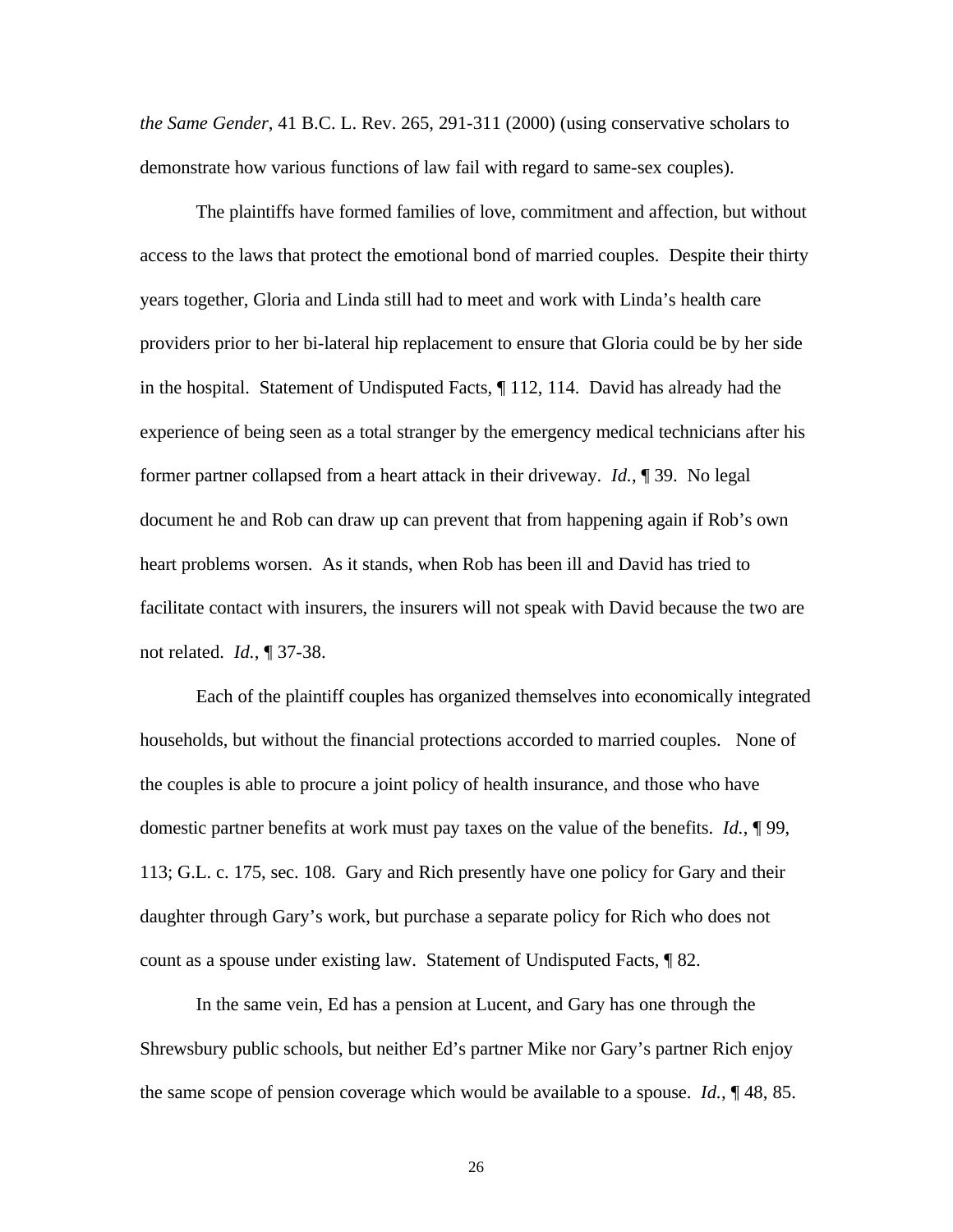For Gary and Rich, there is no survivorship benefit for Rich at all, let alone the benefits which would be available to Rich as a spouse if Gary were to die before retirement or if Gary were accidentally killed on his job.<sup>27</sup> Heidi and Gina have their own  $401(k)$ accounts, *id.*, ¶ 98, but unlike spouses, if the owner dies, the beneficiary would have to take taxable distributions immediately and could not roll over the account into his or her own tax-deferred account. 26 U.S.C.  $401(a)(9)(B)(iii)$ , (iv).

Although the plaintiffs have each worked hard to acquire security for their family and nearly all own their homes as joint tenants with rights of survivorship, Statement of Undisputed Facts, ¶ 11, 29, 43, 54, 83, 90, 106, they do not enjoy the unlimited marital deduction which would delays any possible tax payments on the house until after the second of the two dies. 26 U.S.C. §§ 1041, 2523.

The safety net provided by civil marriage in times of tragedy, death or hardship is unavailable to each of the plaintiffs despite the enormous efforts made by each couple to obtain the few legal documents which offer them any legal protection. Should one of the members of these couples need nursing home care, they would not enjoy the unlimited ability to transfer assets to a spouse prior to institutionalization and could not protect the family home from a lien by MassHealth. 130 C.M.R. § 520.019 (D) (1) (unlimited transfer for spouses); G.L. c. 118E, § 25 and 130 C.M.R. § 520.008 (A) (home not a countable asset for a married person).

<sup>27</sup> <sup>27</sup> *See generally* G.L. c. 32, § 12(2) Option (a) (joint and last survivor allowance for spouses); G.L. c. 32,  $\S$  12(2)(c), (d) (two-thirds of employee's pension available to surviving spouse if employee dies before retirement); G.L. c. 32, § 9(1), (2)(a) (accidental death benefit for surviving spouse).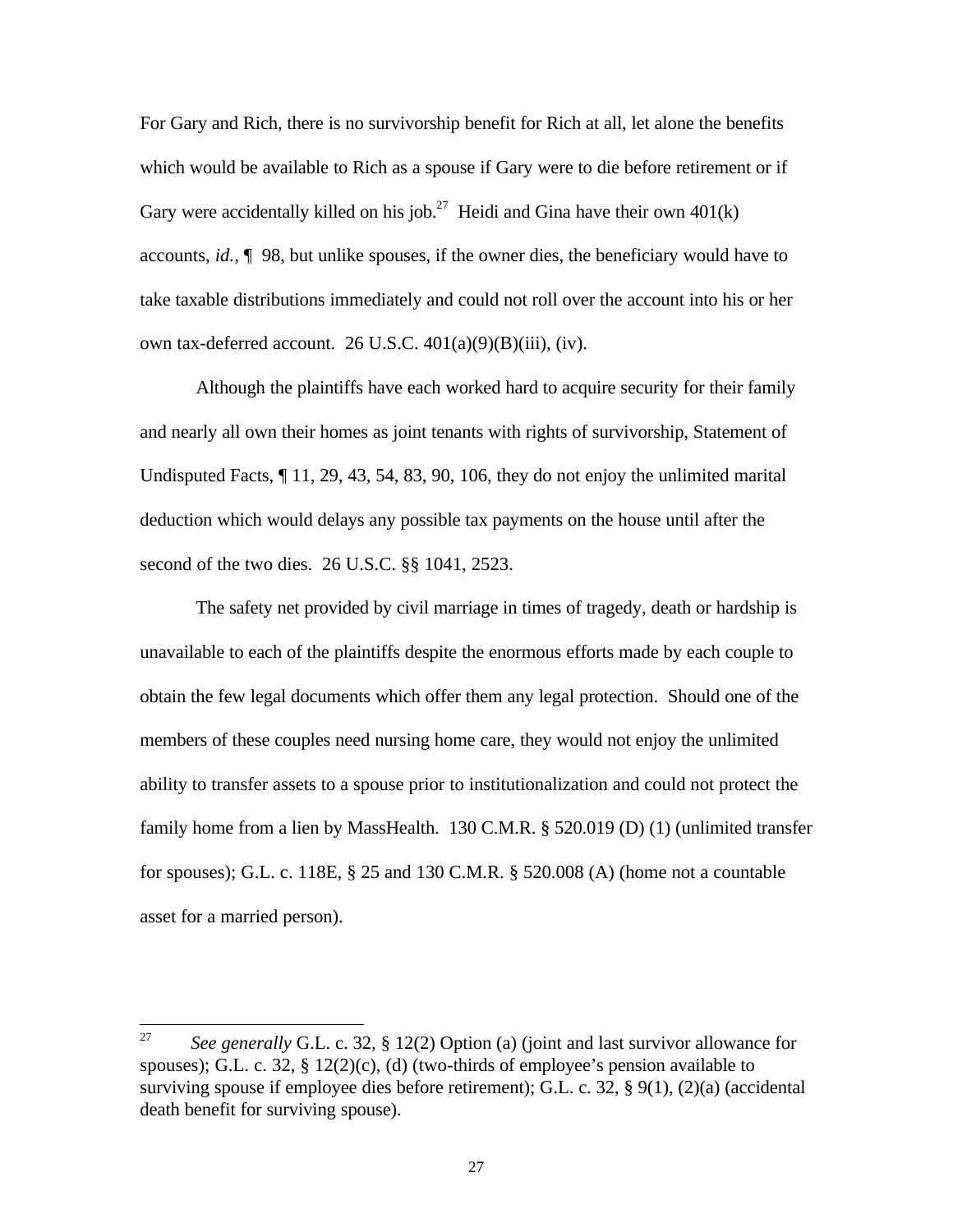A number of the plaintiff couples have taken relatives into their homes for a period of time. Statement of Undisputed Facts, ¶ 34, 97. But none of the partners has the right to take time off from work to take his or her "in-law" to a medical appointment because they are not related by blood or marriage. G.L. c. 149, § 52D.

 Four of the plaintiff couples are raising children born or adopted into the relationship, but none of those children enjoy the emotional or financial security which comes from having married parents. While each of the couples has completed a second parent adoption of their children, they worry about whether the legal adoption will be respected as they travel throughout the state and beyond. Statement of Undisputed Facts, ¶ 18, 25, 77, 84. If Julie and Hillary were married, it is doubtful that Hillary would have had such a hard time getting access to their new baby and to Julie after Julie's difficult cesarean section operation. *Id.*, ¶ 24.

As discussed above in section III (A) (2) (b), there are many other ways in which the law provides a safety net to married couples and their children. This safety net is not available to the plaintiffs and cannot be reproduced by contract.

#### **2. Constitutional Principles Must Be Interpreted in Light of Evolving Trends of Respect for Gay and Lesbian Citizens and Families in Massachusetts.**

Including plaintiffs within the common good via the liberty and privacy provisions of the Massachusetts Constitution is consistent with evolving trends and the cardinal rule that constitutional provisions are not static or frozen in time, as discussed above. Over the years that followed the SJC's condemnation of second-class citizenship in *Kowalski*, all three branches of Massachusetts government have come to recognize gay and lesbian citizens as individuals deserving equal treatment and protection under the law. For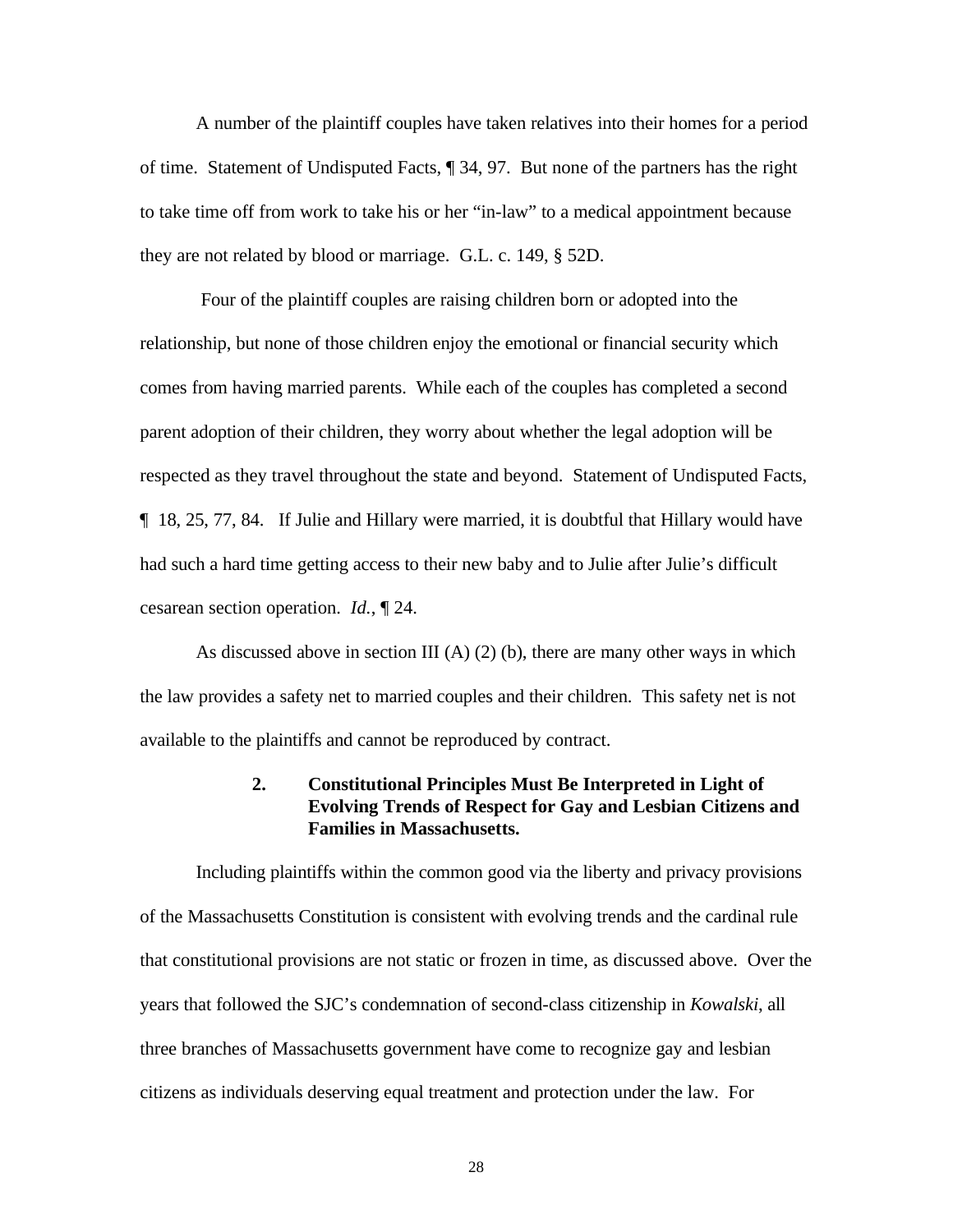example, non-discrimination statutes were amended in 1989 to ensure equal treatment in employment, housing, public accommodations and credit without regard to sexual orientation. Acts & Resolves 1989, c. 516. The legislature has enacted protections for gays and lesbians against hate crimes and different treatment because of their sexual orientation. Acts & Resolves 1996, c. 163 (amending hate crimes law, G.L. c. 272, sec. 39); Acts & Resolves 1993, c. 282 (amending education law, G.L. c. 76, sec. 5). Court rules on ethical behavior forbid the gratuitous reference to sexual orientation. Massachusetts Rules of Professional Conduct, Rule 3.4 (i).

In addition to individual protections, the Commonwealth also provides gay and lesbian families with some protections. In 1993, then Governor Weld issued an Executive Order providing for domestic partner bereavement and sick leave for certain executive branch employees. Commonwealth of Mass., Exec. Order 340 (Nov. 19, 1993). Unmarried couples, including same-sex couples, may enter into contracts to sort out their financial affairs. *Wilcox v. Trautz*, 427 Mass. 326 (1998). For gay and lesbian people with children, it has long been the law that the mere fact of one's sexual orientation is not a valid reason to deny a parent custody of his or her child. *Bezio v. Patenaude*, 381 Mass. 563 (1980). In 1993, our state's highest court recognized that governing statutes allow unmarried couples, including same-sex couples, to adopt jointly their own children and to adopt jointly from the Commonwealth. *Adoption of Tammy*, 416 Mass. 205 (1993); *Adoption of Susan*, 416 Mass. 1003 (1993) (rescript). More recently, the courts have also recognized that a lesbian couple who have jointly parented a child are a "nontraditional family" and that the relationship merits legal protection upon separation. *E.N.O. v. L.M.M.*, 429 Mass. 824, *cert. denied*, 528 U.S. 1005 (1999). Although these protections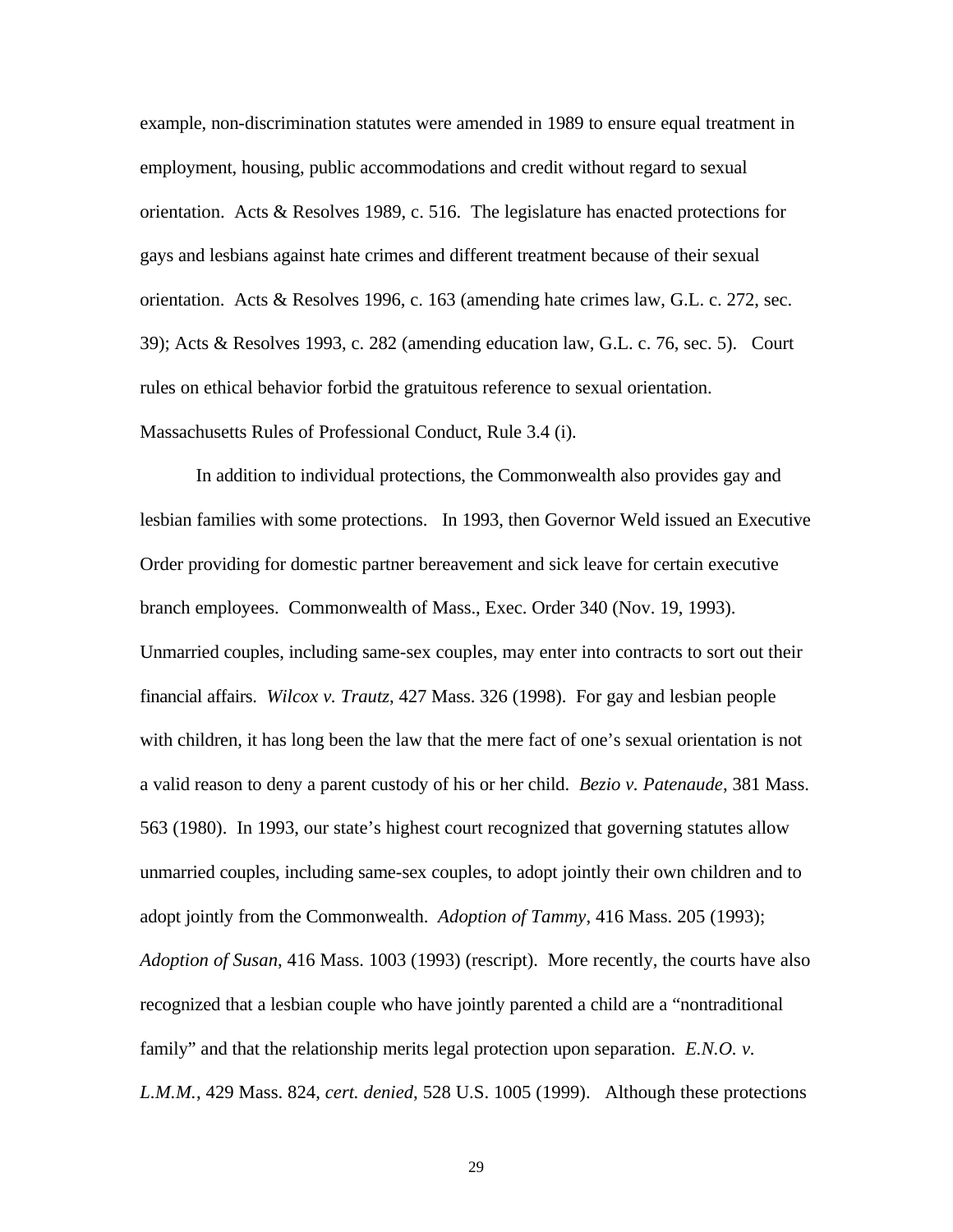fall far short of the comprehensive protections offered by civil marriage, they demonstrate that each branch of government has begun to recognize that the greater Massachusetts community includes gay and lesbian members whose participation in the life of the community deserves respect and protection.

Neither the plaintiffs nor the larger community nor the Commonwealth as a whole benefits from the plaintiffs' exclusion from marriage. The infringement of their fundamental right triggers strict scrutiny. *Cepulonis*, 389 Mass. at 935. In order for the current regime to pass constitutional muster, the Commonwealth must demonstrate that the categorical exclusion of qualified same-sex couples from marriage is necessary to promote a compelling state interest and that the classification of those excluded is narrowly tailored to that interest. *Id.*, *citing Mass. PIRG v. Secretary of the Commonwealth*, 375 Mass. 85, 93 (1978). The Commonwealth cannot meet this burden. *See* section VI below.

### **IV. THE EQUALITY PROVISIONS OF THE MASSACHUSETTS CONSTITUTION GUARANTEE PLAINTIFFS ACCESS TO CIVIL MARRIAGE ON THE SAME TERMS AS OTHERS.**

Like the liberty provisions of the Declaration of Rights, the equality provisions reflect both the concerns of the Revolutionary era and a promise to future generations. As a matter of practical application, the equality jurisprudence under Articles I, VI, VII and X employs a distinct analytical framework. Many of the cases fall under the familiar federal equal protection mode of analysis in which similarly situated persons are to be treated similarly and with scrutiny of classifications ranging from strict, to intermediate, to rational basis. *Dickerson v. Attorney Gen.*, 396 Mass. 740, 743 (1986). Even when the SJC uses a similar *mode* of analysis as the federal courts, it is by no means constrained to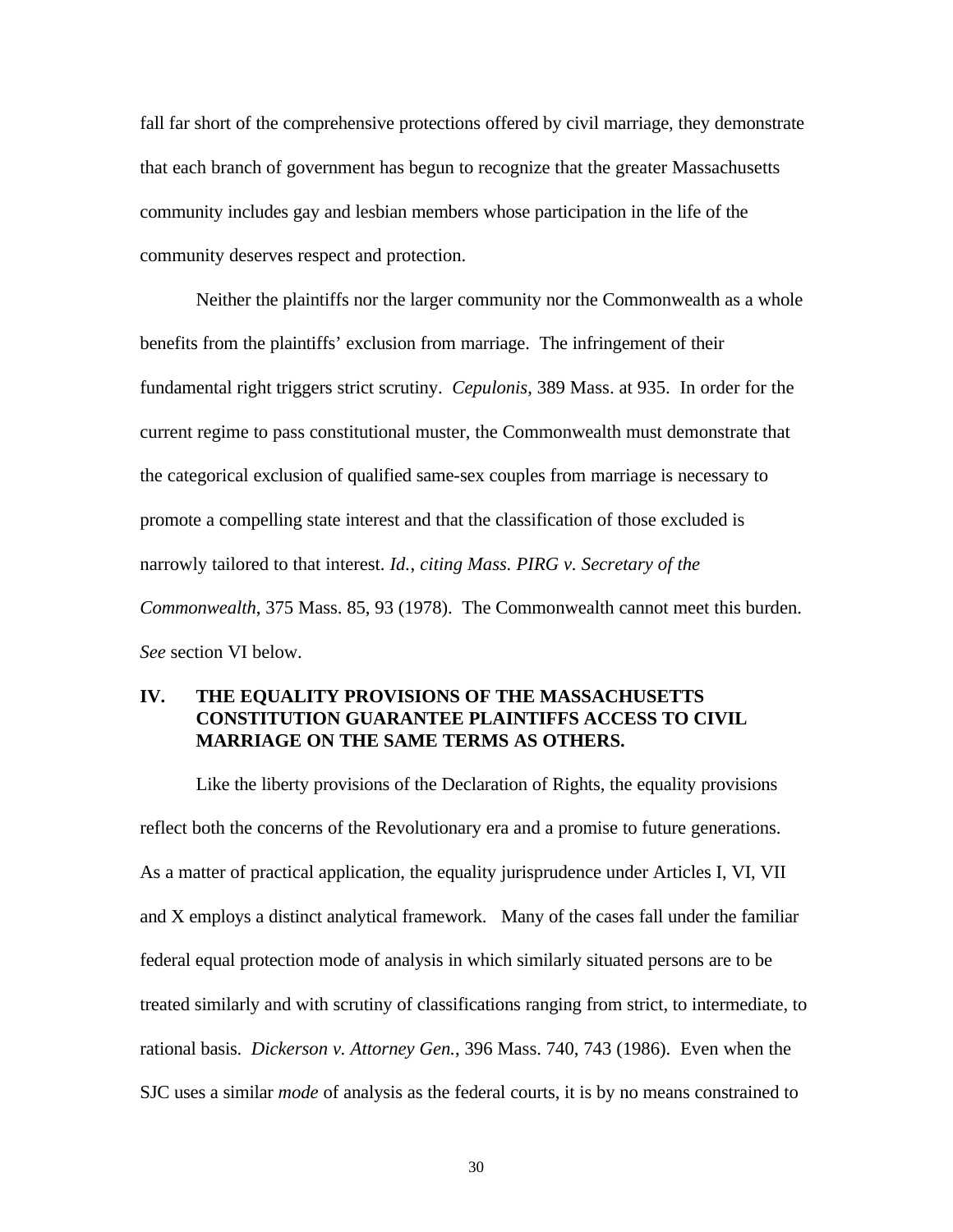reach the same *result* because the SJC has made clear that the Declaration of Rights may provide more extensive civil rights protections than the federal analog.<sup>28</sup>

Among the obvious differences between the federal and Massachusetts frameworks is the substantive guarantee of equality in Article I. The strong commitment of our Constitution to equality has led Massachusetts to develop tools in equality cases that demand the government make a more complete justification for inequality and unequal treatment than may be the case under federal jurisprudence. Under the conventional mode of analysis, if a statute imposes on a suspect or quasi-suspect class or

-

Another basis for divergence is textual differences between the two constitutions. *See, e.g., Commonwealth v. Burgess*, 426 Mass. 206, 218 (1997) (Art. XII), *Mendonza.*, 423 Mass. at 778-79 (Arts. I and X); D*ane v. Bd. of Registrars*, 374 Mass. 152, 160-61 (1978) (Art. I); *Commonwealth v. Upton*, 394 Mass. 363, 372 (1985) (Art. XIV).

<sup>&</sup>lt;sup>28</sup> The SJC reaches different results from the United States Supreme Court for several reasons. One is that the SJC has an independent duty to interpret the State Constitution and it generally guards citizens more jealously against the exercise of the State's police power and thus provides citizens with a greater degree of protection. *See, e.g., Commonwealth v. Mavredakis*, 430 Mass. 848, 858 (2000) (Art. XII); *Commonwealth v. Gonsalves*, 429 Mass. 658, 667-68 (1999) (Art. XIV); *Planned Parenthood League of Mass., Inc. v. Attorney Gen.*, 424 Mass. 586, 590 (1997) (Arts. I, X, XII); *Batchelder v. Allied Stores Int'l, Inc.*, 388 Mass. 83, 87 (1983) (Art. IX); *Attorney Gen. v. Colleton*, 387 Mass. 790, 800 (1982) (Art. XII, "[P]ositive safeguards secured to individuals by the Massachusetts Constitution, yet not available under the cognate provisions of the United States Constitution, should not be . . . circumscribed" by interpretations of the federal document); *Moe v. Secretary of Admin. & Fin.*, 382 Mass. 629, 651 (1981) (Art. X); *Blue Hills Cemetery, Inc. v. Bd. of Reg.,* 379 Mass. 368, 373 n.8 (1979) (Art. I, X, Pt. II, c. 1, sec 1., Art. IV); *Coffee-Rich, Inc. v. Com'r of Pub. Health*, 348 Mass. 414, 421 (1965) (Arts. I, X and XII); *Hutcheson v. Dir. of Civil Service*, 361 Mass. 480, 490 (1972). *See generally* Henry Clay, *Human Freedom and State Constitutional Law: Part One, the Renaissance*, 70 Mass. L. Rev. 161, 161 (1985) (identifying "human freedom" which encompasses individual rights as an area of the law which is particularly suitable for independent state grounds analysis).

A third reason for different results may arise from principled disagreement with the United States Supreme Court. *Moe*, 382 Mass. at 654-55; *Commonwealth v. Blood*, 400 Mass. 61, 72 (1987) (Art. XIV); *Dist. Attorney for the Suffolk Dist. v. Watson*, 381 Mass. 648, 667-68 (1980) (Art. XXVI); *Commonwealth v. Soares*, 377 Mass. 461, 486 (1979) (Art. XII); *Commonwealth v. Sees*, 374 Mass. 532, 538-39 (1978) (Art. XVI).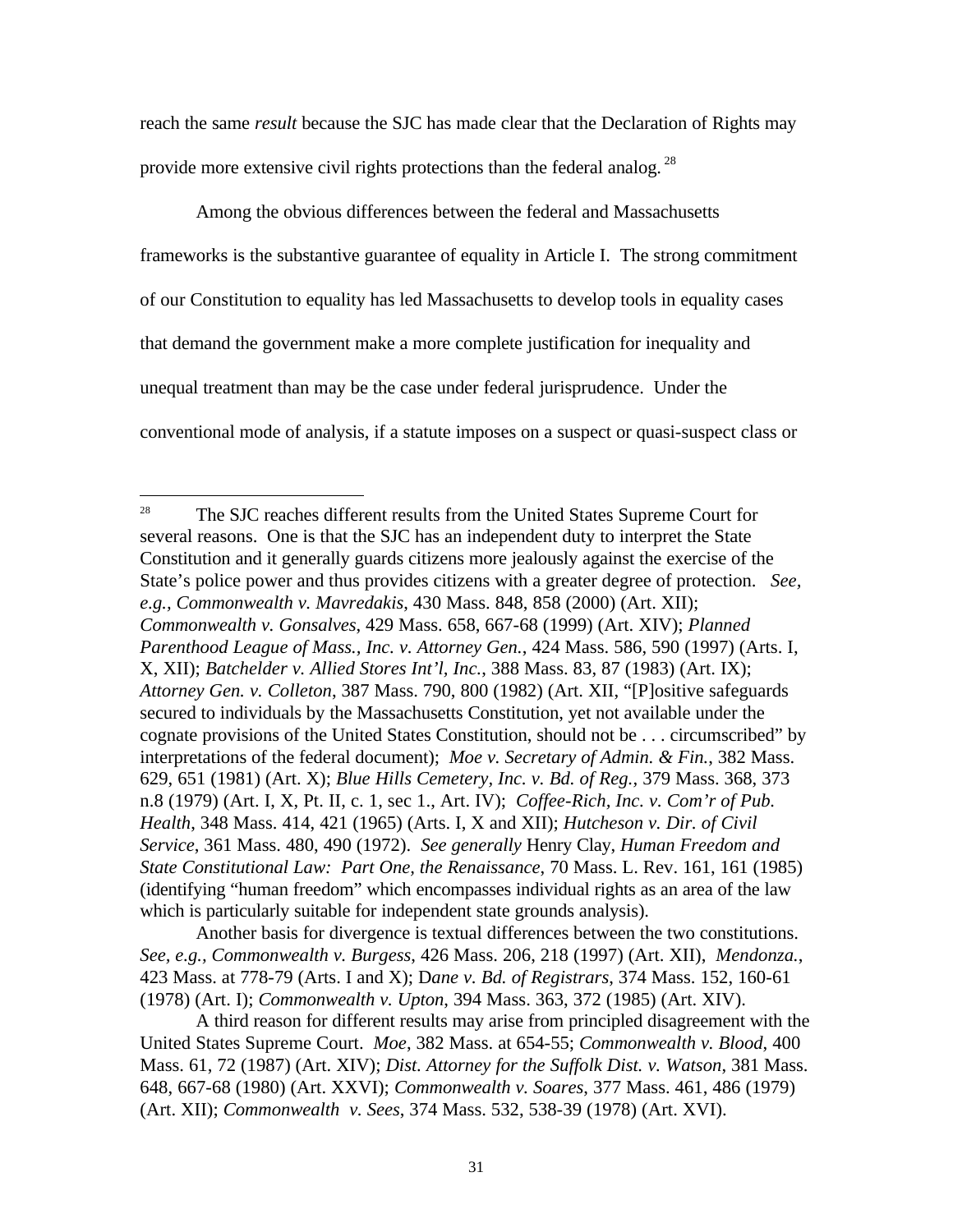burdens fundamental interests, it receives strict scrutiny. Absent those factors, rational basis review applies, meaning that a statute will be upheld as long as it is rationally related to the furtherance of a legitimate state interest. *Murphy v. Com'r of Dept. of Industrial Accidents*, 415 Mass. 218, 226-27 (1993). However, rational basis review is far from toothless in Massachusetts, *id.*, at 233; and state regulation of personal rights and characteristics receive more searching review than tax and economic regulation. *Blue Hills Cemetery, Inc. v. Bd. of Reg.*, 379 Mass. 368, 373 n. 8 (1979) (Massachusetts courts less willing than federal to ascribe to legislature speculative and implausible ends, or to find rational the nexus between a plausible end and the chosen statutory means, but in area of economic regulation, federal and state constitutional standards are essentially the same).<sup>29</sup> See discussion at section IV (D) below.

In *Marcoux v. Attorney Gen.*, 375 Mass. 63, 65 n.4 (1978), the SJC expressly captured the courts' dynamic review of equality cases, eschewing an exclusive reliance on the federal tiers in favor of a flexible balancing test based on the interests involved. In that case, the SJC stated:

The cases speak at times of legislation which need only undergo a test of 'reasonable relation' and legislation that must survive 'strict scrutiny,' but we conceive that these sobriquets are a shorthand for referring to the opposite ends of a continuum of constitutional vulnerability determined at every point by the competing values involved.

 $\overline{a}$ 

<sup>29</sup> *See also Chebacco Liquor Mart, Inc. v. Alcoholic Beverages Control Comm'n*, 429 Mass. 721, 725 (1999) (same); *Rushworth v. Registrar of Motor Vehicles*, 413 Mass. 265, 269 (1995); *Corning Glass Works v. Ann & Hope, Inc.*, 363 Mass. 409, 416 (1973) (same).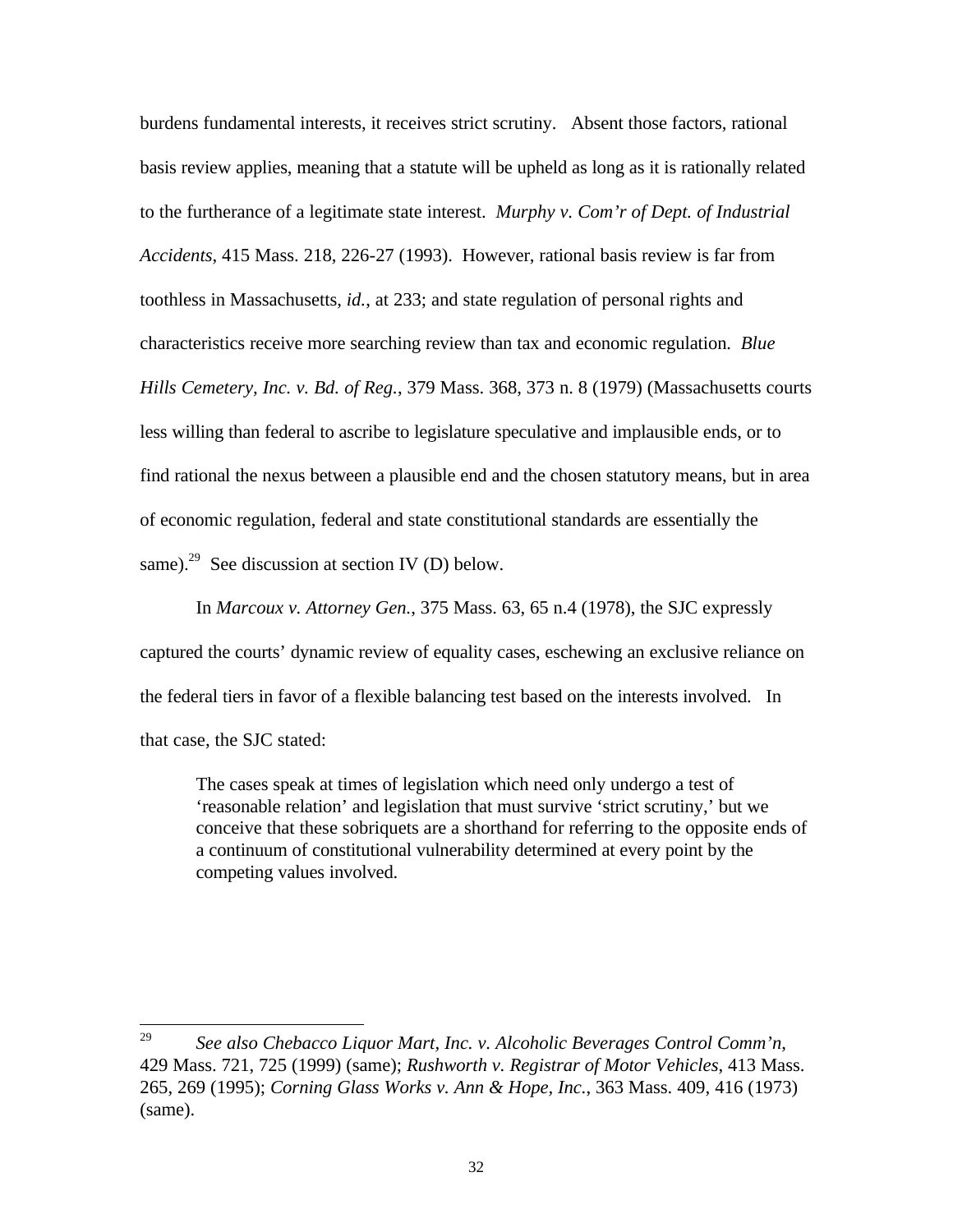*Id.* The SJC has repeatedly articulated and preserved the *Marcoux* mode of analysis,<sup>30</sup> with the precise contours of the balancing process depending on the case. $31$ 

Under any conception of equality or equal protection jurisprudence in Massachusetts, the Commonwealth cannot articulate a sufficient justification for excluding the plaintiffs from, or failing to include them in, civil marriage.

### **A. The Massachusetts Commitment to Equality**

As with the liberty clauses discussed in the previous section, equality was a central theme in the Revolutionary era and in the Massachusetts Constitution. The idea of equality is inherent in social contract theory. As explained by historian Willi Paul Adams, "If all citizens voluntarily joined society with the same need for protection, then it was unjust that some citizens claimed more rights than others once the contract was closed."<sup>32</sup>

-

<sup>30</sup> *See, e.g., Murphy*, 415 Mass. at 232 n. 19; *Moe*, 382 Mass. at 656-57; *Bachrach*, 382 Mass. at 276 n. 18; *Attorney Gen. v. Massachusetts Interscholastic Athletic Ass'n*, 378 Mass. 342, 354 (1979). While *Marcoux* articulated the balancing test in a due process context, the subsequent cases have clarified that the test may apply in an equality context as well.

<sup>31</sup> *Marcoux* cited with approval *State v. Erickson*, 574 P.2d 1 (1978), in which the Alaska Supreme Court stated its version of the balancing test under its Constitution: "[T] here is no reason why we cannot use a single test. The test will be flexible and dependent upon the importance of the rights involved. Based on the nature of the right, a greater or lesser burden will be placed on the state to show that the classification has a fair and substantial relation to a legitimate governmental objective. . . . [B]y avoiding outright categorization of fundamental and non-fundamental rights, a more flexible, less result-oriented analysis may be made."

*Id.* at 11-12.

The SJC applied the *Marcoux* balancing test in both *Moe v. Secretary of Admin. & Fin.*, 382 Mass. 629, 658-59 (1981) and *Planned Parenthood v. Attorney Gen.*, 424 Mass. 586, 591-97 (1997).

W.P. Adams, THE FIRST AMERICAN CONSTITUTIONS 165.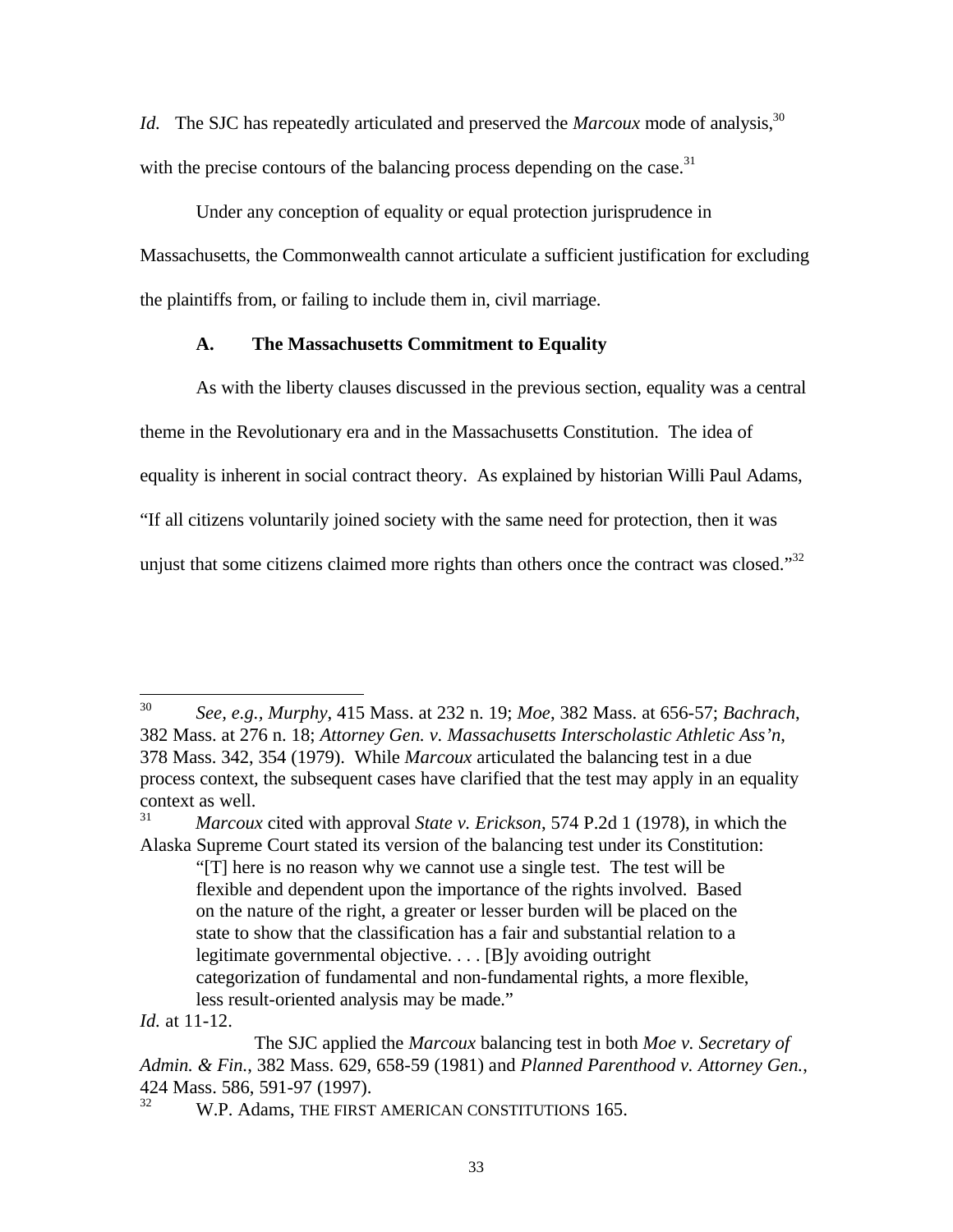Stated differently, equal application of the laws is a principle that enhances the common

good. *Baker v. State*, 744 A.2d 864, 876 (Vt. 1999).<sup>33</sup>

These equality principles constrain the majority to treat individuals with equity and

impartiality.<sup>34</sup> The very first Article of the Declaration of Rights now provides:

All people are born free and equal and have certain natural, essential and unalienable rights among which may be reckoned the right of enjoying and defending their lives and liberties; that of acquiring, possession and protecting property; in fine, that of seeking and obtaining their safety and happiness. Equality under law shall not be denied or abridged because of sex, race, color, creed or national origin.

Mass. Const., Decl. of Rights, Art I (as amended by Art. CVI).

In addition to stating natural, essential, and unalienable rights, Article I has been a

forceful guarantee of, and admonition toward, equality.<sup>35</sup> For example, it was invoked by

The Vermont Supreme Court, construing its state constitutional equality provision and the historical context of the late 1770's, could just as easily have been talking about the Massachusetts Constitution when it commented:

While not opposed to the concept of a social elite, the framers of the first state constitutions believed that is should consist of a 'natural aristocracy' of talent, rather than an entrenched clique favored by birth or social connections. As the preeminent historian of the ideological origins of the Revolution explained,

 $33<sup>°</sup>$ <sup>33</sup> Construing the Common Benefits clause of the Vermont Constitution, that state's equality provision which dates from 1777, the Vermont Supreme Court stated the provision expressed "the principle of inclusion" and "a vision of government that afforded every Vermonter its benefit and protection and afforded no Vermonter particular advantage." *Baker*, 744 A.2d at 875. This conclusion certainly resonates with the Massachusetts text and history as well.<br> $34$ <br>This is exactly the kind of sheal

This is exactly the kind of check and balance favored by John Adams, whose theory of mixed government led him to advocate for a frame of government with a bicameral legislature, an executive and an independent judiciary in order to restrain the possible excesses of the people in a unicameral legislature. John Adams, *Thoughts on Government*, in George W. Carey, ed., THE POLITICAL WRITINGS OF JOHN ADAMS 482- 497 (2000). Although Adams did not believe that all persons were equal in the sense of capabilities or talents, he favored the idea that we are all born to equal rights. David McCullough, JOHN ADAMS 224 (2001). Adams' draft of Article I stated that all men were "born free and independent," a formulation drawn from the Declaration of Independence, but this version was altered by the Constitutional Convention. *Id.*<br><sup>35</sup> The Vermont Suprame Court, construing its state constitu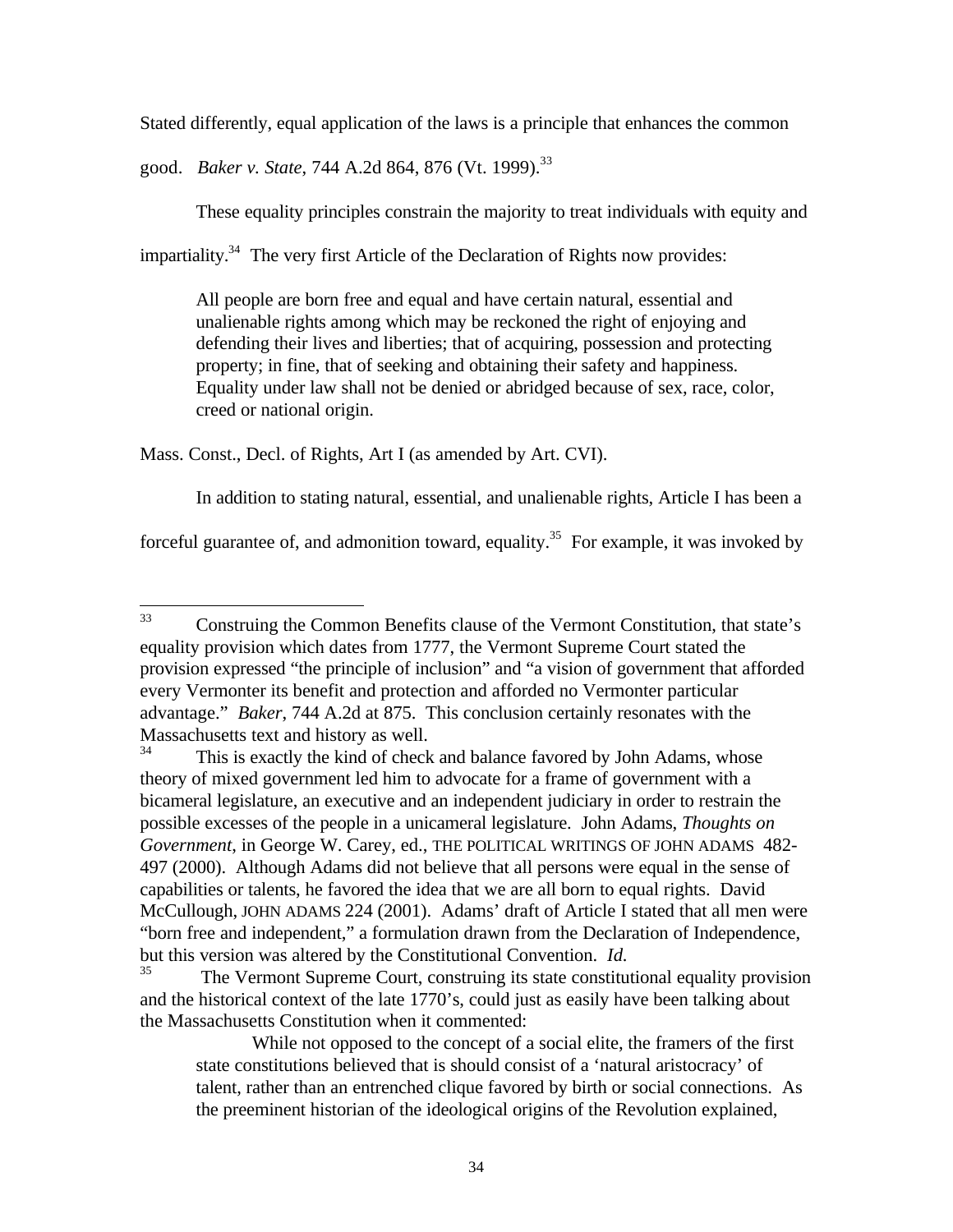the Supreme Judicial Court (which then had the assistance of a jury in appellate matters) as a basis for instructing a jury that human slavery was inconsistent with the equality principles of Article I. $36$  In a later judicial decision, this case was considered to be the case which abolished slavery in Massachusetts. *Commonwealth v. Aves*, 35 Mass. (18 Pick.) 193, 1836 WL 2441, \*9 (1836) (Court refused to send back to Louisiana a girl who had been brought to Massachusetts as a slave). In addition, particularly since its amendment in 1976 adding the second sentence, Article I has also been understood to forbid discriminations and distinctions based on personal characteristics. *See, e.g., Attorney Gen. v. Mass. Interscholastic Athletic Ass'n*, 378 Mass. 342 (1979) (hereafter, "*MIAA*") (invalidating a rule which forbade boys from playing on girls' sports teams). *Accord Commonwealth v. Soares*, 377 Mass. 461, 486-87 (1979) (systematic exclusion of jurors based on characteristics identified in Article I violates Article XII).

Other provisions of the Declaration of Rights also raise equality themes. Article X, often paired with Article I, uses the phrase "has a right to be protected" in its formulation, thereby suggesting an affirmative government obligation to ensure equality

'while equality before the law was a commonplace at the time, equality without respect to the dignity of the persons concerned was not; [the Revolution's] emphasis on social equivalence was significant.' Thus, while the framers' 'egalitarian ideology' conspicuously excluded many oppressed people of the eighteenth century – including African-Americans, Native Americans, and women – it did nevertheless represent a genuine social revolt pitting republican ideals of 'virtue,' or talent and merit, against a perceived aristocracy of privilege both abroad and at home.

*Baker*, 744 A.2d at 876 (internal citations omitted).

 $\overline{a}$ 

<sup>36</sup> *See, e.g.,* John D. Cushing, *The Cushing Court and the Abolition of Slavery in Massachusetts: More Notes on the "Quock Walker Case*," 5 Am. J. Legal Hist. 118, 124- 25 (1961).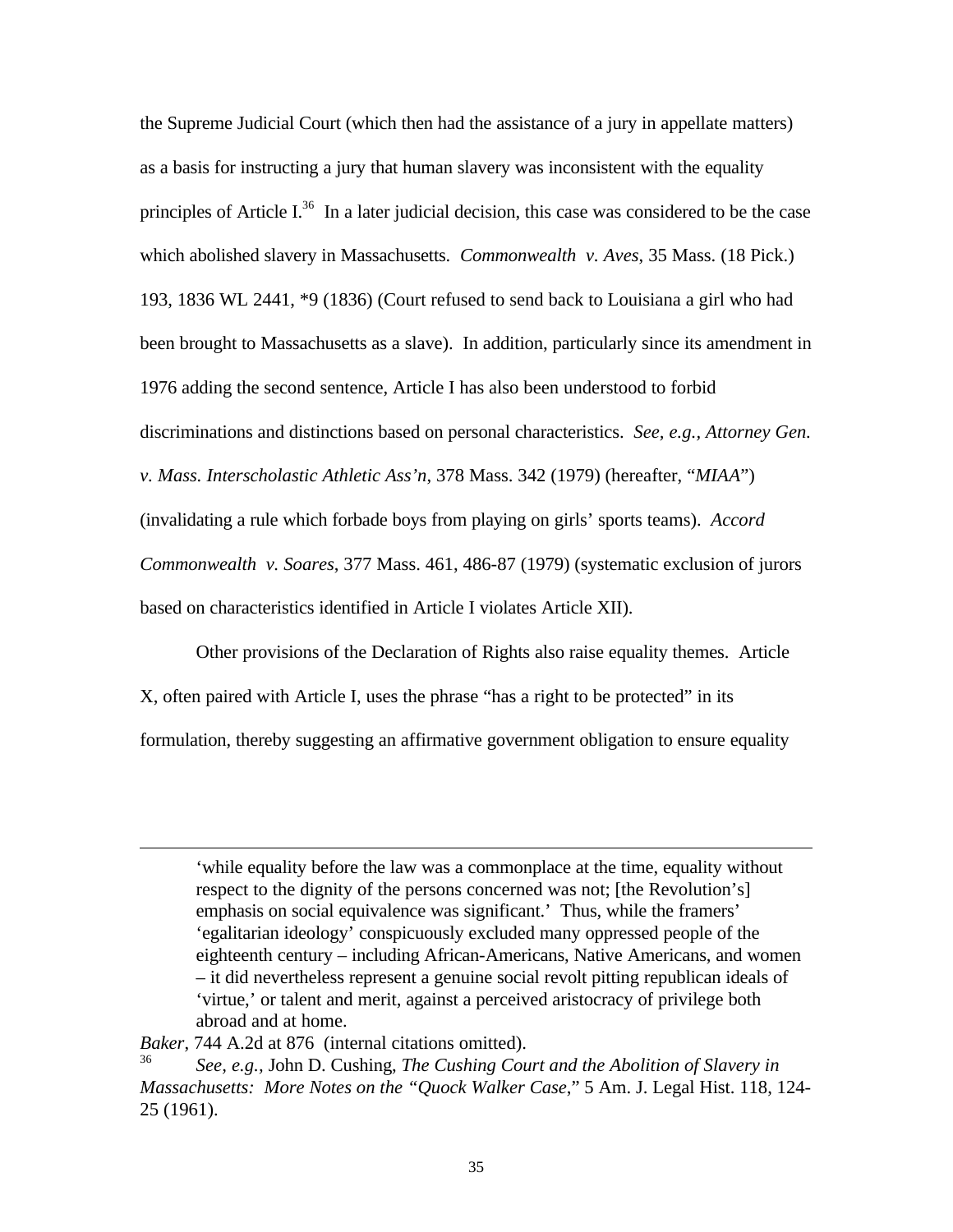rather than simply declaring equality as does the first sentence of Article I.<sup>37</sup> In *Holden v. James*, 11 Mass. 396, 1814 WL 1043 (1814), Article X was invoked for the principle that all cases must be decided according to existing law or else some citizens would "enjoy privileges and advantages which are denied to all others under like circumstances." *Id.*, at

\*5. *See also Kienzler v. Dalkon Shield Claimants Trust*, 426 Mass. 87, 89 (1997) (same).

Articles VI and VII also raise basic issue of fairness and equality, primarily

ensuring that laws are enacted for the common good and do not privilege people except to

ensure the common good. Article VI provides in part:

No man, or corporation, nor association of men, have any other title to obtain advantages, or particular and exclusive privileges, distinct from those of the community, than what arises from the consideration of services rendered to the public:  $\frac{38}{38}$ 

Mass. Const., Pt. 1, Art. VI. In a related vein, Article VII states in part:

Government is instituted for the common good, for the protection, safety, prosperity and happiness of the people; and not for the profit, honor, or private interest of any one man, family, or class of men . . . . <sup>39</sup>

Mass. Const., Pt. 1, Art. VII.

The first clause of Article VII is an "affirmative and unequivocal mandate" of

what the government shall be – a government for the common good.<sup>40</sup> The second clause

of Article VII and the first clause of Article VI both prevent the conferral of rights and

<sup>37</sup> <sup>37</sup> Art. X provides in part: "Each individual of the society has a right to be protected by it in the enjoyment of his life, liberty and property, according to standing laws . . .". Mass. Const., Pt. 1, Art. X.<br><sup>38</sup> The provision continu

The provision continues: "and this title being in nature neither hereditary, nor transmissible to children, or descendants, or relations by blood, the idea of a man born a magistrate, lawgiver, or judge is absurd and unnatural." Mass. Const., Pt. 1, Art. VI.<br><sup>39</sup>

The provision continues: "Therefore the people alone have an incontestable, unalienable, and indefeasible right to institute government; and to reform, alter or totally change the same, when their protection, safety, prosperity and happiness require it." Mass. Const., Pt. 1, Art. VII.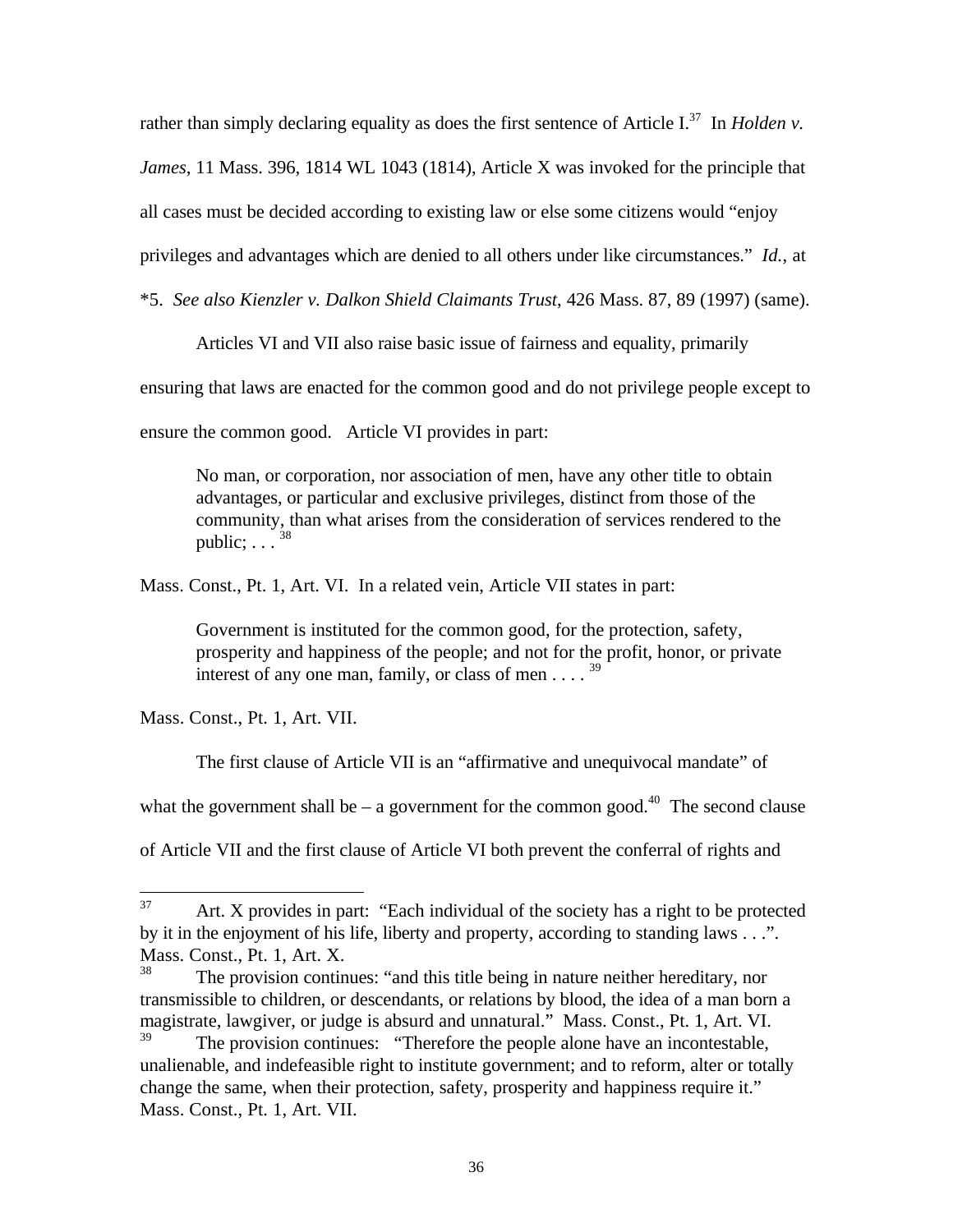benefits to a privileged class, unlike the federal Fourteenth Amendment which forbids denying rights to disfavored individuals or groups.<sup>41</sup> Former SJC Chief Justice Herbert Wilkins explained that Articles VI and VII "address egalitarian principles and the obligation of government to act for the protection, safety, prosperity and happiness of all men. . . . These provisions are substantially an expression of the right to equal protection of the laws."<sup>42</sup> Or as the Vermont Supreme Court stated in construing a similar provision under its state constitution, Articles VI and VII express "a principle of inclusion . . . [and] a vision of government that afforded every Vermonter its benefit and protection and provided no Vermonter particular advantage." *Baker*, 744 A.2d at 875.

The case law under Articles VI and VII demonstrates more particularized concerns about operating the government for the common good and distributing government benefits equally. To be consistent with this constitutional mandate, even legislative classifications that do not trigger heightened scrutiny must serve a public purpose (*i.e.* for

 $40<sup>°</sup>$ The Vermont Supreme Court recently construed its common benefits clause as such a mandate. *Baker*, 744 A.2d at 874. The clause originally provided in part: "That government is, or ought to be, instituted for the common benefit, protection, and security of the people nation, or community, and not for the particular emolument or advantage of any single man, family or set of men, who are a part only of that community . . ." Vt. Const. of 1777, ch. I, Art. VI.

<sup>&</sup>lt;sup>41</sup> This insight is also drawn from the *Baker* decision. *Baker*, 744 A.2d at 874.<br><sup>42</sup> William Cognate Provisions 14 Suffolk U. L. Boy at 014.15 p. 162. While <sup>42</sup> Wilkins, *Cognate Provisions*, 14 Suffolk U. L. Rev. at 914-15 n. 162. While some question has arisen as to whether Art. VII is independently enforceable, *see Brookline v. Secretary of the Commonwealth*, 417 Mass. 406, 423 n.19 (1994), that case is better understood as limiting the reach of Art. VII when the claimed violation was that a voting district was privileged as opposed to "the private interest of a class of men." *Id.* at 423- 24. There is no doubt that Art. VII is one of the provisions under which "equal protection . . . considerations may arise." *Opinion of the Justices*, 408 Mass. 1215, 1223 (1990) (citing Arts. I, VI, VII, X). Every part of the Constitution has meaning and nothing short of a constitutional amendment can render any part of the Constitution superfluous. *Opinion of the Justices*, 332 Mass. 769, 777 (1953) (words of constitution cannot be ignored as meaningless).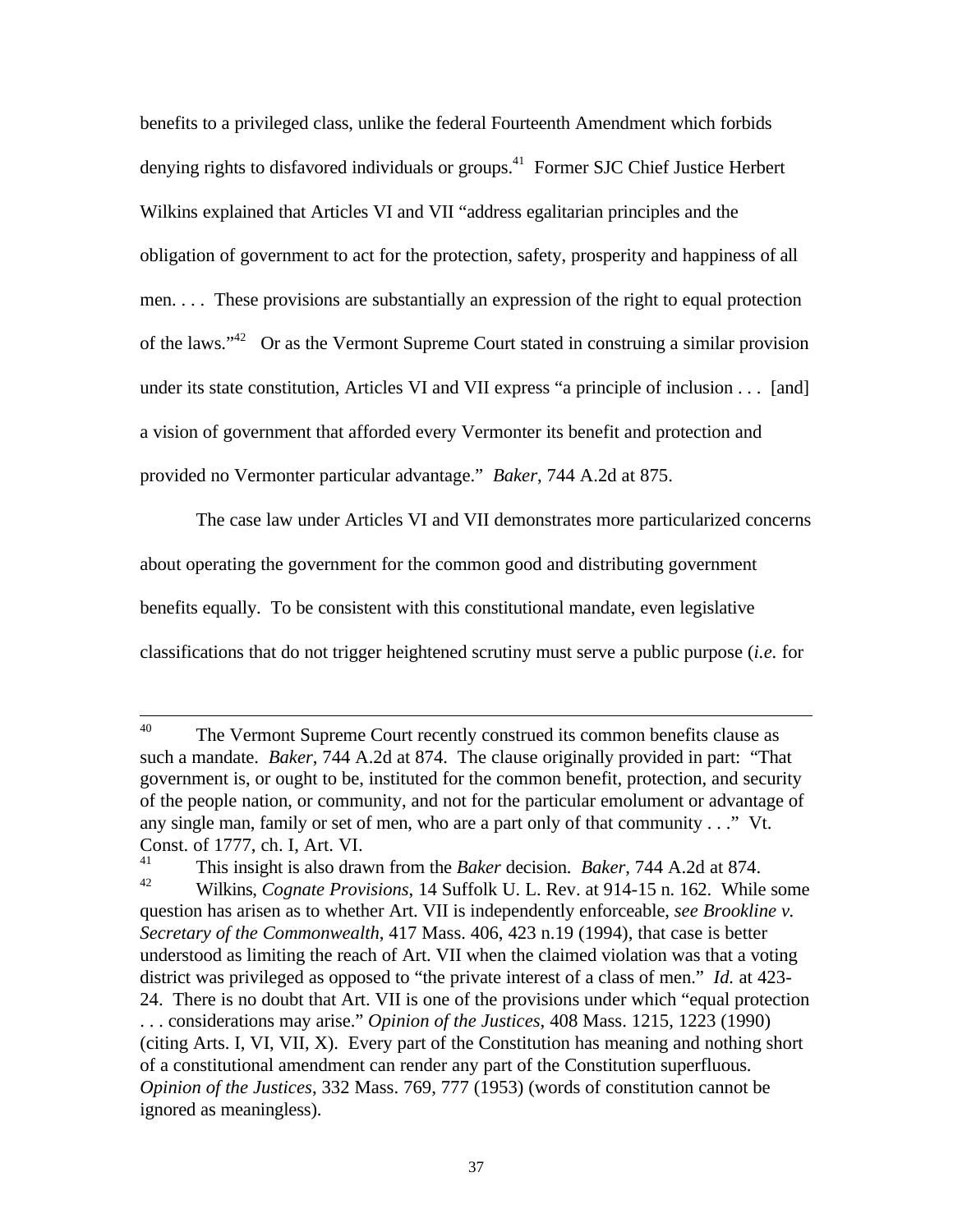the common good) and cannot be arbitrary or irrational generally or in light of the balance of interests involved. A statutory requirement can violate this requirement in two ways: first, it can purposely give a special benefit to a group unrelated to compensation for public service; and second, it can distribute benefits arbitrarily and without regard to the common good. For example, in a series of cases, the SJC has clarified that veterans' preference employment statutes may be justified as consideration for the service rendered by such an individual and the need to promote such service, but that absolute preferences for veterans transgress Article VI by denying the government any opportunity to ascertain whether an individual is actually qualified to perform the job. *See, e.g., Brown v. Russell*, 166 Mass. 14, 25 (1896); *Hutcheson v. Director of Civil Service*, 361 Mass. 480, 488-90 (1972).

Articles VI and VII were the focus of the Justices in an advisory opinion in which they opined that a variety of proposed bills which would have limited or eliminated married women's opportunities for public employment, but would have allowed unmarried women to continue in such jobs, were unconstitutional. *Opinion of the Justices*, 303 Mass. 631, 640 (1939). Acknowledging that *all women* are citizens with "a like interest in the application of the public wealth to the common good," the Court focused on the principle of inclusion, and condemned the bills' rendering of unmarried women as "an absolutely preferred class," *id.* at 649, "irrespective of age, character and capabilities" of the married women. *Id*. at 646. Excluding all married women from these jobs was something the Constitution could not tolerate. *Id.* at 643.

The principle of inclusion is also illustrated by Article VI cases. While Article VI is in part concerned with the transmission of hereditary titles, *Sheridan v. Gardner*, 347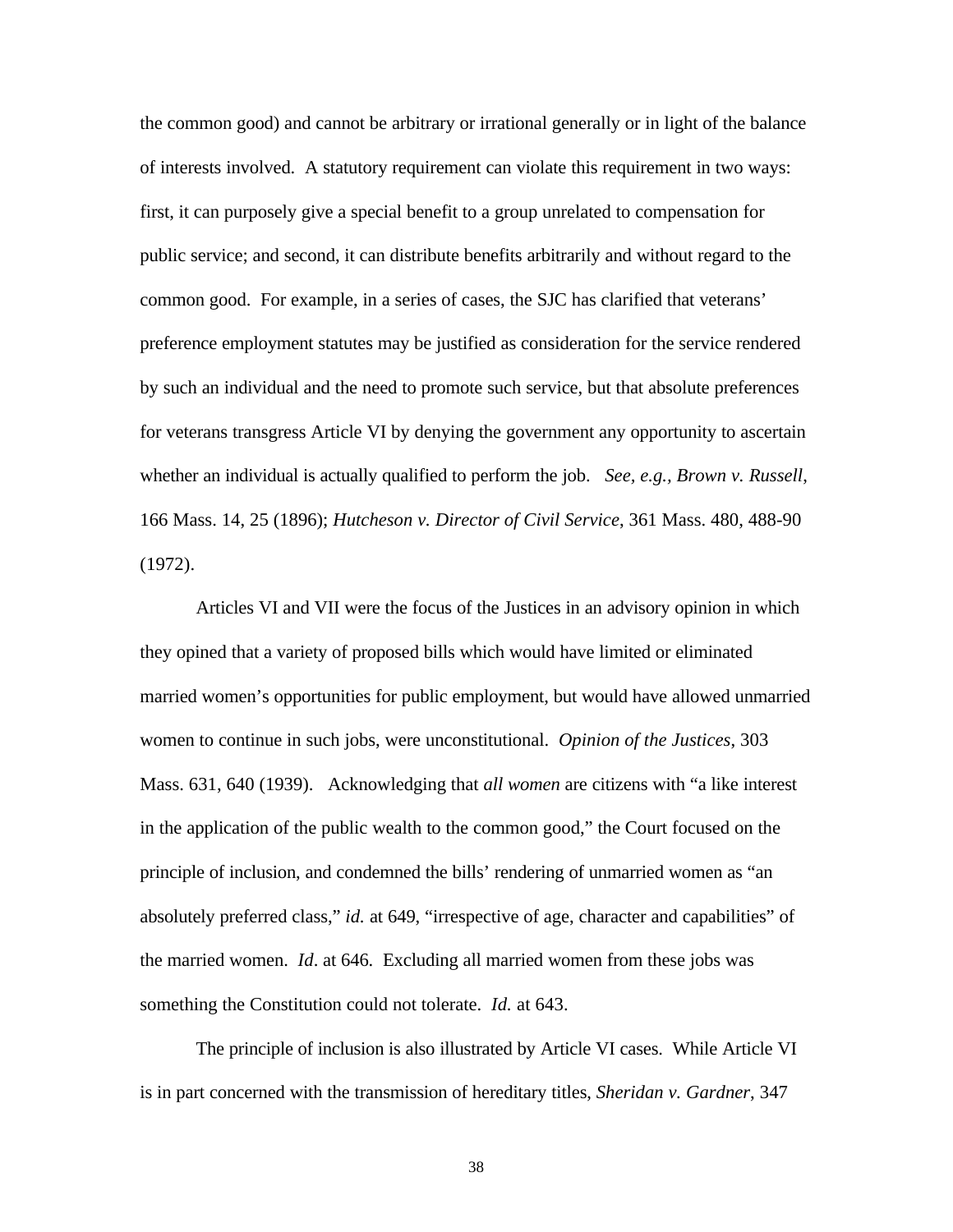Mass. 8 (1964), it is more generally concerned with whether a particular enactment was intended, or has as one of its leading purposes, the intent to confer an exclusive privilege on any man or class of men. *Hewitt v. Charier*, 33 Mass. 353, 355 (1835) (medical licensing laws not intended to advantage licensed physicians, but to guard the public).

Taken together, the various equality provisions of the Declaration of Rights stand as a bulwark both against invidious and arbitrary distinctions among citizens, and for inclusion of all citizens within the framework of the common good. For this reason, and under the standards discussed above, the Commonwealth cannot justify the unequal treatment imposed on the plaintiffs by denying them access to and failing to include them within civil marriage. Articles I and X prohibit the present regime with respect to gay and lesbian individuals and same-sex couples because it discriminates on the suspect bases of sex and sexual orientation without serving a compelling basis which interest is narrowly tailored to the exclusion it purports to serve. Articles VI and VII inform the overall equality analysis by rejecting the absolute preferences of the present system: for differentsex couples over same-sex couples; and for heterosexual men over gay men and heterosexual women over lesbian women. The present system is precisely the kind of arbitrary and absolute preference for a particular class of persons which the Constitution reviles.<sup>43</sup>

<sup>43</sup> It is far from clear that an intent to discriminate against gay and lesbian people or same-sex couples is necessary to make out a violation of the Massachusetts Constitution in this case. This is particularly true given that Articles VI and VII provide an antiprivileging aspect to equality jurisprudence in Massachusetts and that such an absolute preference presently exists for heterosexuals and non-gay couples in the marriage laws. *Compare Commonwealth v. Soares*, 377 Mass. 461, 482 n. 22 (1979); *Commonwealth v. Bastarache*, 382 Mass. 86, 102 (1980); *Commonwealth v. Aponte*, 391 Mass. 494, 508 (1984) (each discussing how systematic exclusion of a distinct qualified segment of society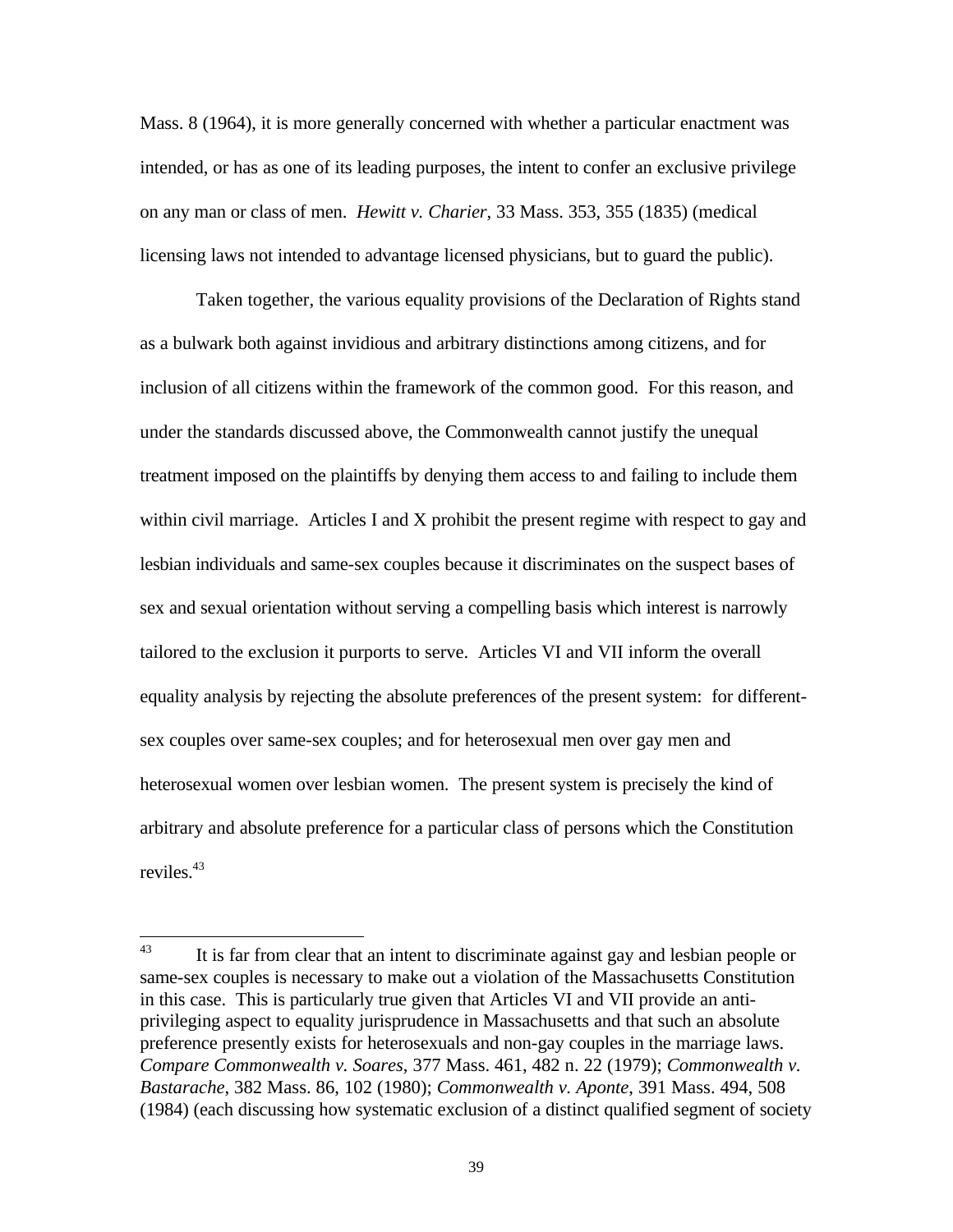### **B. The Sex-Based Distinctions Defendants Assert Under the Marriage Laws Violate Plaintiffs' Rights to Equality.<sup>44</sup>**

It is immediately apparent that the defendants' interpretation of the marriage laws

contains gender-based classifications. The Constitution plainly states, "Equality under

law shall not be denied or abridged because of sex. . . ." Mass. Const., Article I (as

 $\overline{a}$ 

amended by Art. CVI). As discussed above, the defendants consider same-sex couples

ineligible to marry under Massachusetts law. Heidi Norton was denied a license to marry

from various forms of jury service violates Article XII, even where such discrimination is unintentional).

Assuming, *arguendo*, that an intent to discriminate is necessary to make out a violation of the equality provisions, that requirement is satisfied here. As discussed in section II, the marriage statutes themselves impose no sex or sexual orientation requirement in the qualifications for marriage in Massachusetts, but the plaintiffs were nonetheless systematically denied marriage licenses for those reasons. The Registrar of Vital Statistics confirmed this is the policy of the Defendants. Statement of Undisputed Facts, para. 138-40.

The SJC has repeatedly condemned discrimination which flows from the administration of facially neutral statutes, sometimes inferring intent from a course of conduct. *See, e.g., New York Times Co. v. Com'r of Revenue*, 427 Mass. 399, 406 (1998) (Art. X claim that company was singled out for different treatment respecting excise tax; "Discrimination necessary to make out a violation of the equal protection clause need not. . . be premised solely on explicit policy. As *Yick Wo v. Hopkins*, and its progeny show, discriminatory intent may be gathered from evidence regarding the actual administration of a facially neutral law") (internal citations omitted); *Buchanan v. Dir. of Div. of Emp. Sec.*, 393 Mass. 329, 335 (1984) (Art. I challenge to method for calculating unemployment benefits for women with extended maternity leaves; "Statutes may be found to deny equality under the law if they are applied in a discriminatory fashion") (internal citations omitted); *School Comm. of Springfield v. Bd. of Educ.*, 366 Mass. 315, 329 (1974) (school committee motion to vacate orders regarding desegregation in light of new state law; "The certain consequences of an appeal . . . would be resegregation. . . . The school committee must be held to 'intend' the certain consequences of its acts") (internal citations omitted). *See generally Yick Wo v. Hopkins*, 118 U.S. 356, 373-74 (1886) (local ordinance regarding wooden laundries enforced only against Chinese; "Though the law be fair on its face, and impartial in its appearance, yet, if it is applied and administered by public authority with an evil eye and an unequal hand, so as" to distinguish "between persons in similar circumstances" then it violates Fourteenth Amendment).

<sup>44</sup> For purposes of this and the following discussions, the plaintiffs will assume that the marriage statutes contain gender-based classifications. *But see* section II.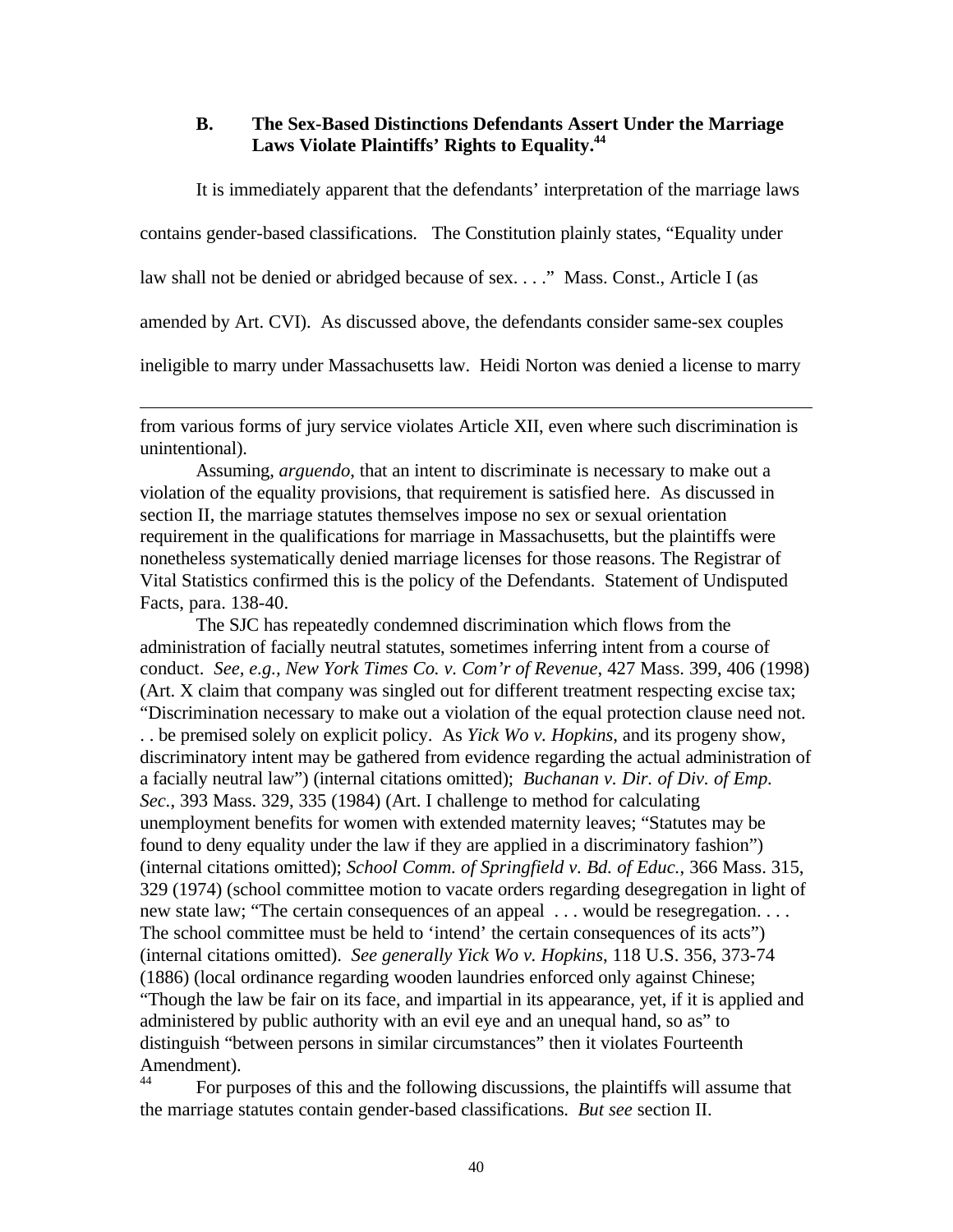Gina Smith because both are women. If David Wilson were a woman, Robert Compton could undoubtedly marry him. In each case, an individual's choice of marital partner was constrained because of the sex of that other individual, and it is the individual's right to be free from sex discrimination that is protected by the Constitution. *Compare Adarand Contractors v. Pena*, 515 U.S. 200, 230 (1995) (acknowledging "long line of cases understanding equal protection as a personal right;" Constitution protects *persons*, not *groups*) (emphasis in original).

*Attorney Gen. v. Desilets*, 418 Mass. 316 (1994) illustrates the point and points

the way to the proper analysis of the discrimination that has occurred in this case. In *Desilets*, a landlord claimed to have refused to rent to an unmarried couple not because they were unmarried but because of their presumed sexual conduct. The SJC analyzed the matter as follows:

If married couple A wanted to cohabit in an apartment owned by Defendants, they would have no objection. If unmarried couple B wanted to cohabit in an apartment owned by the Defendants, they would have great objection. The controlling and discriminating difference between the two situations is the difference in the marital status of the two couples.

*Id.* at 320. The same mode of analysis illustrates that it is the sex of the parties which the

Commonwealth used as a basis for refusing the plaintiffs marriage licenses.

If a [male-female] couple A wanted to obtain a marriage license, they would have no objection. If [male-male or female-female] couple B wanted to obtain a marriage license, they would have great objection. The controlling and discriminating difference between the two situations is the difference in the [sex] of the two couples.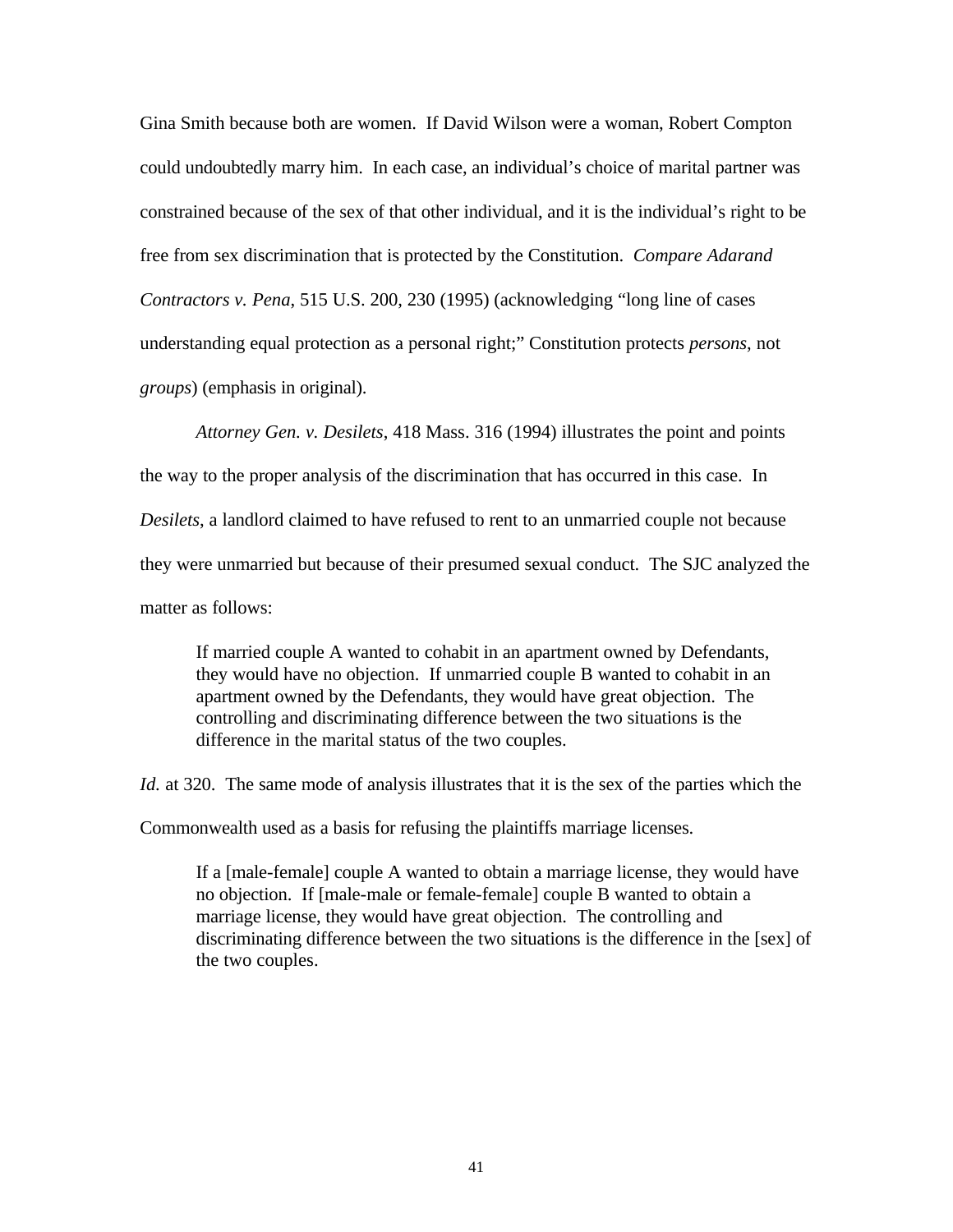The controlling factor in the decision not to issue each of the plaintiffs a marriage license was the fact that each plaintiff sought to marry a partner of the same sex.<sup>45</sup> See also *Lowell v. Kowalski*, 380 Mass. at 667 (law establishing different standards for a child born out-of-wedlock to inherit from mother and father sets up a classification based on sex *from the perspective of the individual child*). (Of course, the same analogy can be made with respect to the exclusion of gay and lesbian individuals from marriage).

In addition, the SJC long ago acknowledged that "homosexuality is . . . sexlinked"; "[a]s a matter of literal meaning, discrimination against homosexuals could be treated as a species of discrimination based on sex." *Macauley v. Mass. Comm'n Against Discrimination*, 379 Mass. 279, 281 (1979). The Court in *Macauley* declined to interpret the term "sex" in G.L. c. 151B (the employment non-discrimination law) to include sexual orientation because it felt constrained by the legislature's intent as manifested by its refusal to amend G.L. c. 151B to include sexual orientation. *Id.* at 282. The analysis changes where, as here, a statute is applied to create a sex-based classification in contravention of a constitutional prohibition on creating sex-based classifications. The defendants here discriminate on the basis of sex by excluding individuals from marrying the partner of their choice based on the sex of the partner, and by excluding gay and lesbian individuals from

<sup>45</sup> Some courts have attempted to evade the obvious sex-based discrimination built into the marriage laws by arguing that the prohibition of marriage for same-sex couples flows from the definition of marriage. *See, e.g., Jones v. Hallahan*, 501 S.W.2d 588, 589 (Ky. 1973) ("[A]ppellants are prevented from marrying, not by the statutes of Kentucky … , but rather by their own incapability of entering into a marriage as that term is defined"). Other courts have rejected this reasoning as "circular and unpersuasive" because the issue is whether prohibition itself is discriminatory and constitutionally permissible. *Baehr v. Lewin*, 852 P.2d 44, 61 (Haw. 1993). *See also Loving v. Virginia*, 388 U.S. 1, 3 (1967) (rejecting idea that Virginia's miscegenation law was constitutional because a marriage between a white person and person of color was not a true marriage).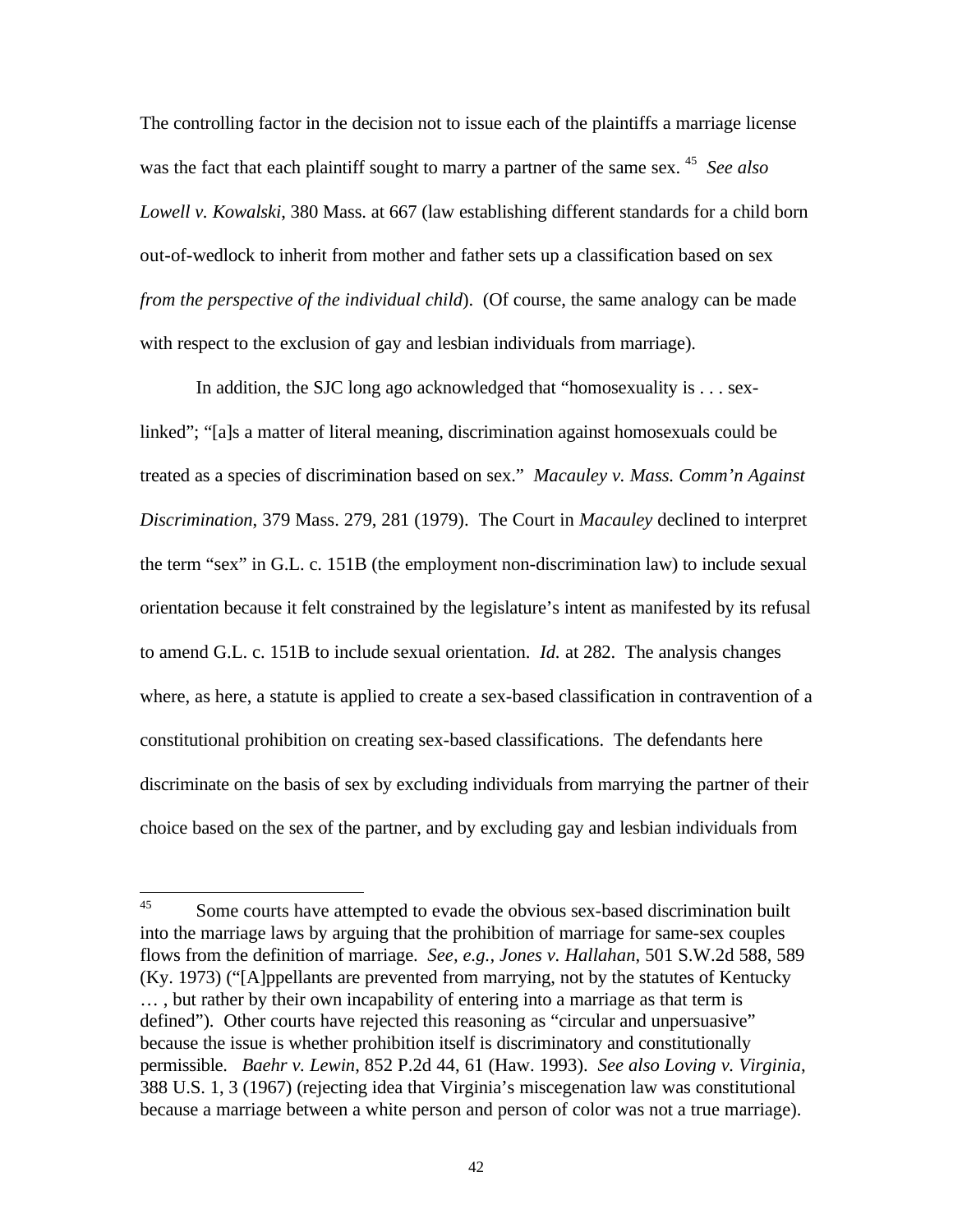marrying the person of their choice, *i.e.*, a same-sex partner. This reasoning was adopted by the Supreme Court of Hawaii in identifying the constitutional flaw in that state's restriction on marriage for same-sex couples. *Baehr v. Lewin*, 852 P.2d 44, 67-68 (Haw. 1993) (reversing motion to dismiss and remanding for trial).

The Commonwealth might argue that men and women, whether gay or non-gay, are equally disadvantaged by the present scheme since no woman can marry any woman and vice versa, and thus no discrimination occurs. In *Perez*, the California Supreme Court dismissed the suggestion that the miscegenation laws were not discriminatory because they imposed the same restrictions on Caucasians and people of color. The court noted:

A member of any of these races may find himself barred by law from marrying the person of his choice and that person to him may be irreplaceable. Human beings are bereft of worth and dignity by a doctrine that would make them as interchangeable as trains.

*Perez v. Lippold,* 198 P.2d at 25. The United States Supreme Court also rejected such an argument in *Loving* when the Commonwealth of Virginia argued all blacks and whites were treated equally because none were allowed to marry the other. But since race was the determining factor for eligibility to marry, that Court held that the miscegenation law violated the equal protection clause. *Loving*, 388 U.S. at 11-12. Just as *Perez* and *Loving* contained a race-based classification, so, too, does the present marriage system contain a sex-based classification.<sup>46</sup>

<sup>46</sup> Cases rejecting the "equal discrimination defense" in a non-marriage context include *United Bldg. and Const. Trades Council v. Camden*, 465 U.S. 208, 217-18 (1984) (municipal job preference ordinance not immune from constitutional review simply because it burdens both in-state residents and out-of-state residents); *Hunter v. Underwood*, 471 U.S. 222, 231 (1985) (invalidating provision of Alabama Constitution which disenfranchised people who committed "crimes of moral turpitude" even though the provision had been aimed at disenfranchising both blacks and poor whites).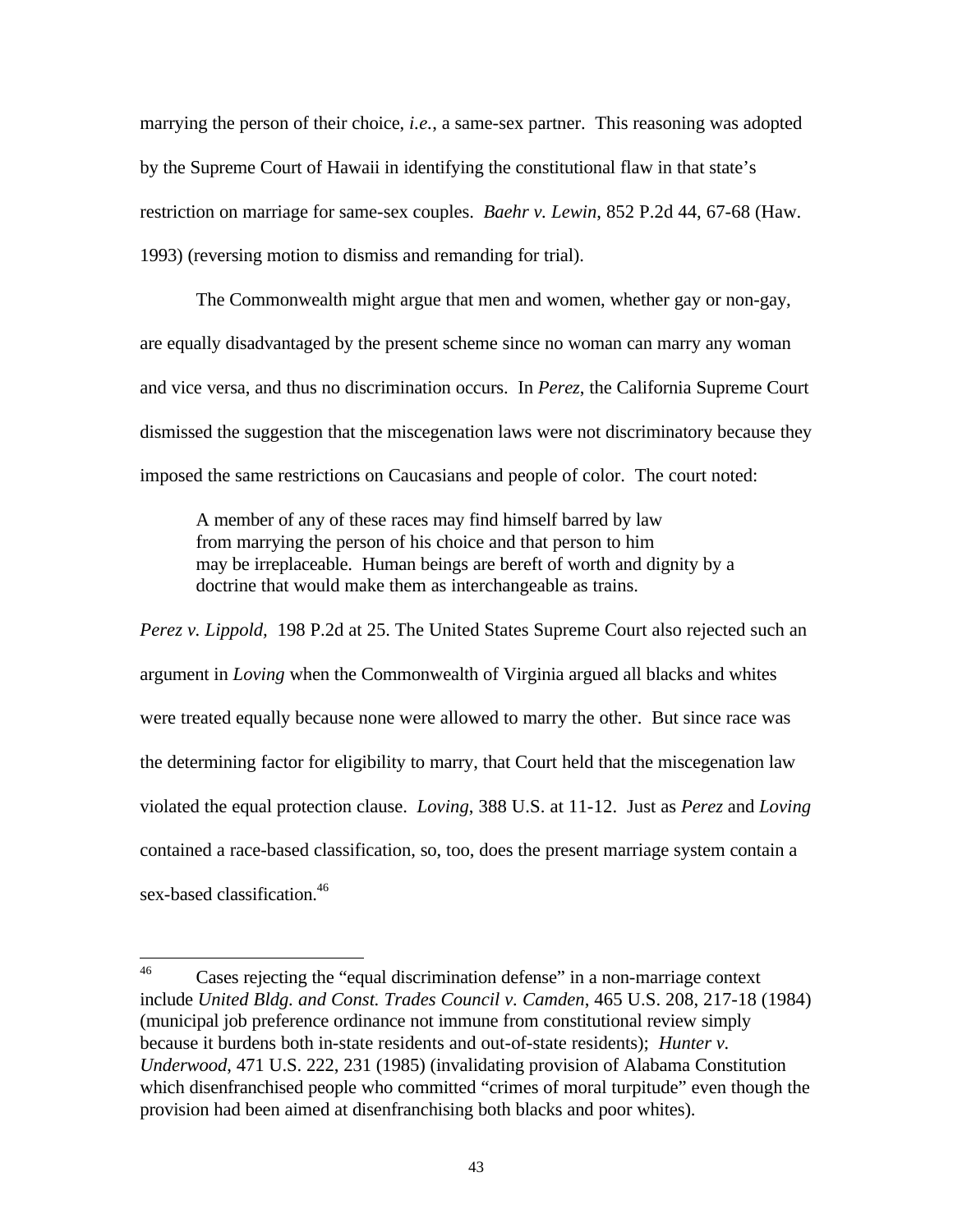Because the marriage laws as interpreted by the defendants foreclose these plaintiffs and thousands of Massachusetts citizens from legally marrying their chosen life partners based on gender-based classifications, those laws should be subjected to heightened scrutiny in accord with the Massachusetts Equal Rights Amendment (hereafter "ERA"). Mass. Const., Pt. 1, Art. I (as amended by Art. CVI). Classifications based on sex are subjected to the most searching scrutiny and may only be upheld if "they further a demonstrably compelling purpose and limit their impact as narrowly as possible consistent with their legitimate purpose." *Commonwealth v. King*, 374 Mass. 5, 21 (1977) (sexbased classifications receive scrutiny at least as strict as racial classifications under the Fourteenth Amendment); *MIAA*, 378 Mass. at 353-54 (rule that no boy may play on a girls' team is the kind of total exclusion which is prima facie invalid); *Opinion of the Justices*, 374 Mass. 836, 842 (1977) (total exclusion of girls from participating with boys in football and wrestling serves no compelling interest).<sup>47</sup> Given the intense concern from the SJC in matters of exclusion from sports programs, that much more concern must be directed when the exclusion is from a major institution in civic life.

In short, the sex-based classifications in the marriage system that prevent individuals from marrying based on the sex of their chosen partner are subject to strict scrutiny under the Massachusetts Constitution and must be found to be unconstitutional. See section VI below.

<sup>47</sup> This standard is stricter than the federal standard for sex discrimination and is necessitated by the adoption of the Equal Rights Amendment in 1976. *Opinion of the Justices*, 374 Mass. 836, 840 (1977).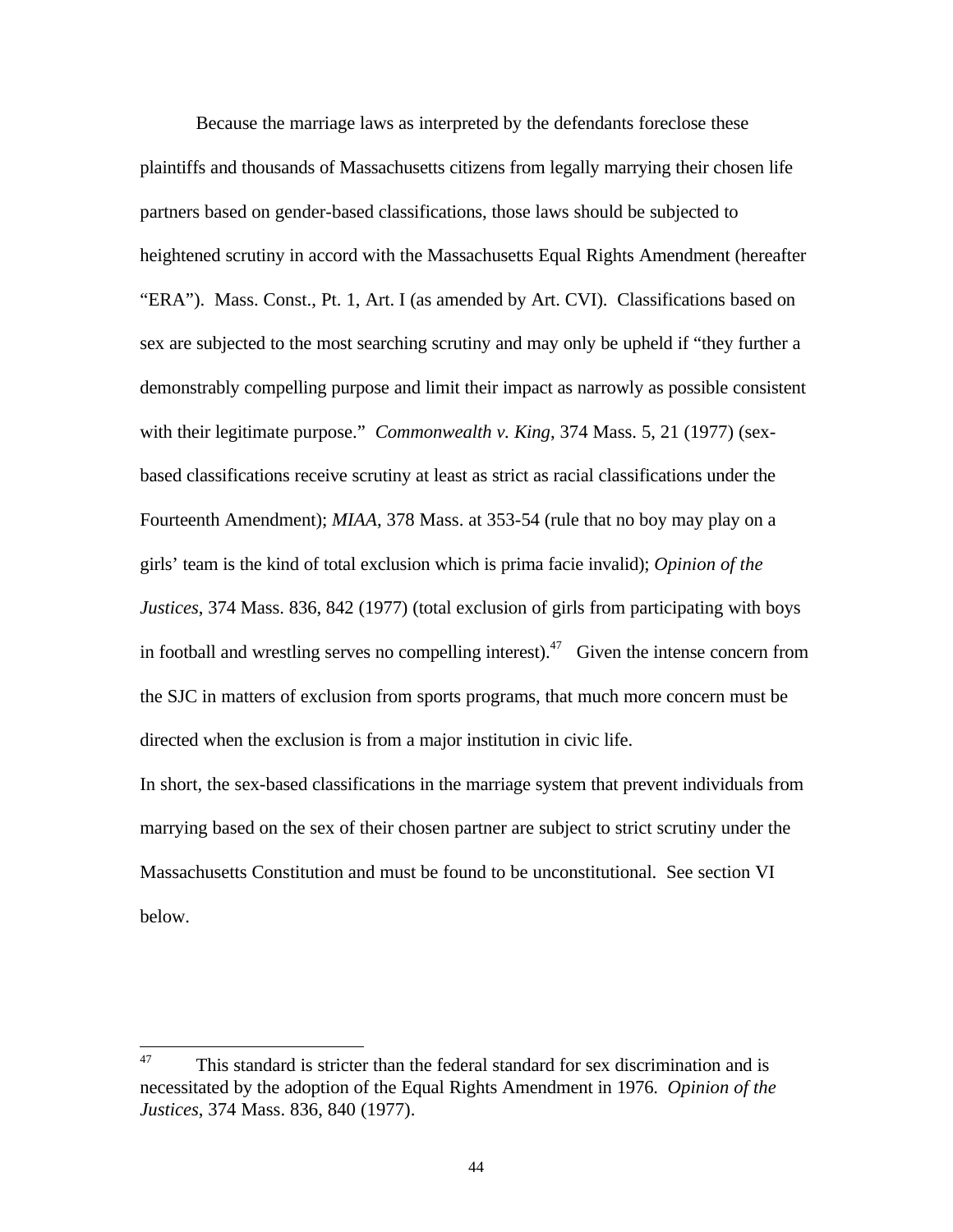### **C. The Sexual Orientation-Based Distinctions Defendants Assert in the Marriage Laws Violate the Plaintiffs' Rights to Equality Under the Massachusetts Constitution.**

Closely related to the sex discrimination built into the marriage statutes, as interpreted by the defendants, is their discrimination on the basis of sexual orientation. By prohibiting a man from marrying a man, and a woman from marrying a woman, the Commonwealth is essentially barring all gay and lesbian couples – couples formed by two gay men or two lesbian women – from marrying. In doing so, the Commonwealth is unquestionably discriminating against gay and lesbian persons and families.<sup>48</sup>

Under the Massachusetts Constitution, discrimination based on sexual orientation is properly viewed as "sex-linked" and therefore as a subset of sex discrimination. *See supra* section IV (B). Even if discrimination based on sexual orientation is not incorporated within sex discrimination, it is still invidious and should be subject to strict review by Massachusetts courts. The characteristics set out in Article I of the Declaration of Rights are among those the courts consider suspect, but this list is not exclusive. Both illegitimacy and alienage have been found to be "suspect" under the state constitution, and neither is mentioned in Article I. *See Doe v. Roe*, 23 Mass. App. Ct. 590 (1987) (illegitimacy); *Doe v. McIntire*, No. 00-3014-F, WL 95457 at \*6 (Sup. Ct. Jan. 25, 2001) (alienage, relying on *Graham v. Richardson*, 403 U.S. 365, 376 (1971)).

One way that the Massachusetts courts can determine whether a classification is suspect under the state constitution is to employ the mode of analysis frequently used by

<sup>48</sup> As noted above, the Declaration of Rights expressly forbids favoritism to any particular "family." Mass. Const., Pt. 1, Art. VII.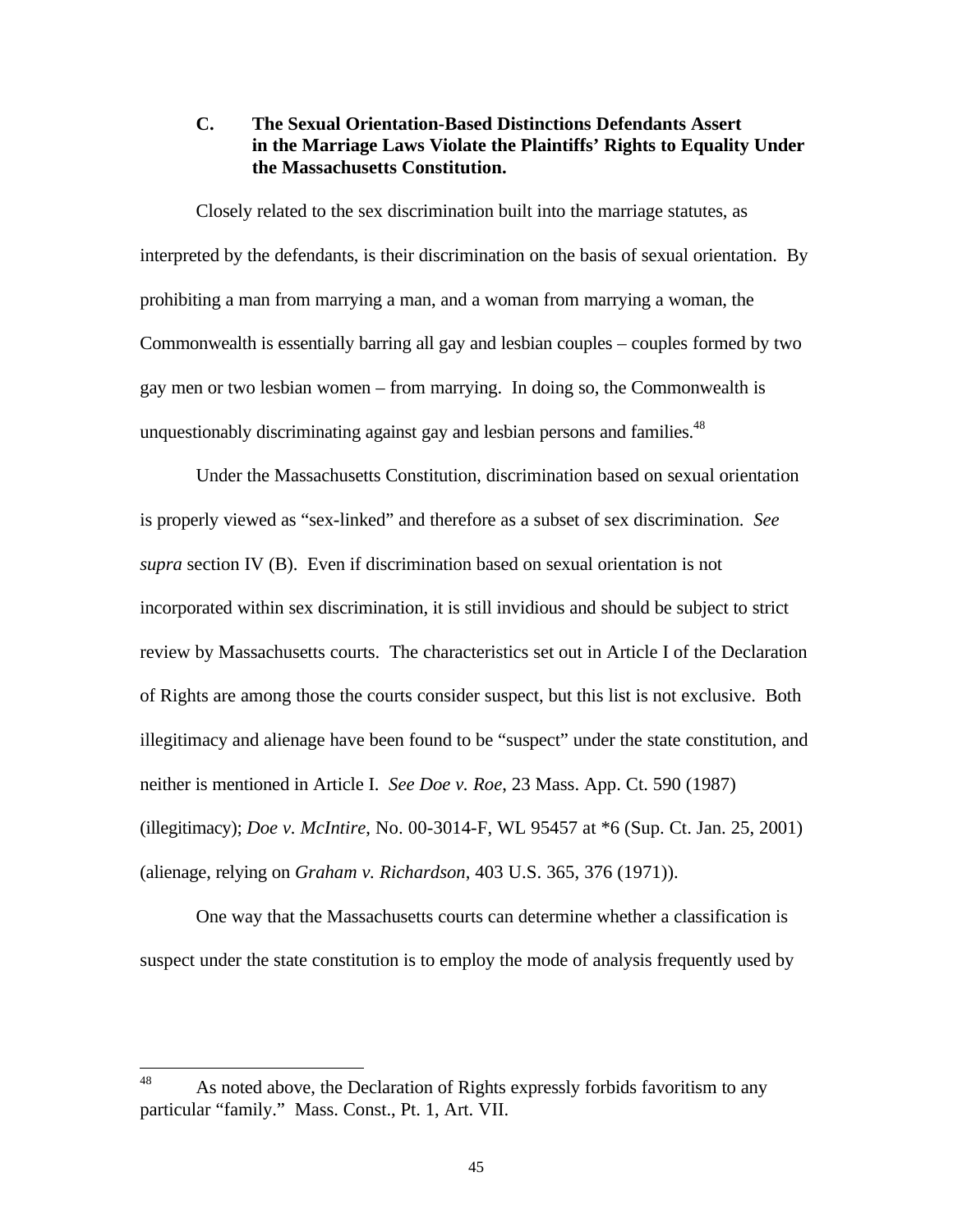courts interpreting the Fourteenth Amendment.<sup>49</sup> In general, it is appropriate for a court to look more searchingly at governmental action affecting a group that has historically been subject to "prejudice and antipathy" for in such cases the disparate treatment is "seldom related to the achievement of any legitimate state interest," but rather signals a breakdown in the normal, majoritarian political process that warrants special judicial vigilance. *Cleburne v. Cleburne Living Ctr.*, 473 U.S. 432, 440 (1985). Special scrutiny of such classifications is the only way to ensure that equality guarantees serve their intended function – "nothing less than the abolition of all caste-based and invidious-based legislation." *Plyler v. Doe*, 457 U.S. 202, 213 (1982). Some of the factors deemed to have relevance in determining whether a classification warrants heightened scrutiny include:

- $\blacksquare$  whether the group at issue has been subjected to a history of purposeful unequal treatment;
- whether the disadvantaged class is defined by a trait that "frequently" bears no relation to ability to perform or contribute to society"; and
- $\blacksquare$  whether the group has "historically been relegated to such a position of political powerlessness".

*See Cleburne*, 473 U.S. at 440-41; *Plyler*, 457 U.S. at 216 n. 14; *Mass. Bd. of Retirement* 

*v. Murgia*, 427 U.S. 307, 313 (1976); *Frontiero v. Richardson*, 411 U.S. 677, 684-87

 $\overline{a}$ 

<sup>&</sup>lt;sup>49</sup> There are other approaches open to Massachusetts for determining what classes are suspect. *See Tanner v. Oregon Health Sciences Univ.*, 971 P.2d 435, 447-48 (Or. App. 1998) (class of unmarried same-sex couples is suspect under Oregon equal privileges and immunities clause); *Baker*, 744 A.2d at 892-93 (Dooley, J., concurring) (agreeing with *Tanner* framework). *See generally* David A.J. Richards, WOMEN, GAYS AND THE CONSTITUTION 354-73 (1998) (arguing for heightened scrutiny of sexual orientation classifications on a non-federal model).

Moreover, the cases often refer to the possibility of a classification being suspect or "quasi-suspect," thereby offering another alternative for the courts.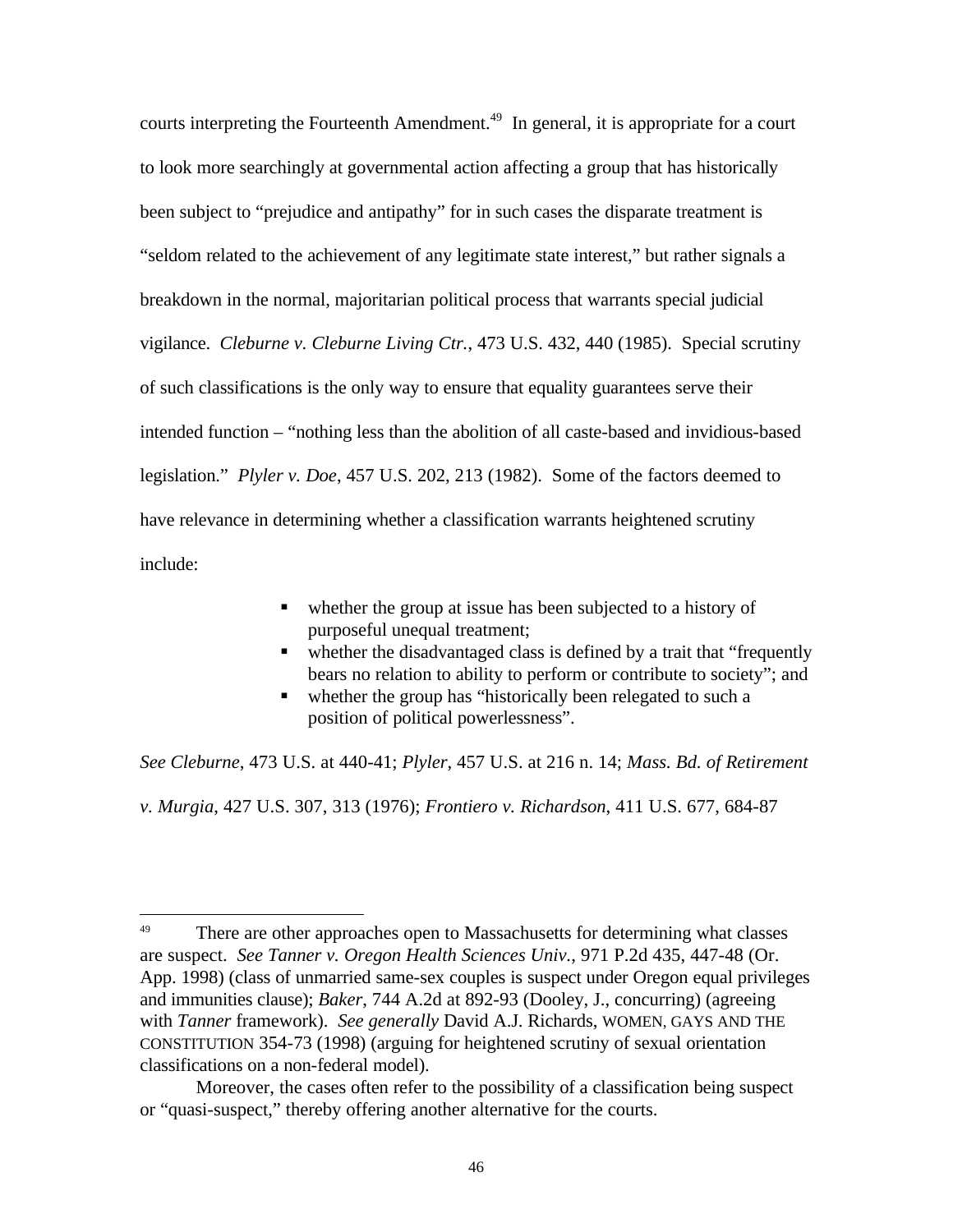(1973) (plurality); *San Antonio Indep. Sch. Dist. v. Rodriguez*, 411 U.S. 1, 28 (1973).<sup>50</sup> Each of these three factors, none of which is required in all cases, weigh in favor of finding discrimination against gay men and lesbians to be "suspect."

## **1. Gay Men and Lesbian Women Have Endured a History of Purposeful Discrimination.**

Perhaps the key factor that has inspired other courts to apply heightened scrutiny to a particular classification is a history of intentional discrimination or destructive stereotyping against the targeted group. *See, e.g., Murgia*, 427 U.S. at 313; *Rodriguez*, 411 U.S. at 28; *Cleburne*, 473 U.S. at 441. For example, in applying heightened scrutiny to classifications disadvantaging children born out of wedlock, the United States Supreme Court noted that illegitimate children should not be burdened by society's condemnation of irresponsible liaisons. *Weber v. Aetna Cas. & Sur. Co.*, 406 U.S. 164, 175 (1972). In contrast, in cases involving classifications burdening groups that have not historically been subjected to purposeful discrimination, the Supreme Court has declined to apply strict

<sup>50</sup> Among the Massachusetts cases citing or relying upon these federal cases are *Williams v. Secretary of Exec. Office of Hum. Serv's*, 414 Mass. 551, 564 (1993) (relying on *Cleburne*); *Soares v. Gotham Ink of New England, Inc.*, 32 Mass. App. Ct. 921, 923 (1992) (relying on *Rodriguez*).

Note that a trait need not be "immutable" in order for classifications which disadvantage that group to receive heightened scrutiny. *Cleburne*, 473 U.S. at 442 n.10. Where reference to immutablity does appear in the federal caselaw, the Court explains that the determinative factor is whether the characteristic bears a relation to ability to perform or contribute to society. *E.g., Frontiero*, 411 U.S. at 686. Many characteristics change as a legal matter (alienage, legitimacy, race) or factual matter (religion, sex); yet classifications based on each nonetheless require heightened scrutiny. The difficulties with an immutability requirement in equal protection analysis have been acknowledged by courts and scholars. *See, e.g.,* Kenji Yoshino, *Assimilationist Bias in Equal Protection: The Visibility Presumption and the Case of 'Don't Ask, Don't Tell,'* 108 Yale L.J. 485, 490-91 (1998). What is clear is that this court need not resolve the complex (and perhaps unanswerable) question of whether sexual orientation derives from nature or nurture in order to resolve this case.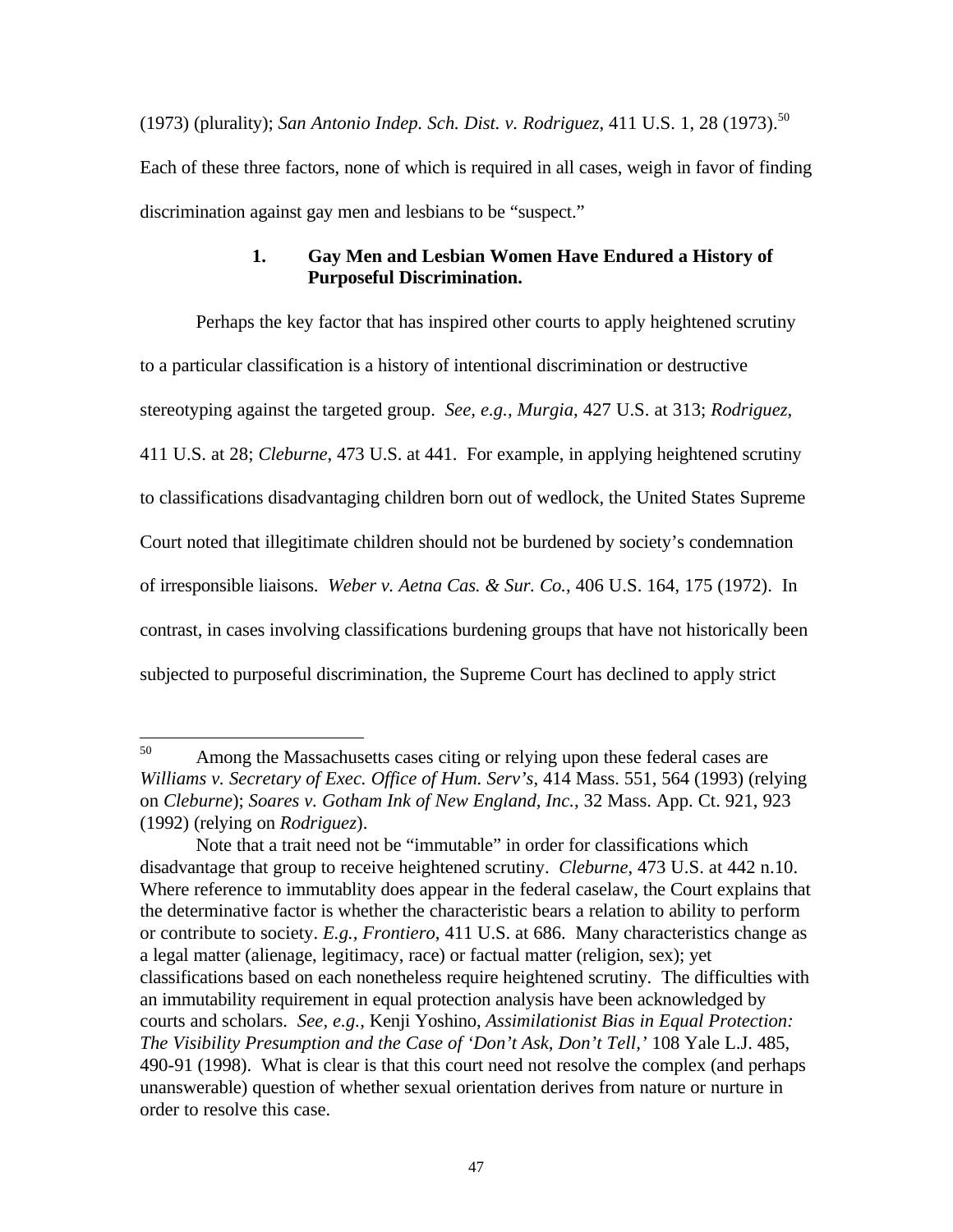scrutiny. *Lyng v. Castillo*, 477 U.S. 635, 638 (1986) (close relatives); *Murgia*, 427 U.S. at 313 (the elderly).

It is fair to infer the existence of discrimination from a variety of sources. First, there are legislative enactments intended to combat that discrimination. *See supra* section III (B) (2) (describing general non-discrimination, student non-discrimination and hate crimes laws).<sup>51</sup> At the same time, overtly antagonistic laws are still routinely considered in the Massachusetts legislature: the last two legislative sessions featured bills to expressly forbid couples of the same sex from marrying. H.472 (1999); H.3375 (2001) (also providing that no benefits exclusive to marriage can be extended to unmarried couples).

Second, the SJC has recognized the possibility of bias against gay people in a variety of contexts. In *Muzzy v. Cahillane Motors, Inc.*, 434 Mass. 409 (2001), the SJC noted that a plaintiff in a sexual harassment case could object to jury instructions referencing her sexual orientation because of the possibility such a reference might provoke bias against the plaintiff. *Id.* at 413-14. In *Commonwealth v. Plunkett*, 422 Mass. 634, 641 (1996), the SJC acknowledged that "juror attitudes toward homosexuality may be important" in a murder case involving two gay men. *Id.* at 641. Sometimes discriminatory intent is baldly stated. *Irish-American Gay, Lesbian and Bisexual Group of Boston v. Boston*, 418 Mass. 238, 251 (1994), *reversed on other grounds, Hurley v. Irish American Gay, Lesbian, Bisexual Group of Boston*, 515 U.S. 557 (1995) (parade organizers refused participation to an openly gay contingent); *Madsen v. Erwin*, 395 Mass. 715 (1985) (reporter fired after disclosing her sexual orientation).

<sup>51</sup> The fact that the Congress had enacted a number of laws condemning sex discrimination was regarded by the Supreme Court as evidence that Congress already concluded that classifications based on sex were invidious. *Frontiero*, 411 U.S. at 687.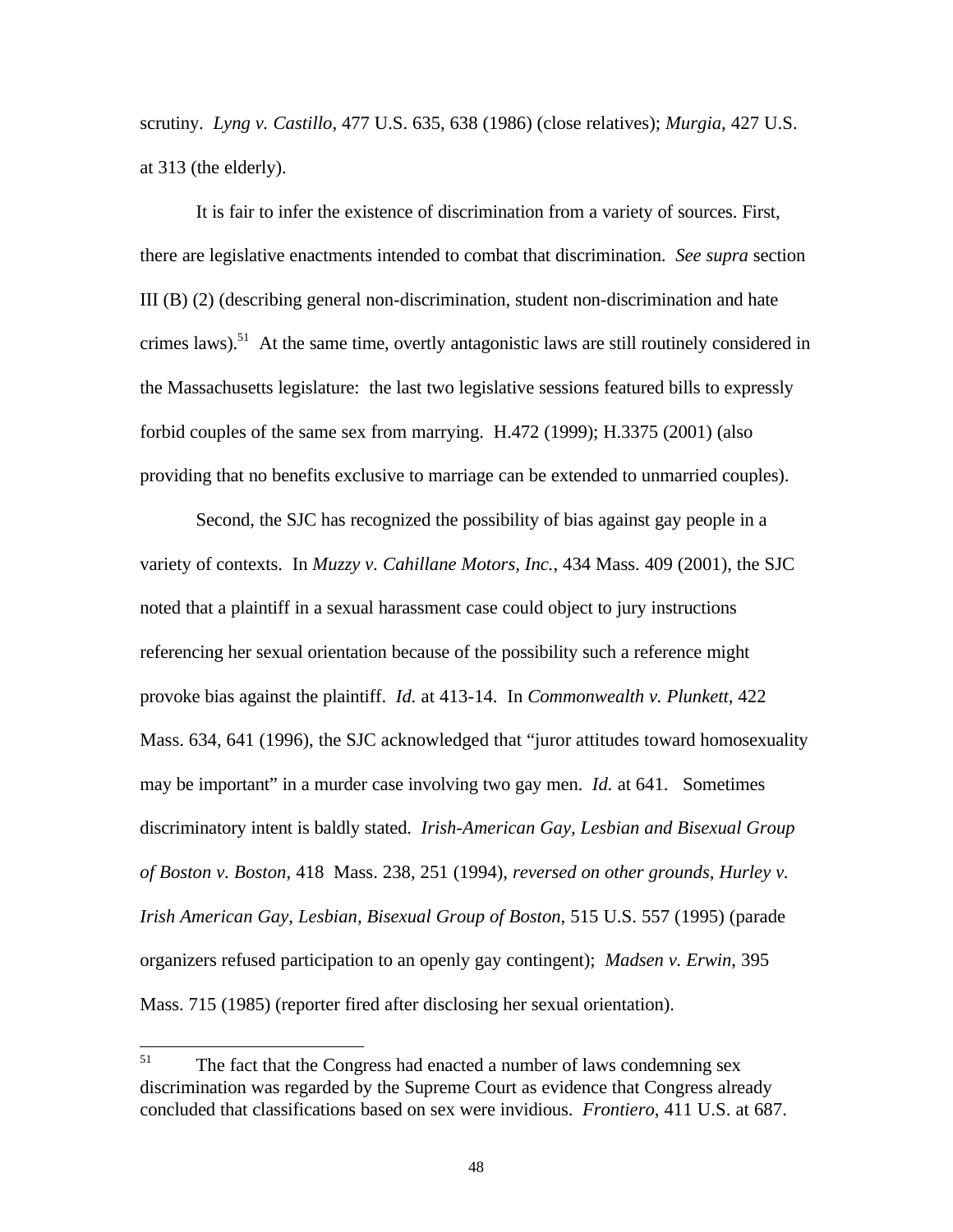Third, published reports in Massachusetts and elsewhere document discrimination. A recent report from the United States Surgeon General acknowledged that "our culture often stigmatizes homosexual behavior, identity and relationships."<sup>52</sup> According to the 1999 Youth Risk Behavior Survey of Massachusetts, lesbian, gay and bisexual youth are nearly three times as likely as their non-gay peers to have been involved in a physical fight at school, three times as likely to have been threatened with or injured by a weapon at school, and nearly four times as likely to skip school because they felt unsafe.<sup>53</sup> In addition, The Violence Recovery Program at the Fenway Community Health Center issues reports on anti-lesbian, gay, transgender and bisexual violence each year. Since 1990, they have documented a total of 2,047 bias incidents in Massachusetts.<sup>54</sup> As recently as the early 1980's, in a survey conducted by the Office of Boston Mayor Kevin H. White, of the 1500 gay and lesbian respondents reporting, over half had been subject to verbal abuse in Boston, nearly a quarter had been physically attacked or robbed, and twenty percent had faced job discrimination.<sup>55</sup>

Fourth, discrimination with roots elsewhere also affects Massachusetts citizens. The United States military excludes openly gay people from serving in the armed forces. 10 U.S.C. sec. 654. The federal government has also enacted a law intended to ensure that same-sex couples do not enjoy any of the federal benefits and protections of marriage.

 $\overline{a}$ 

<sup>&</sup>lt;sup>52</sup> The Surgeon General's Call to Action to Promote Sexual Health and Responsible Sexual Behavior (June 2001). Available at http://www.surgeongneral.gove/library/ sexualhealth/call.htm at p. 7.<br> $53\frac{S_{22}}{2}$ 

<sup>53</sup> *See* Massachusetts Dept. of Ed., 1999 Massachusetts Youth Risk Behavior Survey, at 24 (May 2000). Available at www.doe.mass.edu/lss/yrbs99/toc.html.<br>
The generate are excitable from the greeners by calling (617) 027 6250.

<sup>&</sup>lt;sup>54</sup> The reports are available from the program by calling  $(617)$  927-6250.

The Boston Project, A Profile of Boston's Gay and Lesbian Community, Preliminary Report of Findings at 6-7 (1983).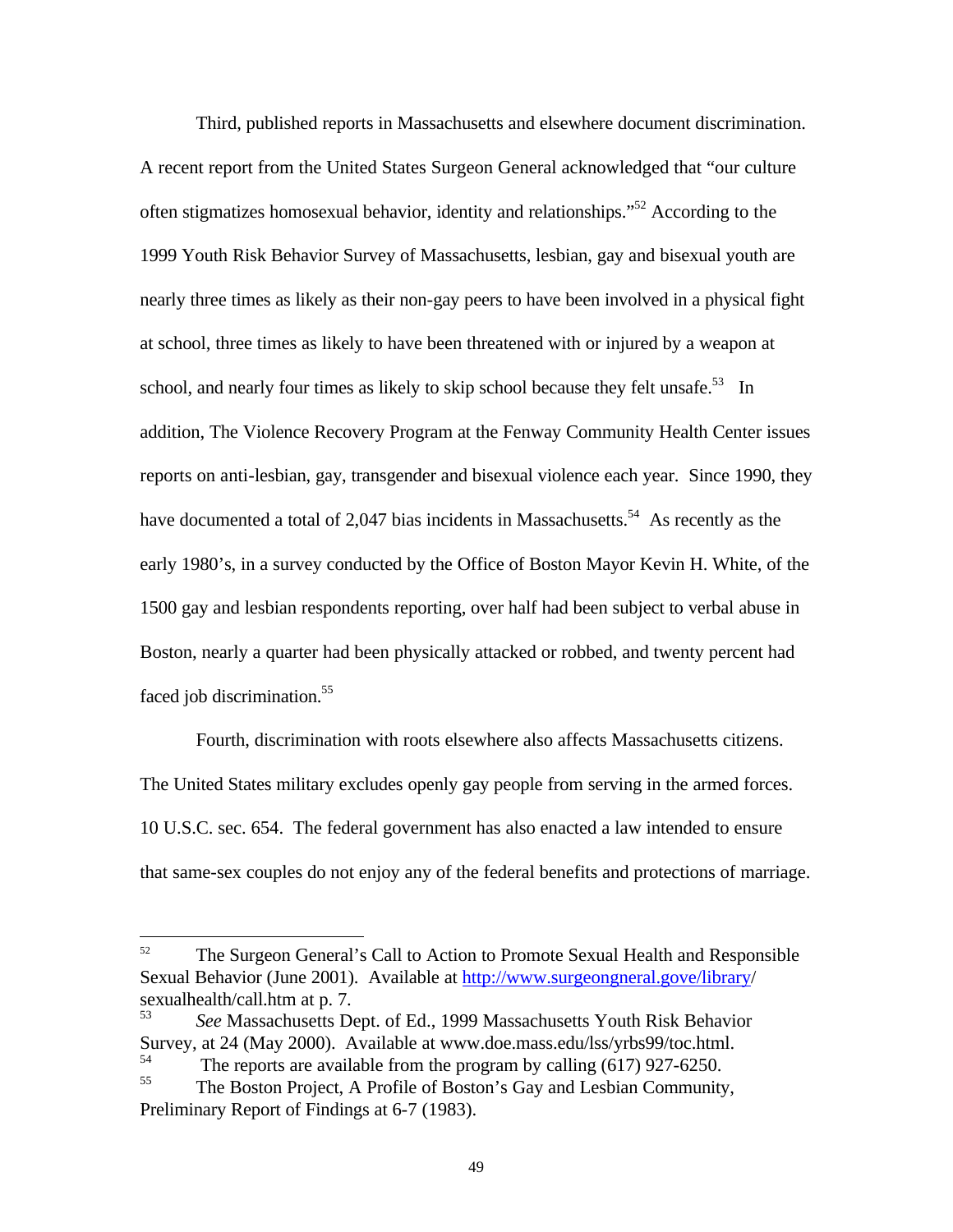1 U.S.C. sec. 7 (definition of marriage). Despite repeated attempts to amend Title VII, there is no protection against sexual orientation discrimination in federal job discrimination laws. 42 U.S.C. sec. 2000e; *Higgins v. New Balance Athletic Shoe, Inc.*, 194 F.3d 252  $(1<sup>st</sup> Cir. 1999)$ . The vast majority of states still permit sexual orientation discrimination in wide swaths of public life. Lori Montgomery, *Foes of Md. Gay Rights Law Could Force Referendum*, Washington Post, June 30, 2001 at B1 (noting that only twelve states have sexual orientation non-discrimination laws).

In sum, both historically and in present times, there is a substantial record of purposeful discrimination against gay and lesbian people, both by the broader community and by government itself. *See generally* Patricia Cain, *Litigating for Lesbian and Gay Rights: A Legal History*, 79 Va. L. Rev. 1551 (1993); Evan Wolfson, *Civil Rights, Human Rights, Gay Rights: Minorities and the Humanity of the Different*, 14 Harv. J.L. & Pub. Pol'y, 21, 30-33 (1991); *Developments in the Law- Sexual Orientation and the Law*, 102 Harv. L. Rev. 1508, 1556 (1989); Rhonda Rivera, *Our Straight Laced Judges*, 30 Hastings L. Rev. 799 (1979).

#### **2. Lesbians and Gay Men Have the Ability to Perform In Society Unrelated to Their Sexual Orientation.**

A second factor that courts frequently consider in determining whether a legally disadvantaged group should be treated as a suspect class is whether the characteristic which defines the group bears upon any ability to perform in or contribute to society. *Frontiero,* 411 U.S. at 686; *Cleburne*, 473 U.S. at 440-41. The lack of a relationship between the trait and ability is likely to reflect "prejudice and antipathy." *Cleburne*, 432 U.S. at 440. On the other hand, if a law burdens a class of people with genuinely reduced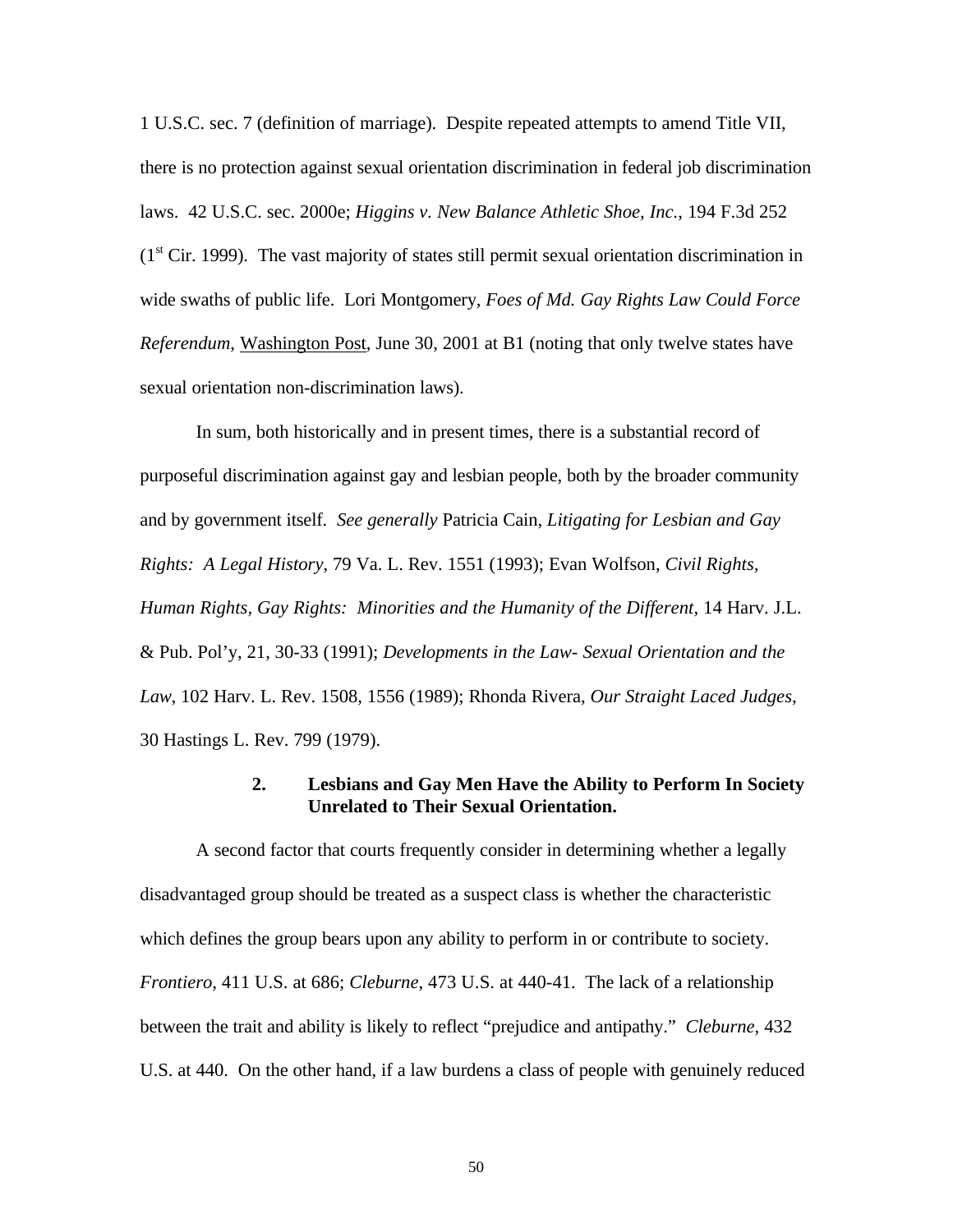abilities, heightened scrutiny may not be appropriate. *See, e.g., id.,*. at 442-43 (declining to apply heightened scrutiny to classification based upon mental retardation based on reduced ability of the developmentally disabled to function in the everyday world).

It is well established that sexual orientation, like gender, religion, race and national origin, bears no relation to ability to perform or contribute to society. The American Psychiatric Association removed homosexuality from its list of mental illnesses in 1973 and concluded that "homosexuality *per se* implies no impairment in judgment, stability, or general social or vocational capabilities."<sup>56</sup> Like others in our society, gay men and lesbian women, like the plaintiffs in this case, form committed, long-term and often lifetime relationships. And like most of the plaintiffs, many gay and lesbian couples raise children together successfully. *Cf. Bezio v. Patenaude*, 381 Mass. 563, 579 (1980) (trial judge improperly assumed mother's lesbian orientation would have detrimental affect on child); *Doe v. Doe*, 16 Mass. App. Ct. 499, 502 (1983) (mother's lesbianism, standing alone, insufficient grounds for denying her joint custody).

Any law which purports to distinguish between gay and lesbian people and others on the basis of generalizations about the ability of gay and lesbian couples to form, nurture and maintain cohesive families is based only on rank prejudice. One's sexual orientation is a significant part of one's identity, but that orientation does not determine how good an employee, citizen, parent or partner that person will be.

#### **3. Gay People Lack Political Power.**

 $\frac{1}{56}$  Resolution of the Amer. Psychiatric Ass'n Dec. 15, 1973. *See also* Resolution of the Council of Rep's of the Amer. Psychological Ass'n, 30 *Am. Psychologist* 633 (1975).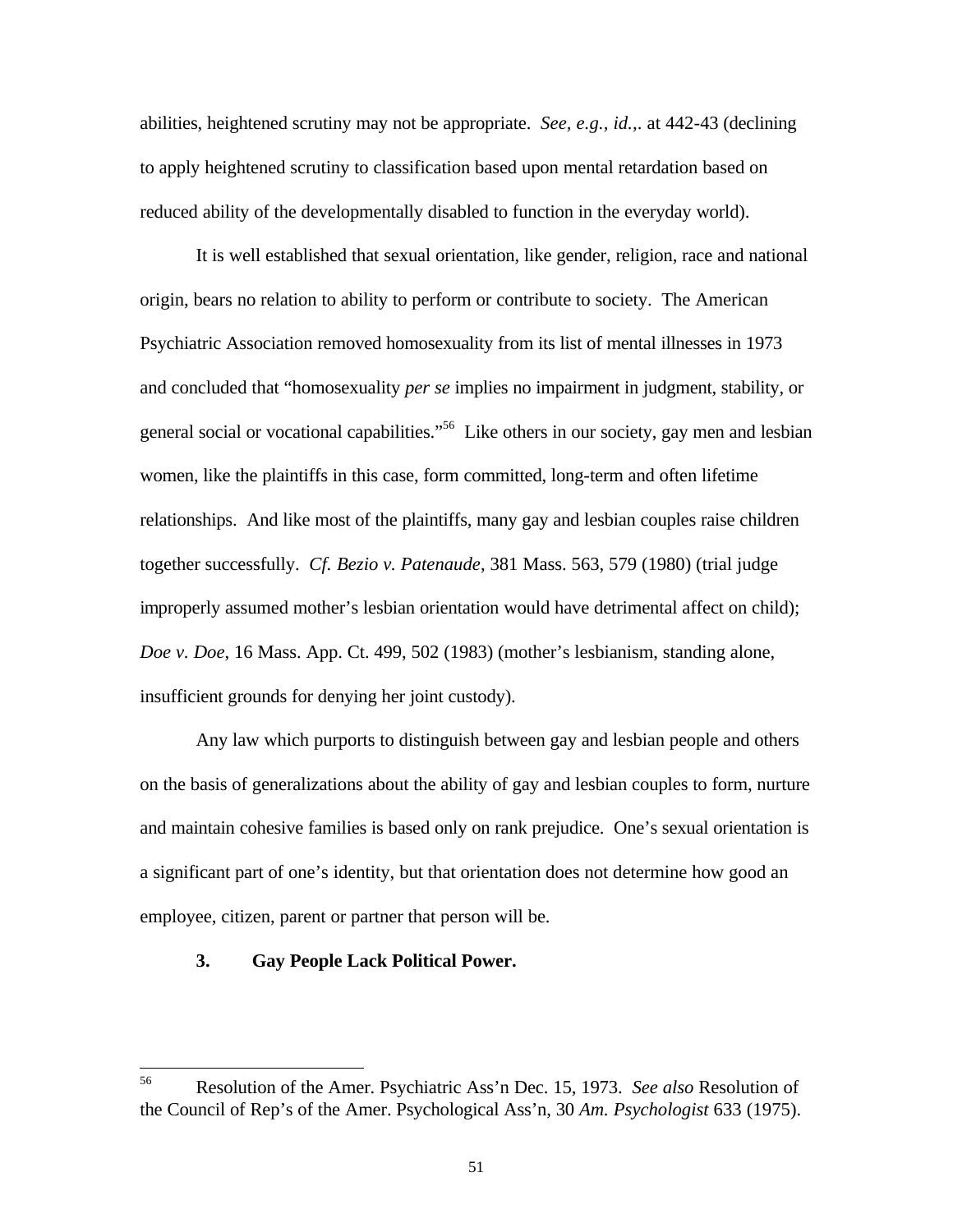The third factor sometimes considered by courts in analyzing whether strict scrutiny is appropriate under the federal model is whether the group has historically been relegated to a position of relative political powerlessness within the majoritarian, legislative political sphere. *See, e.g., Rodriguez*, 411 U.S. at 28; *Plyler*, 457 U.S. at 216 n.14. This criterion cannot be taken too literally, however, as women, and in some places, African-Americans, are political majorities who presumably wield political power. As one commentator suggests, the cases look beyond the political arena to society generally. Guido Calabresi, *The Supreme Court – Forward*, 105 Harv. L. Rev. 80, 95 (1991).

It should be obvious that the kinds of unequal treatment described above would have ongoing consequences and relegate gay people to a position of relative political powerlessness. While gay men and lesbians have recently become more visible politically in Massachusetts, many still feel the need to hide their sexual orientation to avoid the widespread discrimination and violence it engenders. This situation of being trapped "in the closet" has a negative impact on the group's ability to gain political advantage. *See* Cass Sunstein, *Sexual Orientation and the Constitution: A Note on the Relationship Between Due Process and Equal Protection*, 55 U. Chi. L. Rev. 1161, 1176 & n. 79 (1988) ("the exercise of political power by gays and lesbians is unusually difficult"); Calabresi, *The Supreme Court – Forward*, 105 Harv. L. Rev. at 97-98 n. 51 (same).

Undoubtedly, gay and lesbian people have made some strides toward protection in Massachusetts, but over the last thirty years, there have been only four members of the General Court who are or have been openly gay or lesbian at the time they were serving. No state-wide elected official in Massachusetts ever has been acknowledged to be gay or lesbian while serving. *Compare Frontiero*, 401 U.S. at 686 n.17 (finding women vastly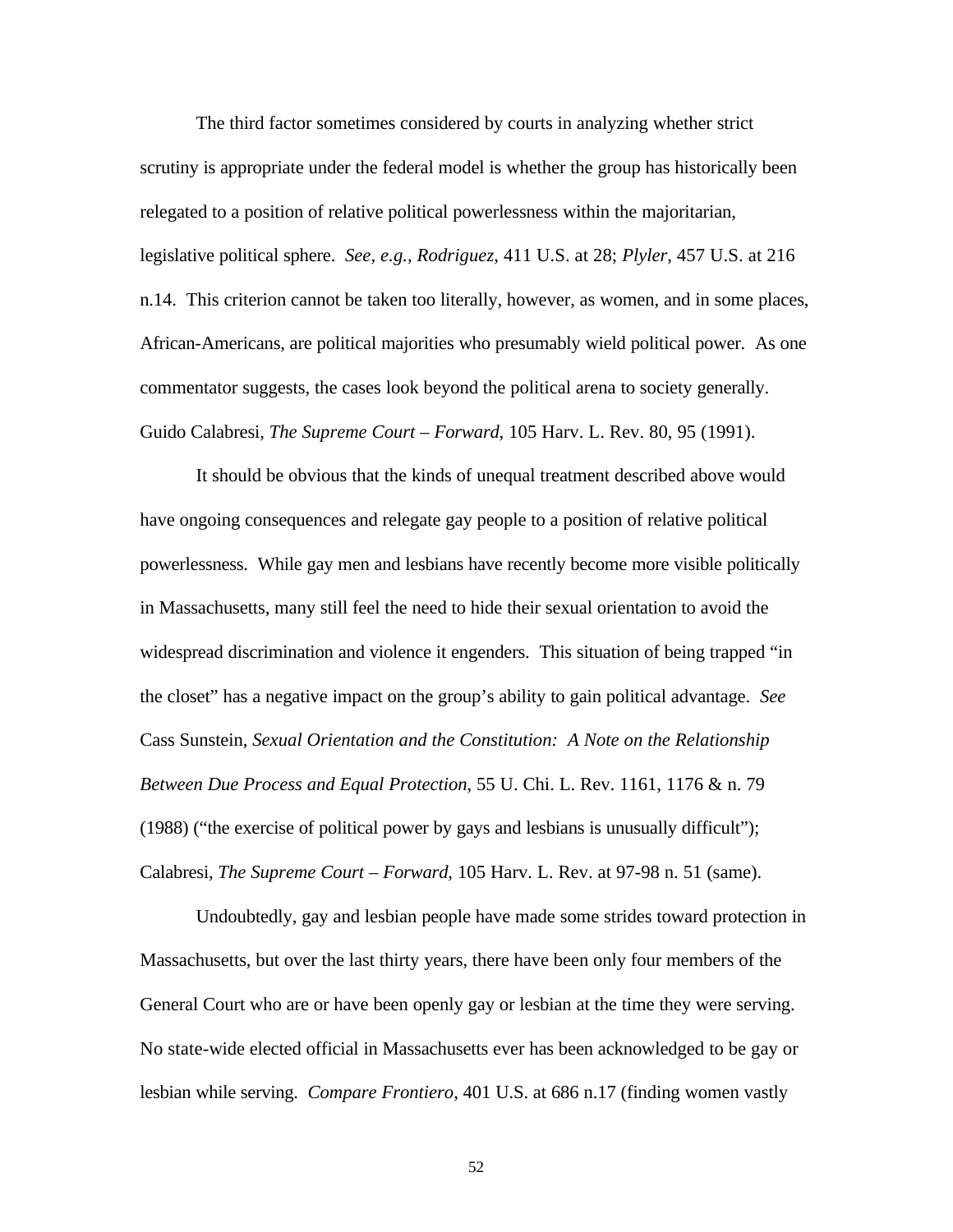under-represented in elected offices). Legislative proposals to allow state and municipal domestic partner health care coverage – of primary importance to same-sex couples since they have not been able to marry and qualify for insurance benefits in that way – have stalled in the Legislature for the last nine years.

Beyond these markers are other examples of the lack of political power of gay people. One is the passage of the federal anti-marriage law (mentioned above), which former President Clinton signed despite his comments that the legislation was "gaybaiting": $57$  the continued discriminatory regime imposed on gay and lesbian persons in the United States military, despite evidence that lesbian and gay people serve as well as or better than their heterosexual counterparts<sup>58</sup>; continuing political initiatives intended to limit or eviscerate the rights of gay people<sup>59</sup>; and ongoing violence against lesbian and gay persons based on their sexual orientation.<sup>60</sup>

57 <sup>57</sup> J. Jennings Moss, *Same as it ever was*, The Advocate, Dec. 10, 1996.

<sup>58</sup> *See, e.g., Dahl v. Secretary of the United States Navy*, 830 F. Supp. 1319, 1331 (E.D. Cal. 1993) (discussing internal military studies which conclude that gay service members perform better on a variety of indices); Statement of General Colin Powell, "Policy Concerning Homosexuality in the Armed Forces: Hearings Before the Senate Committee on the Armed Services", 103d Cong., 707 (1993) (gay and lesbian soldiers "served well in the past and are continuing to serve well  $\dots$ ").

<sup>59</sup> A few of many examples include: measures seeking repeal of civil rights protections (*e.g.* Maine's repeal of non-discrimination law in 1998 and rejection of antidiscrimination measure in 2000, Carey Goldberg, *Maine Governor and Gay Rights Supporters Pose a Question*, New York Times (December 8, 2000) at A28); constitutional amendments which withdraw discrimination against same-sex couples in marriage from judicial review in Hawaii, Alaska and Nebraska ) and a new attempt to do so in Massachusetts (*see* Benjamin Gedan, *Ballot Effort Eyes Gay Marriage Ban*, Boston Globe (August 4, 2002 at B2); and measures seeking to nullify all claims of sexual orientation discrimination (*see e.g.*, Colorado's Amendment 2 which was overturned in *Romer v. Evans*, 517 U.S. 620, 623 (1996)).

In addition, at the national level, a report on the criminal justice system's response to bias crime was suppressed by the Justice Department after the news media reported on its conclusion that "homosexuals are probably the most frequent victims" of hate violence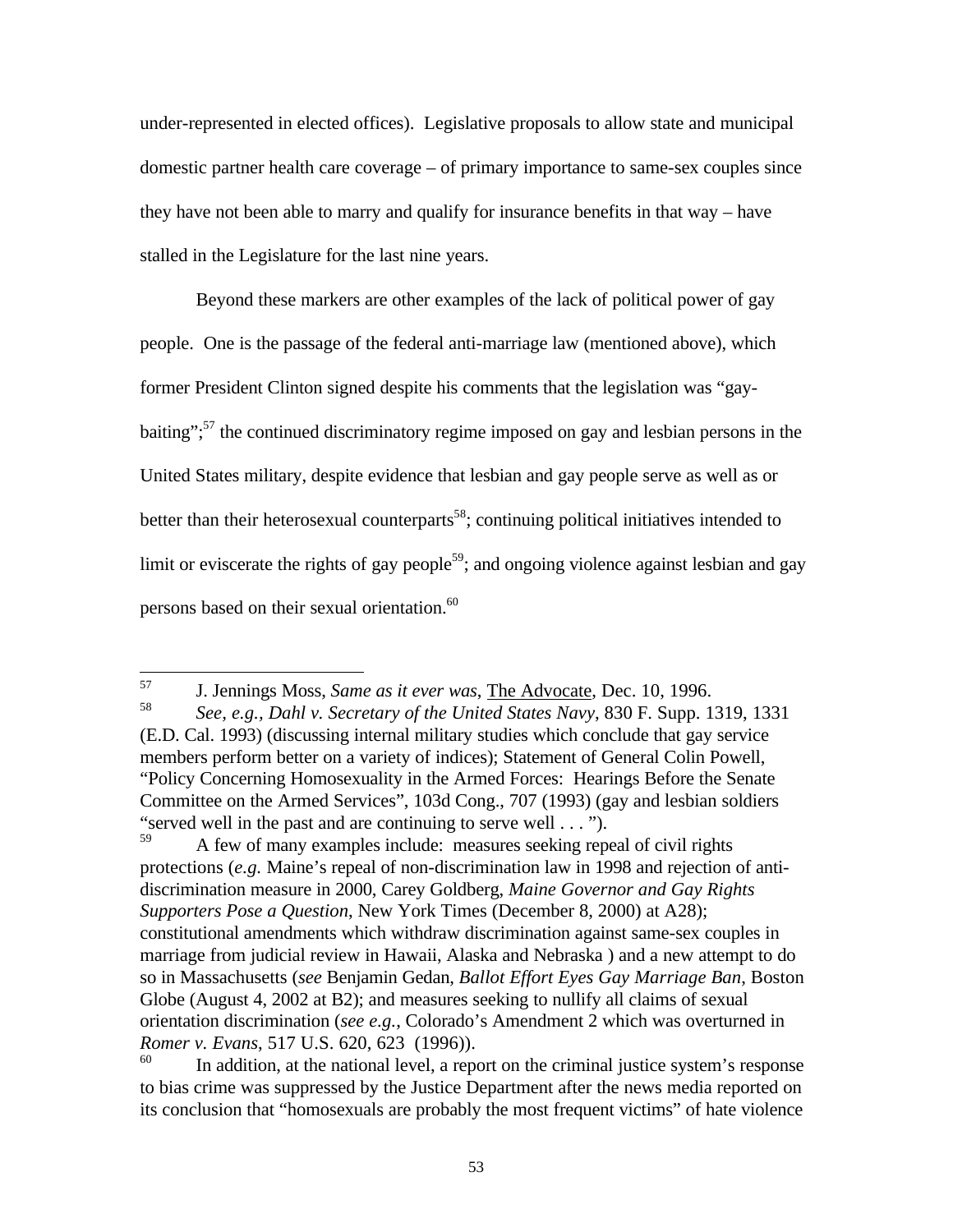In conclusion, sexual orientation should be considered a suspect or quasi-suspect classification that requires strict scrutiny from this Court. While the United States Supreme Court has not yet ruled on whether sexual orientation-based classifications should receive heightened scrutiny, some members of that Court have spoken to the issue. For example, former Justice Brennan opined:

[H]omosexuals constitute a significant and insular minority of this country's population. Because of the immediate and severe opprobrium often manifested against homosexuals once so identified publicly, members of this group are particularly powerless to pursue their rights openly in the political arena. Moreover, homosexuals have historically been the object of pernicious and sustained hostility, and it is fair to say that discrimination against homosexuals is likely . . . to reflect deep-seated prejudice rather than . . . rationality.

*Rowland v. Mad River Local Sch. Dist.*, 470 U.S. 1009 (1985) (Brennan, J., dissenting,

from denial of writ of certiorari).<sup>61</sup> But even if the Supreme Court were not to hold sexual

orientation as suspect, this Court should nevertheless do so under the state Constitution

and strike down the exclusion of gay people from civil marriage because the

Commonwealth cannot justify the discrimination against the plaintiffs in this case. *See*

section VI below.

 $\overline{a}$ 

## **D. The Distinctions Defendants Assert in the Marriage Laws Lack a Rational Basis.**

in America. Kevin T. Berrill, Gregory M. Herek, *Primary and Secondary Victimization in Anti-Gay Hate Crimes*, 5 J. of Interpersonal Violence 401, 403 (Sept. 1990).

Most federal court decisions dealing with gay people have arisen in the context of the military ban or defense security clearances where courts have held that they must give extraordinary deference to military policy and thus applied rational basis review. *See, e.g., Padula v. Webster*, 822 F.2d 97, 103 (D.C. Cir. 1987); *Thomasson v. Perry*, 80 F.3d 915, 927-28 ( $4<sup>th</sup>$  Cir. 1996). In the only equality case to reach the United States Supreme Court, the suspect classification question was not reached because Colorado's Amendment 2 demonstrated "animus" toward gay and lesbian people, which cannot constitute a *legitimate* governmental interest." *Romer v. Evans*, 517 U.S. 620, 634 (1996).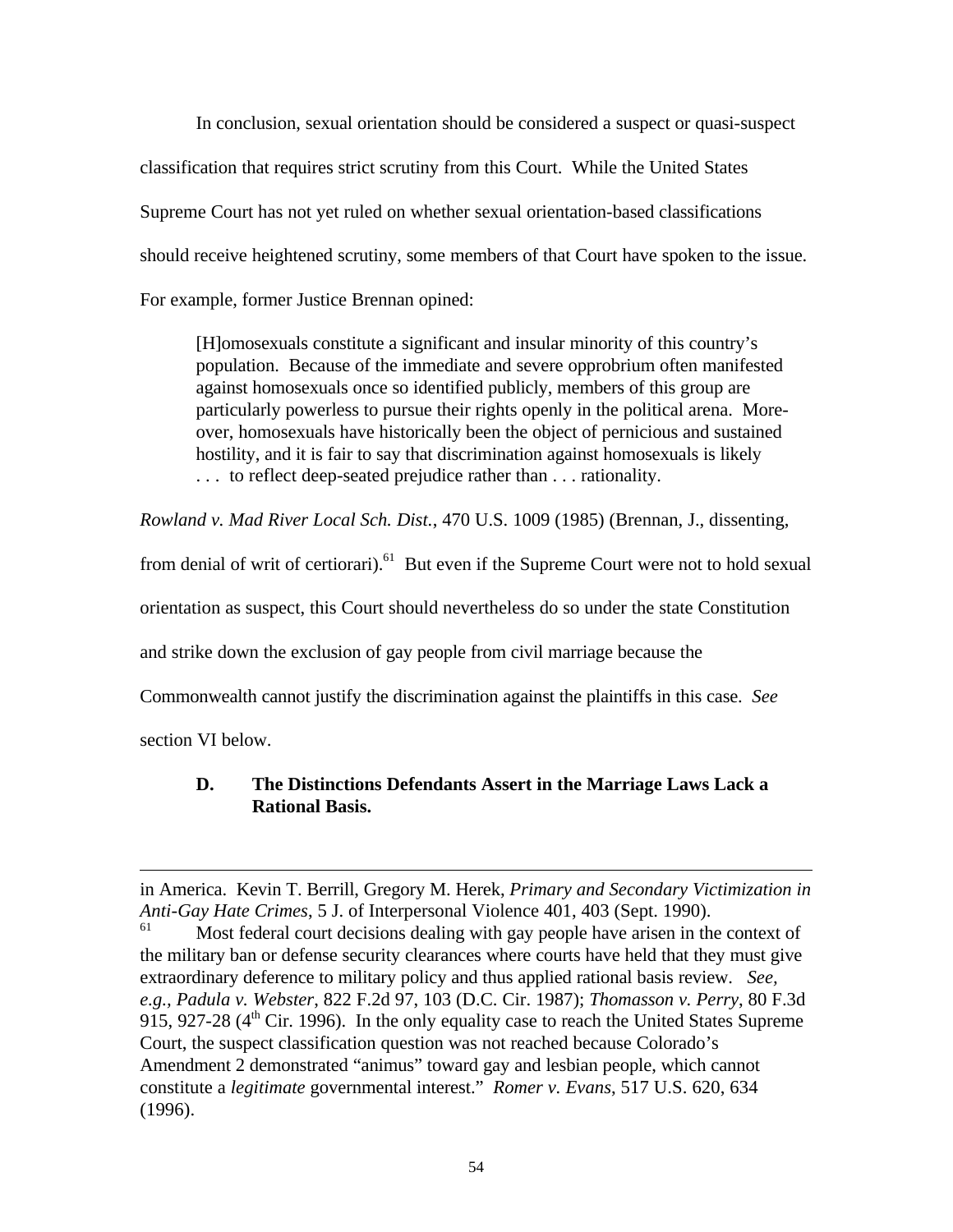As a general matter, absent imposition on a suspect or quasi-suspect class or a burden on a fundamental right, statutes enjoy a presumption of constitutionality and all rational inferences are made in favor of the constitutionality of the legislation. *Commonwealth v Henry's Drywall*, 366 Mass. 539, 541 (1974). But this is hardly tantamount to a rubber stamp of approval for any and all statutes. Under the Massachusetts Constitution, all legal classifications must, at a bare minimum, be "rationally related to a legitimate state interest." *Murphy v. Comm'n of Dept. of Indus. Accidents*, 415 Mass. 218, 226-27 (1993). The exclusion of the plaintiffs from marriage fails this test.

Equality guaranties resist both unequal treatment of those similarly situated as well as distinctions drawn on an invidious basis. *Id.* (all persons similarly situated should be treated alike; striking down statute requiring fee for appeal of denial of worker's compensation benefits when employee is represented by counsel but not when employee proceeds pro se); *Bachrach*, 382 Mass. at 276 (invidious discrimination in singling out "Independents" and denying them expression on the ballot).

Both prongs of legitimate state interest and rational relation must be satisfied; if not, the law is unconstitutional and the Court need not inquire further. This analysis does not occur in a vacuum. Rational basis analysis requires the court to "look carefully at the purpose to be served" and "the degree of harm to the affected class." *English v. New England Med. Ctr.*, 405 Mass. 423, 428 (1989). To survive rational basis review, the Court must find that "an impartial lawmaker could logically believe that the classification would serve a legitimate public purpose that transcends the harm to members of the disadvantaged class." *Id.* at 429.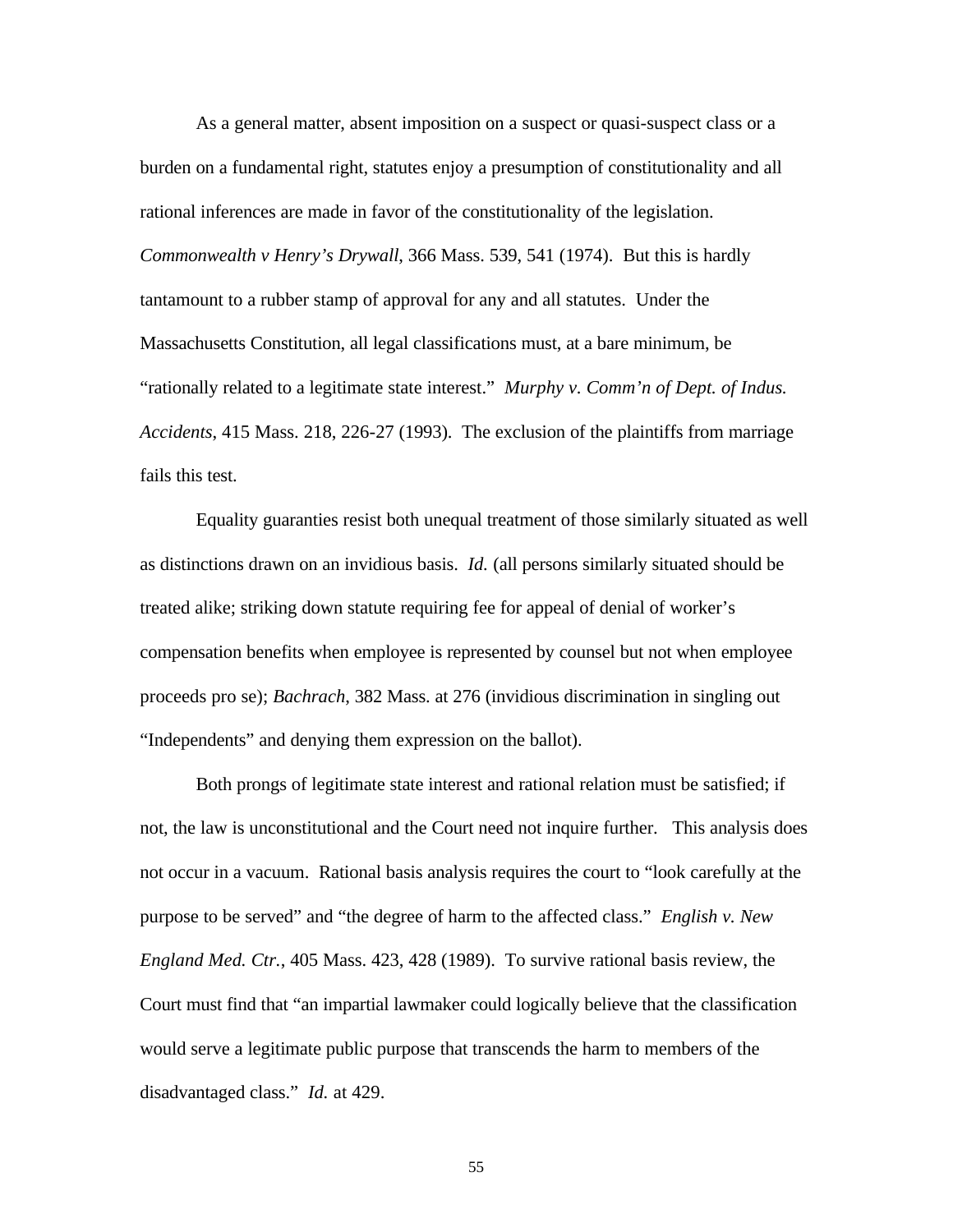The SJC has struck laws that promoted invalid government goals on a number of occasions. Long before the ERA became law, and at a time when married women were still denied some rights of public life, the SJC opined that several proposed bills which would have barred married women from working in public sector jobs were "arbitrary" and "lacking a reasonable basis." *Opinion of the Justices*, 303 Mass. 631, 646-48 (1939). In later years, absolute exclusions of boys from girls sports teams and other programs and vice versa were challenged under the ERA, but rejected "under any standard" of constitutional review. *MIAA*, 378 Mass. 342, 356-57 (1979); *Opinion of the Justices*, 374 Mass. 836, 842 (1977); *Opinion of the Justices*, 373 Mass. 883, 887-88 (1977).

In other contexts, the SJC has struck down laws that simply singled out one group or class for different treatment. *Murphy*, 415 Mass. at 232 (arbitrary to require appeal fee only of represented claimants but not pro se claimants); *Bachrach*, 382 Mass. at 274-75. This has been true even in the economic context. *Coffee-Rich, Inc. v. Com'r of Pub. Health*, 348 Mass. 414, 423-25 (1965) (law forbidding sale of frozen creamer product due to state fears of mislabeling and consumer confusion is irrational); *Hall-Omar Baking Co. v. Com'r of Labor and Indus.*, 344 Mass. 695, 707 (1962) (arbitrary to treat itinerant sellers of bakery products more stringently than itinerant sellers of milk products); *Vigeant v. Postal Tel. Cable Co.*, 260 Mass. 335, 341(1927) (based on federal law; no foundation for a classification which imposes liability on telegraph operators for their poles and wires but not other businesses and utilities which use poles and wires); *Bogni v. Perotti*, 224 Mass. 152, 159 (1916) (statute providing that labor organizations have more limited rights than others to protect their property is arbitrary).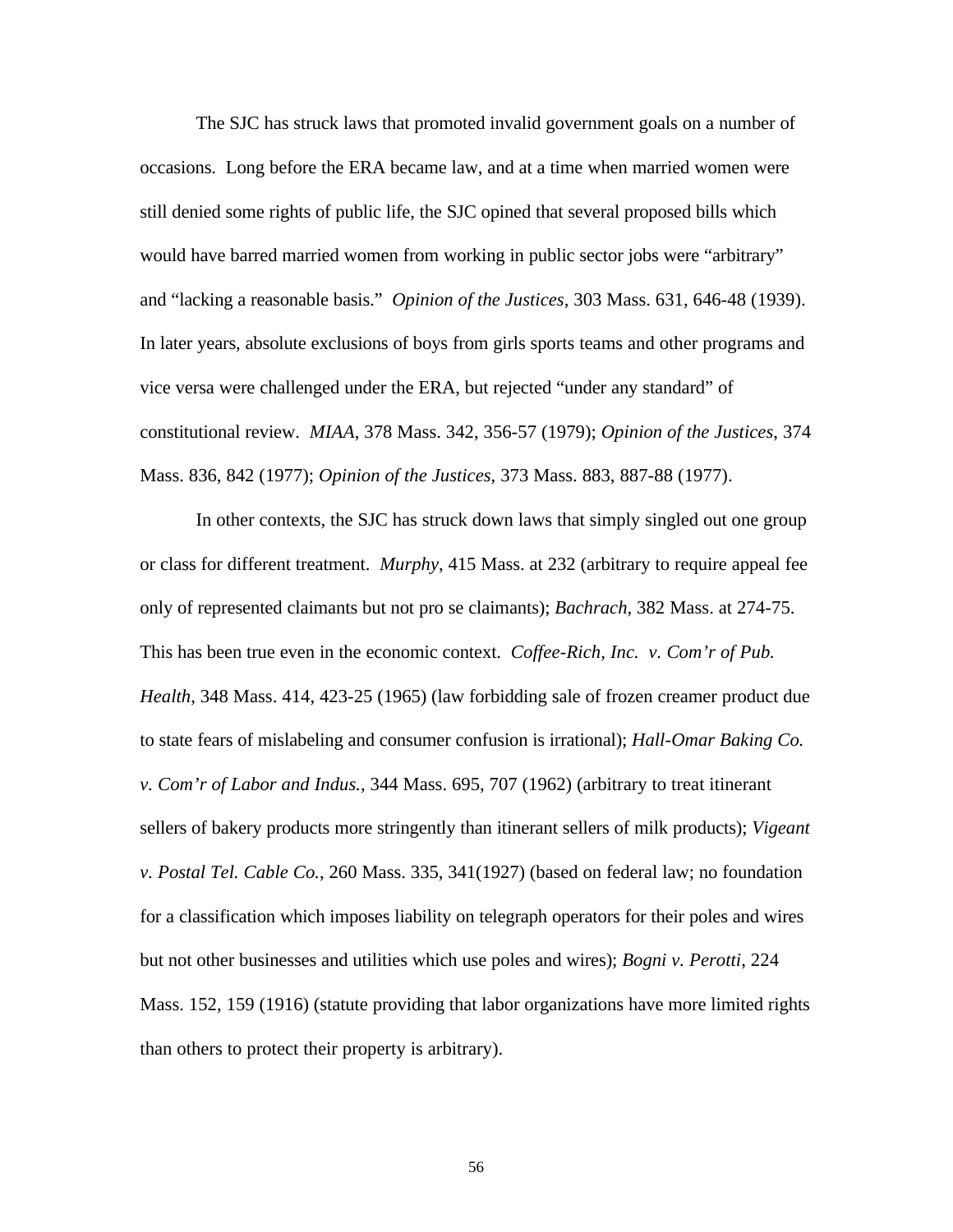In the same vein, classifications having no "real and substantial relation" to an asserted government purpose fail the rational basis test. *Murphy*, 415 Mass. at 230 (connection between state interests in reducing costs and deterring frivolous appeals too attenuated from classification burdening with a fee those who are represented by counsel on appeal); *Coffee-Rich, Inc.*, 348 Mass. at 424-25 (concern that frozen dairy creamer will be repackaged and sold as milk is "more fanciful than real"); *Hall-Omar Baking Co.*, 344 Mass. at 705 (hawkers and peddlers statute is "inappropriate and ineffective" to address concerns about different weights in "special cakes" and other bakery products); *Mansfield Beauty Acad. v. Bd. of Reg.*, 326 Mass. 624, 626-27 (1951) (no rational relationship between the public health and statute barring charges for materials used in connection with customers serviced at hairdressing schools); *Sperry & Hutchinson Co. v. Dir. of Div. on Necessaries of Life*, 307 Mass. 408, 418 (1940) (law forbidding gas stations to issue trading stamps has no real and substantial relation to state goal of preventing fraud); *Opinion of the Justices*, 303 Mass. at 651-53 (bills disqualifying married women from employment bear no rational connection to laws regulating marital relations or the health of mothers).

As shown below in section VI, the Commonwealth has no rational basis for excluding the plaintiffs from civil marriage.

#### **V. THE DEFENDANTS' ACTIONS VIOLATE THE PLAINTIFFS' RIGHTS TO FREE EXPRESSION AND INTIMATE ASSOCIATION.**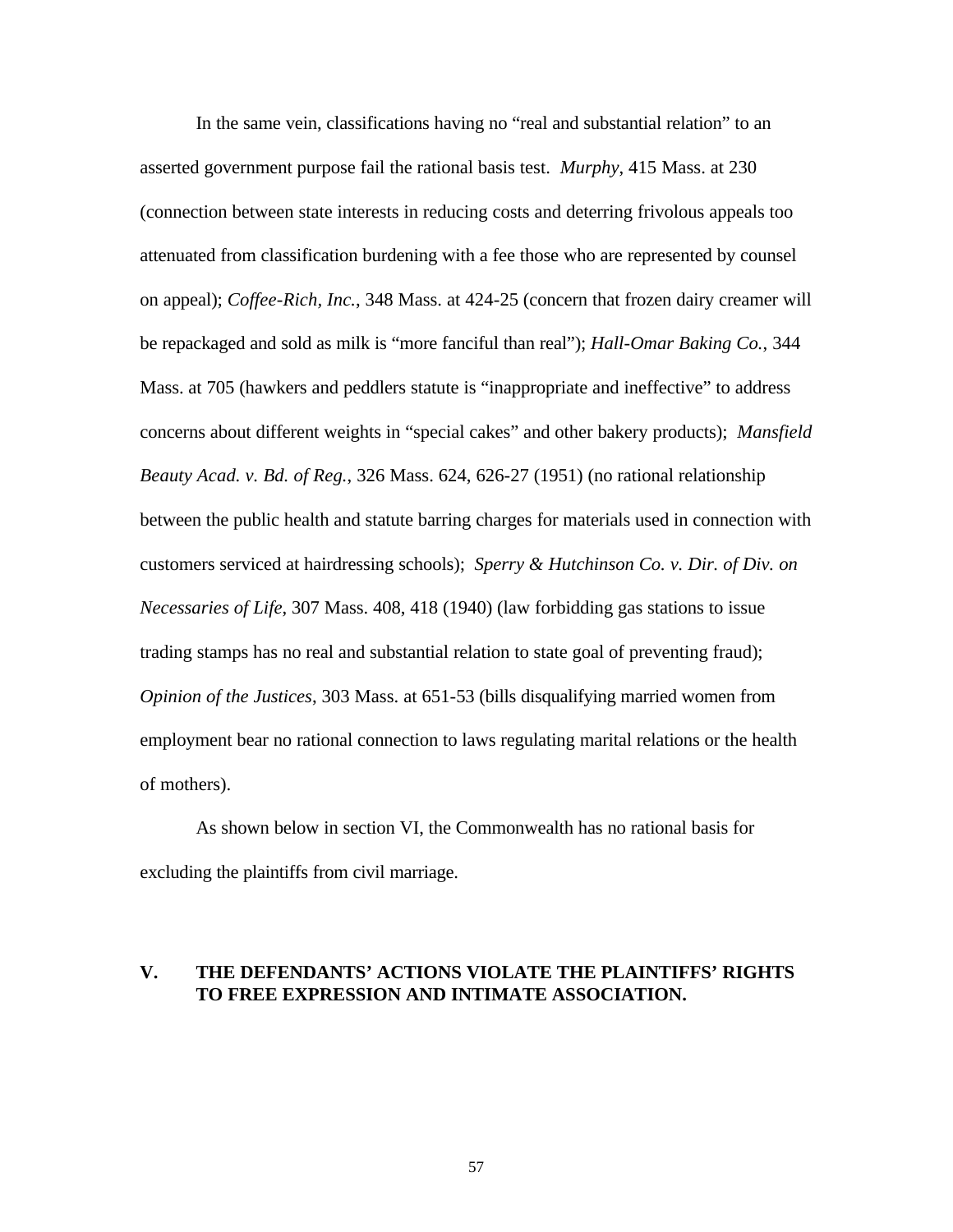The Plaintiffs also raise free expression and intimate association claims under Article XVI which guarantees that "The right of free speech shall not be abridged." Mass. Const., Pt. 1, Article XVI.

### **A. In Denying Them Access to Marriage, Defendants Have Infringed on Plaintiffs' Expressive Conduct In Violation of Article XVI.**

Article XVI's speech protections extend both to pure speech and also to "conduct designed to express ideas." *Commonwealth v. Sees*, 374 Mass. 532, 535 (1978) (nude dancing). Certainly the acts of seeking a marriage license and joining in marriage are no less communicative than nude dancing and other types of conduct deemed expressive in Massachusetts. Similarly, joining in marriage should be treated as "speech" for purposes of the Declaration of Rights. *See* Statement of Undisputed Facts, ¶ 26-27, 40-41, 51-52, 70, 86, 102-103 (identifying plaintiffs' communicative goals in seeking both a license and marriage). Treating the act of joining in marriage as expressive conduct protected under Article XVI makes sense in light of the goals of Article XVI: personal autonomy, the marketplace of ideas, and nondiscrimination. *See generally* David B. Cruz, *Just Don't Call It Marriage: The First Amendment and Marriage as an Expressive Resource*, 74 S. Cal. L. Rev. 925 (2001).

Even if the defendants have not intentionally suppressed the communications of the plaintiffs, their actions cannot be upheld if they are "related to the suppression of free expression" or if "the incidental restriction of First Amendment freedoms involved in the cases is greater than is essential to the furtherance of that governmental interest." *Sees*, 374 Mass. at 535, citing *United States v. O'Brien*, 391 U.S. 367, 376-77 (1968).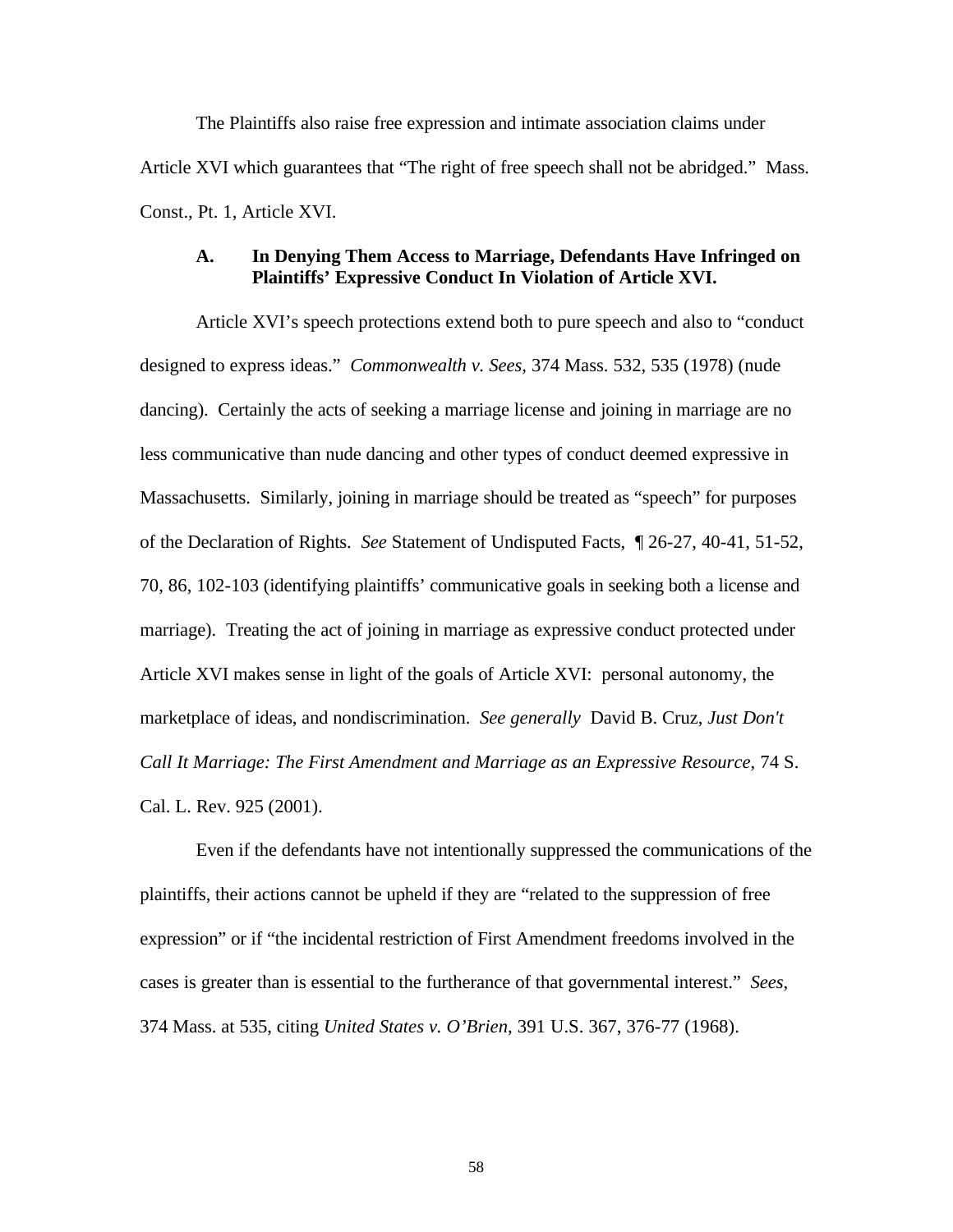The defendants' acts are related to the suppression of free expression because the plaintiffs were denied both the opportunity to complete the marriage license form and the opportunity to join in a civil marriage with the person of their choice. There is no governmental interest which justifies the defendants' restriction on the plaintiffs' expressions of love, commitment and personhood by denying them an opportunity to join in marriage simply because of the abstract idea that two women or two men joined together conveys to a disapproving portion of the population. *Spence v. Washington*, 418 U.S. 405, 412 (1974); *Terminello v. Chicago*, 337 U.S. 1, 4 (1949). *See also* section VI.

This case should take inspiration from *Bachrach* v. *Secretary of the Commonwealth*, 382 Mass. 268, 275 (1981). In that case, candidates for elective office were forbidden from using the word "Independent" to describe themselves on nominating petitions or ballots, but other self-designations were permitted. In other words, those who chose to campaign as Independents were "singled out and denied that expression on the ballot." *Id*. at 275. The SJC found that the synergy between the meritorious Article XVI (and First Amendment) and equality claims warranted strict scrutiny and struck the law. Here, it is individuals otherwise qualified to marry who seek to express their love for another person of the same sex who are singled out and denied the opportunity to marry – the same combination of speech and equality concerns which prompted the result in *Bachrach*.

In sum, defendants have interfered with plaintiffs' rights to speech without justification. That these plaintiffs, because of their sex and their sexual orientation, are forbidden from expressing their love and commitment through the Commonwealth's marriage system, warrants rigorous review from this Court.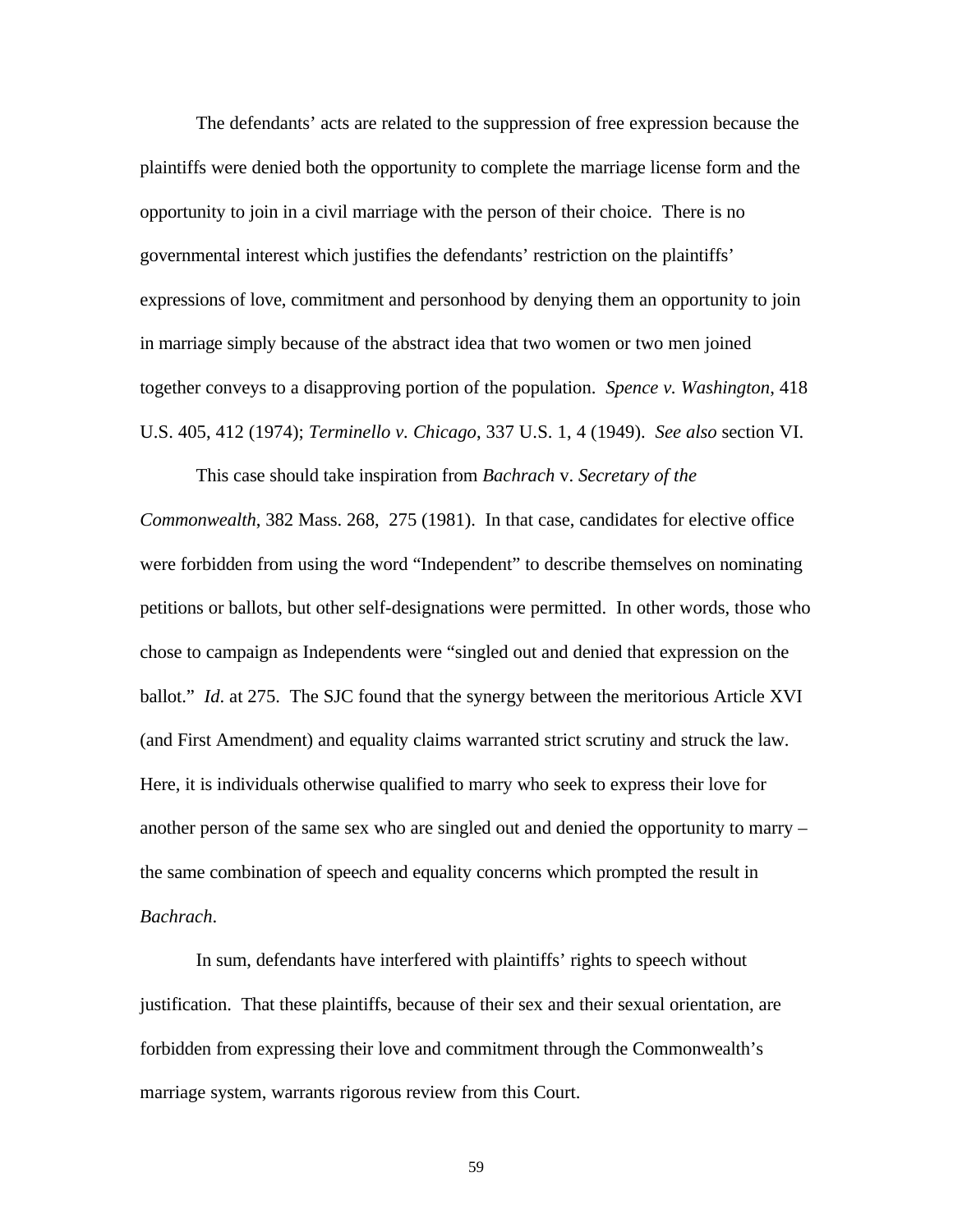#### **B. In Denying Them Access to Marriage, the Defendants Have Infringed Upon Plaintiffs' Right of Intimate Association Under Article XVI.**

Encompassed within the protection of free speech lies the right to join in and sustain intimate associations. *Concord Rod & Gun Club, Inc. v. Mass. Comm'n Against Discrimination*, 402 Mass. 716, 721 (1988) (noting that the constitutionally protected freedom of association encompasses both intimate and expressive associations). *See also Board of Dirs. of Rotary Int'l v. Rotary Club of Duarte*, 481 U.S. 537, 545 (1987) ("[T]he First Amendment protects those relationships, including family relationships, that presuppose 'deep attachments and commitments to the necessarily few other individuals with whom one shares not only a special community of thoughts, experiences, and beliefs but also distinctly personal aspects of one's life'.") (citation omitted). $^{62}$ 

While Massachusetts has yet to establish the precise contours of the intimate association right under the state Constitution, the federal courts have done so. In the foundational case of *Roberts v. United States Jaycees*, 468 U.S. 609 (1984), the Supreme Court established a variety of considerations for whether the relationship merited protection, such as whether it is "highly personal" or the type of bond which has "played a critical role in the culture and traditions of the Nation by cultivating and transmitting shared ideals . . . and foster[ing] diversity" or which "reflects the realization that individuals draw much of their emotional enrichment from close ties with others." *Id.*, at

<sup>62</sup> Despite a lack of doctrinal clarity regarding the source of this protection, the right of intimate association is found in free speech protections. *Concord Rod & Gun Club*, 402 Mass. at 721; *Rotary Club*, 481 U.S. at 545. To the extent that the right of intimate association also flows from privacy or equality protections, *see* sections III and IV *supra*, those arguments are incorporated here by reference. *See, e.g., Opinion of the Justices to the Senate*, 375 Mass. 795, 808-09 (1978) (suggesting that a right to privacy may stem from Article XVI); *Griswold*, 281 U.S. at 483.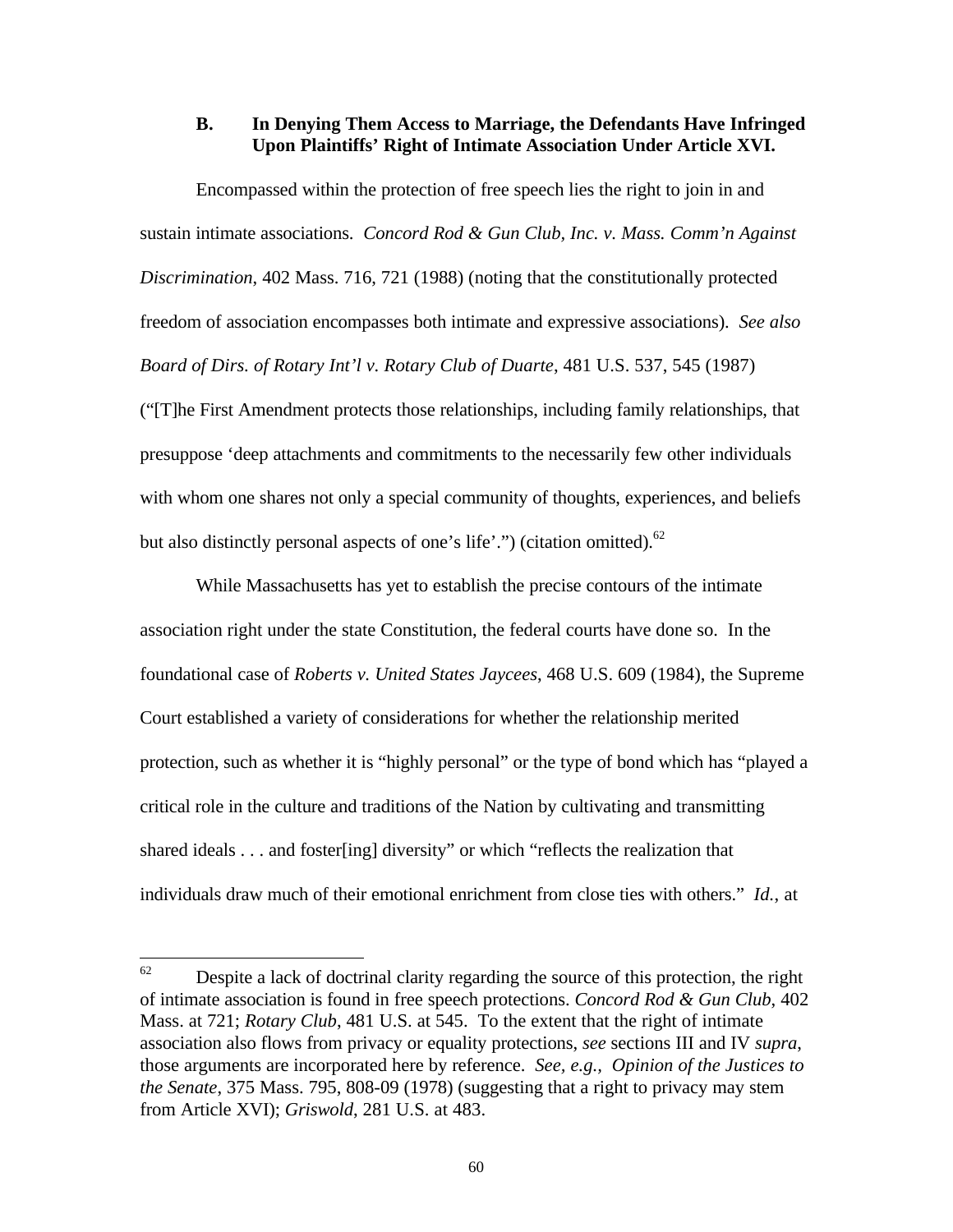618-19. Such relationships must be further examined with respect to their "size, purpose, policies, selectivity, congeniality, and other characteristics." *Id.*, at 620.

Marriage is a paradigmatic example of a constitutionally protected intimate association under the federal Constitution and should be treated with no less respect under the Massachusetts Constitution. The United States Supreme Court has already stated that "the creation and sustenance of a family – marriage" is one those personal affiliations deserving of constitutional protection. *Id.*, at 619; *Rotary Club*, 481 U.S. at 545. Marriage is a small association of two individuals, extraordinarily selective, highly personal and perpetuates our shared values of marital choice and commitment. Its highly expressive nature also points toward protection. S*ee Turner*, 482 U.S. at 95-96 (expressions of emotional support and public commitment an important aspect of marriage). *See also* section III (A) (2) (c) above; Karst, *The Freedom of Intimate Association*, 89 Yale L.J. 624, 636-37 (1980) (marriage expresses that the individuals in the couple wish to identify with each other and thus "take on expressive dimensions as statements defining ourselves").

The plaintiffs enjoy a right to intimate association under Article XVI and the Declaration of Rights generally. The Commonwealth has infringed on the intimate association rights of the plaintiffs by withholding access to marriage, an infringement subject to close review since it is among the most intimate, and least attenuated, of associations. *Padilla v. Padula*, No. 933 973 1994 WL 879788 at \*4, (Mass. Super. Apr. 29, 1994) (citing *Attorney Gen. v. Bailey*, 386 Mass. 367, 381, *cert. denied sub nom Bailey v. Bellotti*, 459 U.S. 970 (1982); *Roberts*, 468 U.S. at 620. As with expressive conduct and the other claims asserted by plaintiffs, the defendants have no justification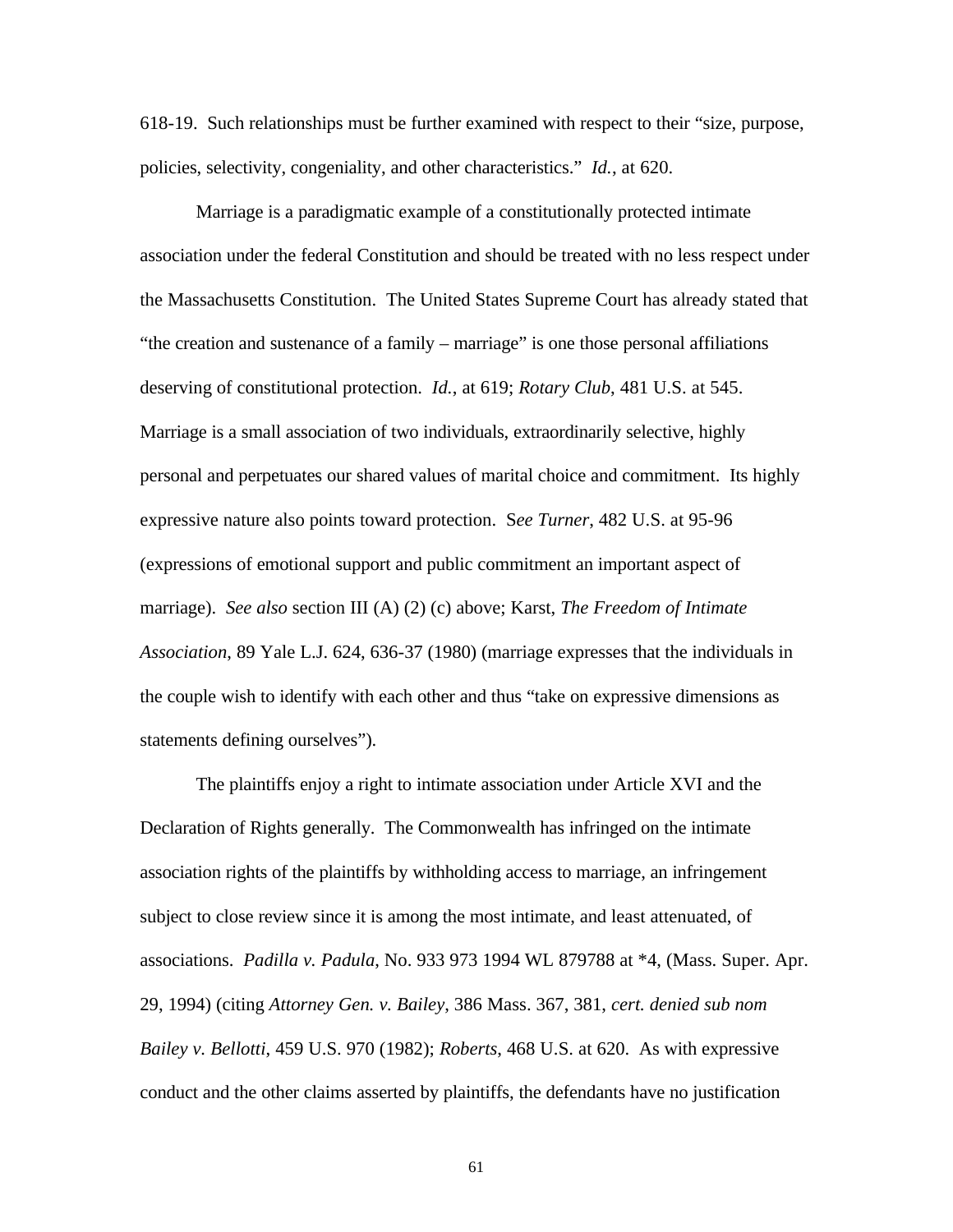which is rationally related, let alone compelling, for infringing on the plaintiffs' ability to marry. *See* section VI below.

### **VI. THE COMMONWEALTH CANNOT JUSTIFY ITS EXCLUSION OF THE PLAINTIFFS FROM CIVIL MARRIAGE UNDER THE DECLARATION OF RIGHTS.**

#### **A. The Interplay of Important Constitutional Values At Issue Here Requires Strict Scrutiny of the Plaintiffs' Exclusion from Marriage.**

Because marriage is a fundamental right, because the present system discriminates on the suspect bases of sex and sexual orientation, and because denying access to marriage infringes on rights of free speech, strict scrutiny applies. But even assuming, arguendo, that strict scrutiny is not warranted for these reasons, it is warranted for other reasons. Under *Marcoux* and its progeny, the balance of the competing values involved weighs decisively in favor of the plaintiffs. In other words, even if access to civil marriage were not a fundamental right, it is certainly a right of the utmost importance. *Compare Fiorentino v. Fiorentino*, 365 Mass. 13, 19 (1974) (access to divorce court an important right); *Bachrach*, 382 Mass. at 275 (candidate's ability to describe self as "Independent" an important right). Marriage implicates autonomy and personhood, is a special and unique legal status, and is a gateway to hundreds of protections and responsibilities. *See infra* section III (A) (1)  $(a - c)$ . As noted by a Vermont Justice, "the complexity of the current system of government-created benefits and burdens has made civil marriage a modern day emolument, a government recognized and supported special status, for which [gay and lesbian couples] are not eligible." *Baker*, 744 A.2d at 889 (Dooley, J., concurring).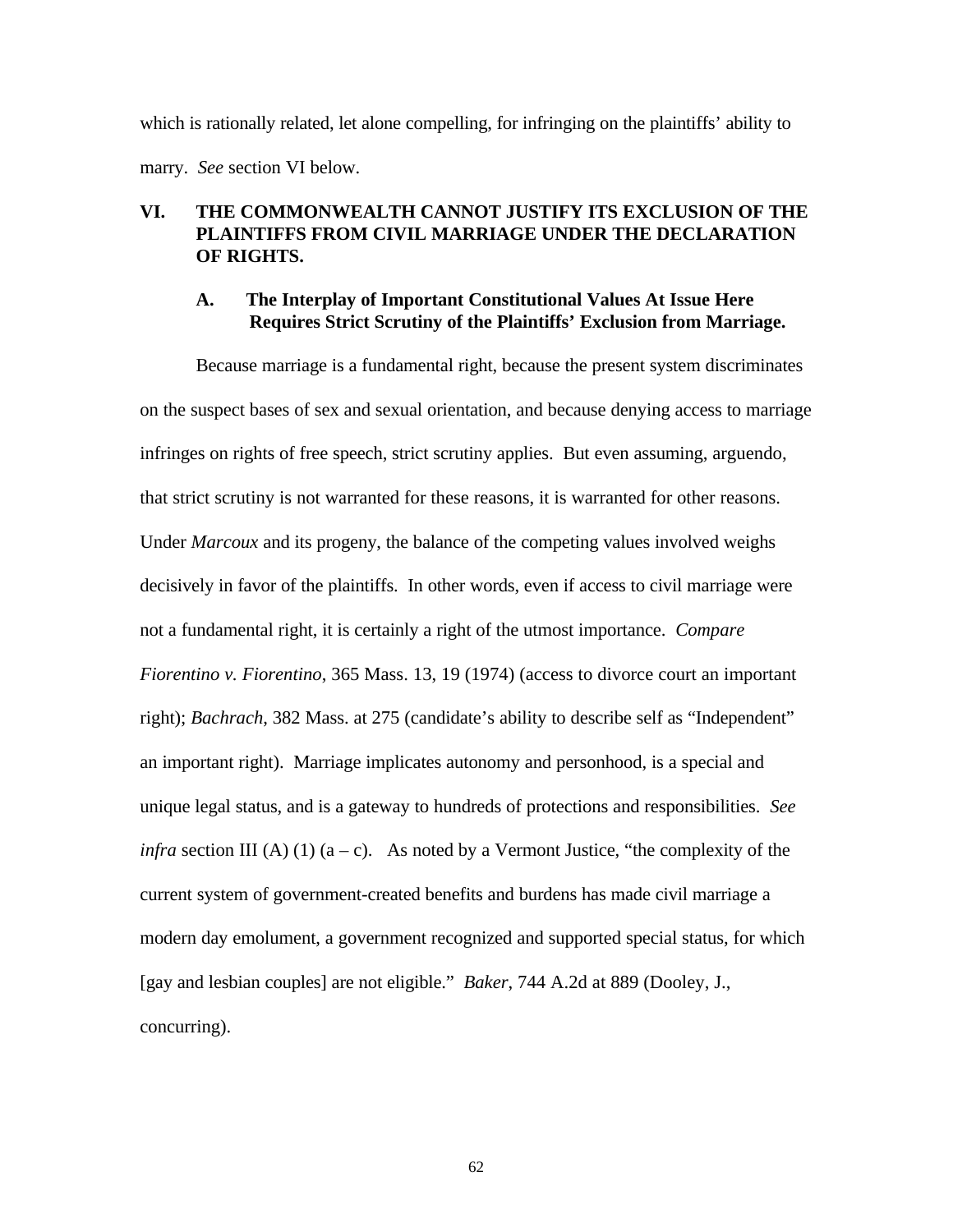In the same vein, even if sexual orientation discrimination is not analyzed as is sex discrimination, it is clear that both the legislature and the courts have repeatedly frowned upon laws disadvantaging gay men and lesbian women and have sought to reverse the reflexive discrimination generally imposed on gay people. *See* section III (B) (2) above.

Even if, arguendo, this case does not implicate the right of free speech, or expressive conduct, or intimate association per se, without a doubt there is something both personally and culturally expressive about joining in marriage which must be added to the balance of interests here. *See* section V above.

Any state interests, to the extent they are even legitimate objects for the Commonwealth fail in tipping the scales toward continued discrimination against same-sex couples. In any event, those interests are so attenuated from the exclusion of same-sex couples from marriage that they are little more than a sham. *Commonwealth v. Soares*, 377 Mass. 461, 491 (1979) ("[W]e rely on the good judgment of the trial courts to distinguish bona fide reasons . . . from sham excuses belatedly contrived to avoid admitting facts of group discrimination") (internal citation omitted).

#### **B. There is No Rational Basis for the Plaintiffs' Exclusion from Marriage.**

Although the Commonwealth has not yet articulated its justifications for the present discriminatory regime, a number of possible justifications can be swiftly dispatched as neither legitimate state interests, nor compelling ones, nor interests which are related to the exclusion of same-sex couples from civil marriage. Since defendants cannot meet the rational basis test with or without a balancing of relevant interests, *a fortiori*, they cannot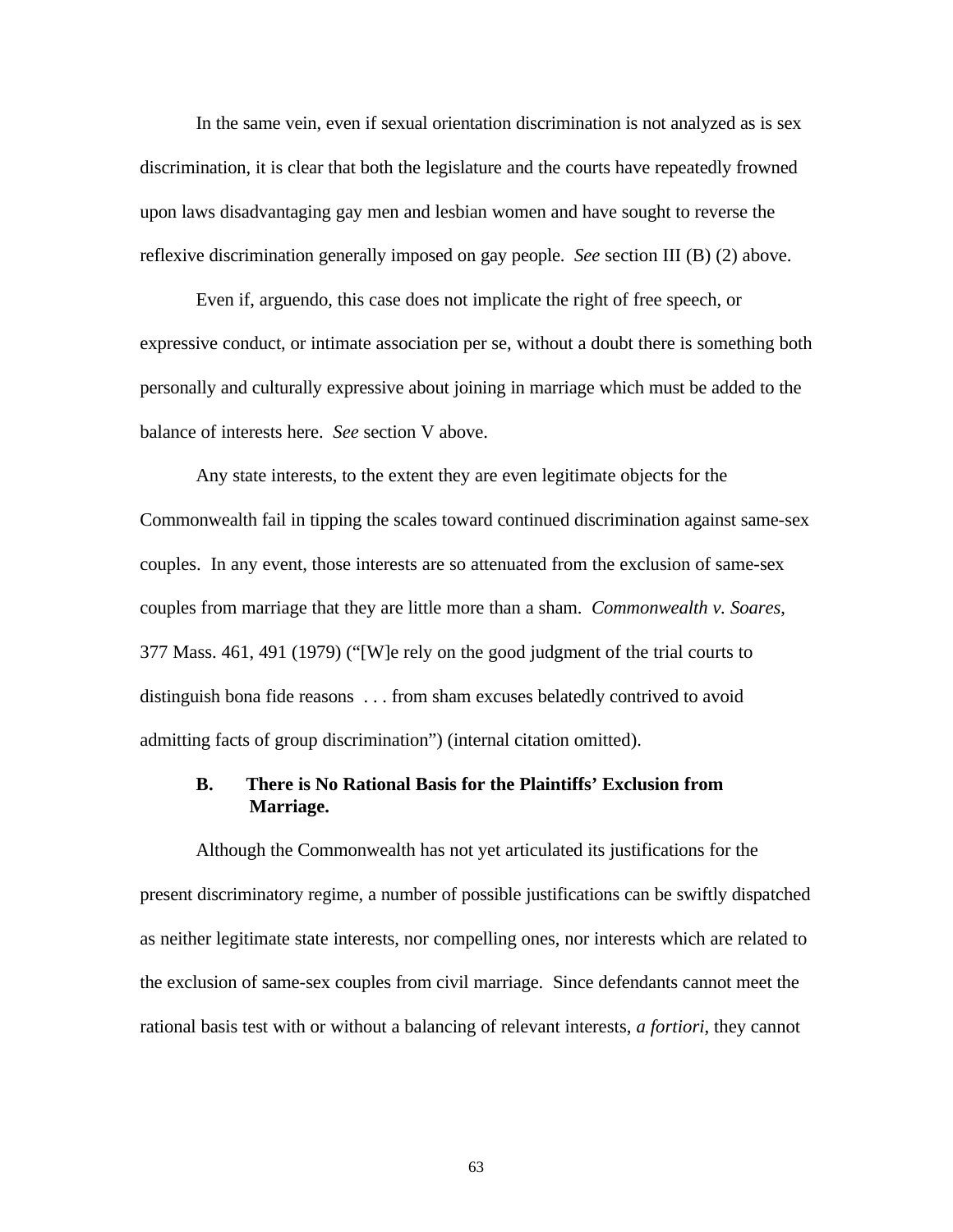meet the higher standard required for the fundamental right and suspect classifications implicated in this case.

#### **1. Any Interest in Maintaining "Tradition" Fails To Justify the Commonwealth's Discrimination.**

The Commonwealth may invoke the longevity of the exclusion of same-sex couples from marriage as a justification for its continued existence. However, the SJC has rejected defenses for discrimination premised on tradition. In *Opinion of the Justices*, 373 Mass. 883 (1977), the SJC was asked to consider the constitutionality of a proposed bill to continue a "Girl Officers Regiment," notwithstanding laws forbidding sex discrimination in education. The Court did not even reach issues of strict scrutiny because maintaining tradition for the sake of tradition did not even rise to the level of a legitimate state interest. "The bill appears to have no purpose other than to exclude male students from participation in a coeducational public high school in the interests of perpetuating the organization's traditionally sex-restrictive membership requirement." *Id.* at 887-88. In other words, tradition for the sake of tradition fails to justify discrimination when constitutional values are at stake. *See also Baker*, 744 A.2d at 885 ( long history of official intolerance of same-sex relationships not a basis for refusing protection under the Vermont Constitution); *Perez*, 198 P.2d at 27 ("Certainly, the fact alone that the [racial] discrimination has been sanctioned by the state for many years does not supply such [a compelling] justification").

### **2. Any Interest Based on Gender Differences Fails To Justify Plaintiffs' Exclusion from Civil Marriage.**

Justifications for the present exclusion of same-sex couples from marriage often turn on the alleged special attributes that men, on the one hand, and women, on the other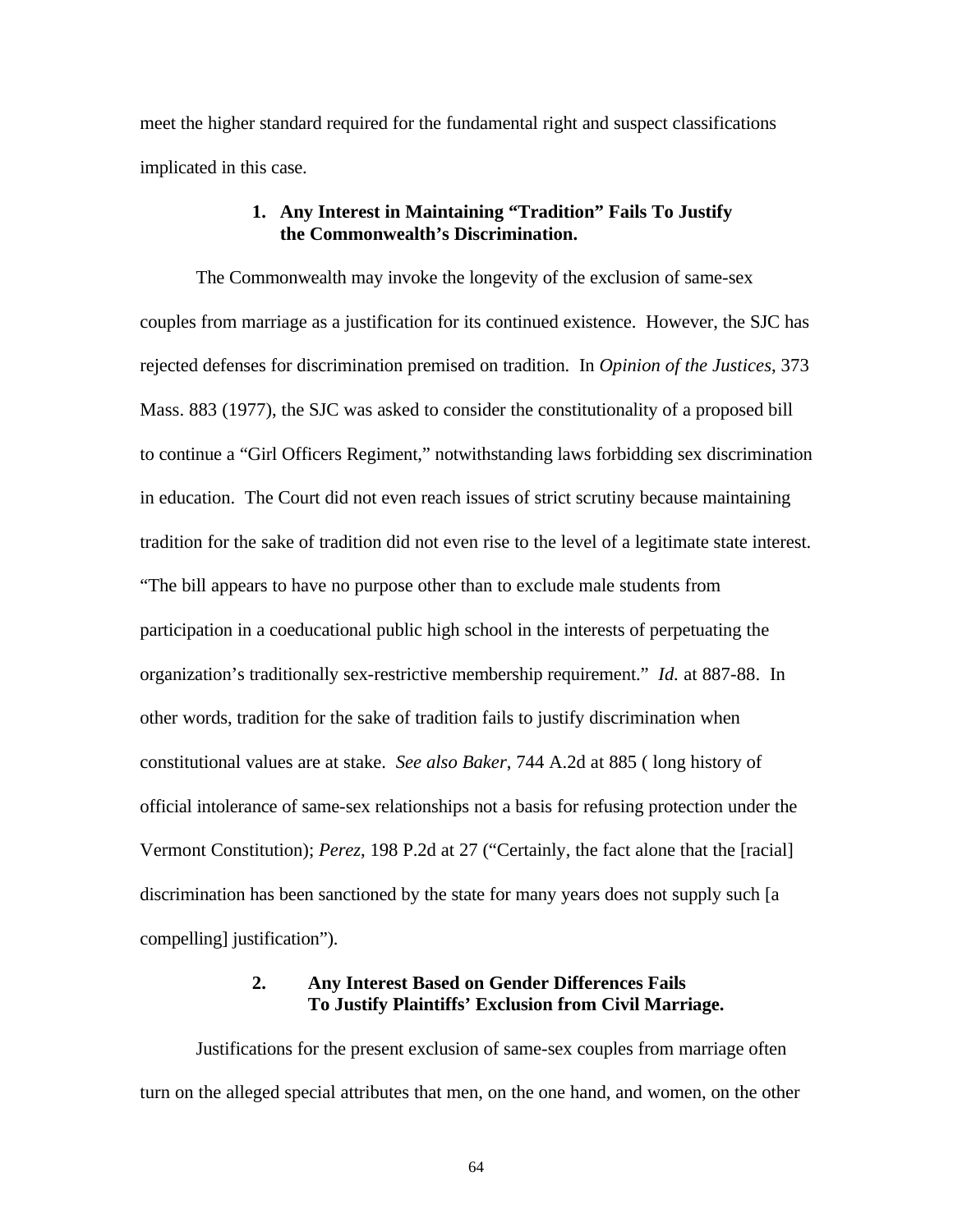hand, bring to the marital relationship, thereby marking the marriage relationship as a unique union of differences. Stated differently, the notion is that men and women have separate and proper roles and, in order for a marriage to be a "marriage," the parties should be fulfill those roles. Such an argument has already been rejected by the SJC as merely echoing archaic and overbroad generalizations about the roles and abilities of men and women. *MIAA*, 378 Mass. at 358-59 (striking a rule which barred all boys from playing on girls' teams). In that case, the SJC did not ignore that "biological circumstance does contribute to some overall male advantages" but the Court nonetheless refused to endorse the use of sex as a 'proxy' for functional classification. *Id.* at 357. If sex is not a proxy for function in sports, it should no more serve as a proxy for what attributes a particular individual person will bring to a marriage.

Moreover, any justification premised on gender stereotypes denies equality and protection to the *individual* who has a right to be free from discrimination. *Id.* at 352. *See* Laurence H. Tribe, AMERICAN CONSTITUTIONAL LAW sec. 16-29 (2d ed. 1988) (The characteristic injury of gender discrimination lies not in the failure to be treated on a gender-blind basis, but rather in being deprived of an opportunity because one is a woman, or because one is a man).

Laws which insist on strong differentiation between the sexes by prohibiting samesex intimacy, or limiting marriage to different-sex couples, not only constrain men and women to limited gender roles, but actually perpetuate the subordination of women in the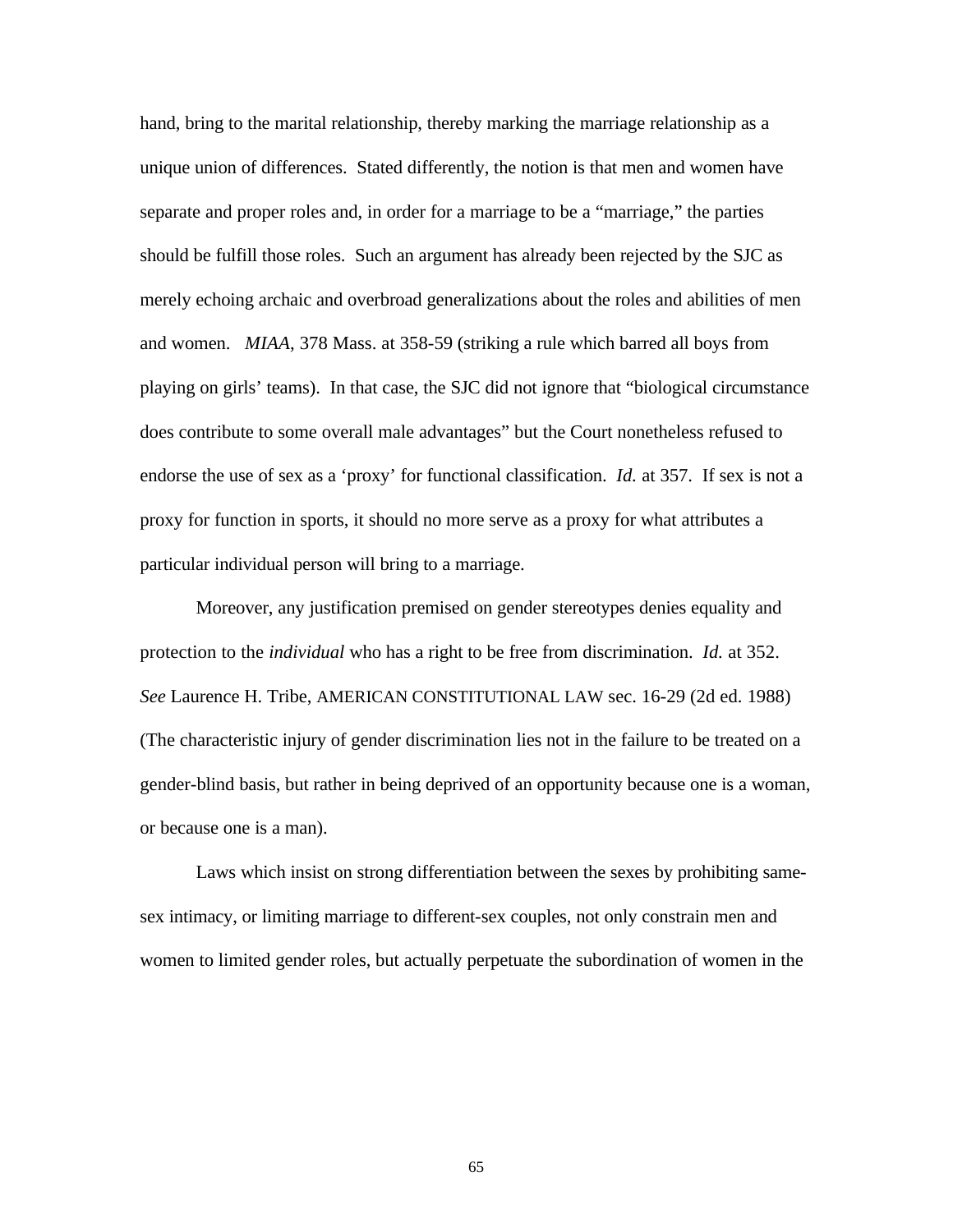same way that miscegenation laws reflected and entrenched an ideology of white supremacy.<sup>63</sup>

To the extent that the biological differences rationale is really an argument that the purpose of marriage is to beget children, it proves far too much. Infertile couples, as well as those past childbearing age, are permitted to marry. Many infertile couples use reproductive technology or adoption to form families, just as do same-sex couples. In short, the Commonwealth licenses marriage, not procreation.

#### **3. Any Claimed Interest Based on Fears of a Slippery Slope Fails to Justify Plaintiffs' Exclusion from Civil Marriage.**

Access to civil marriage cannot be limited by any possible fears of a slippery slope. This is the same argument made by opponents of interracial marriage. The Commonwealth of Virginia raised issues about polygamy in the *Loving* case<sup>64</sup>; the *Perez* dissent raised issues about incestuous marriages.<sup>65</sup> Both were wrong for the same reason the argument is wrong here. This case is about discrimination based on personal identifying characteristics, not numerosity or blood relations. Should a case arise, for example, in which a man seeks to marry more than one woman, it is at that time that the

<sup>63</sup> <sup>63</sup> *See, e.g.*, Andrew Koppelman, *Why Discrimination Against Lesbians and Gay Men is Sex Discrimination*, 69 N.Y.U. L Rev. 197 (1994); Sylvia Law, *Homosexuality and the Social Meaning of Gender*, 1988 Wis. L. Rev. 187 (1988).

<sup>64</sup> At oral argument in *Loving*, the Assistant Attorney General arguing for Virginia stated, "[T]he state's prohibition of interracial marriage . . . stands on the same footing as the prohibition of polygamous marriage, or incestuous marriage, or the prescription of minimum ages at which people may marry, and the prevention of the marriage of people who are mentally incompetent." Peter Irons & Stephanie Guitton, eds., MAY IT PLEASE THE COURT 277, 282-83 (1993).

*Perez*, 198 P.2d at 46 (Shenk, J., dissenting).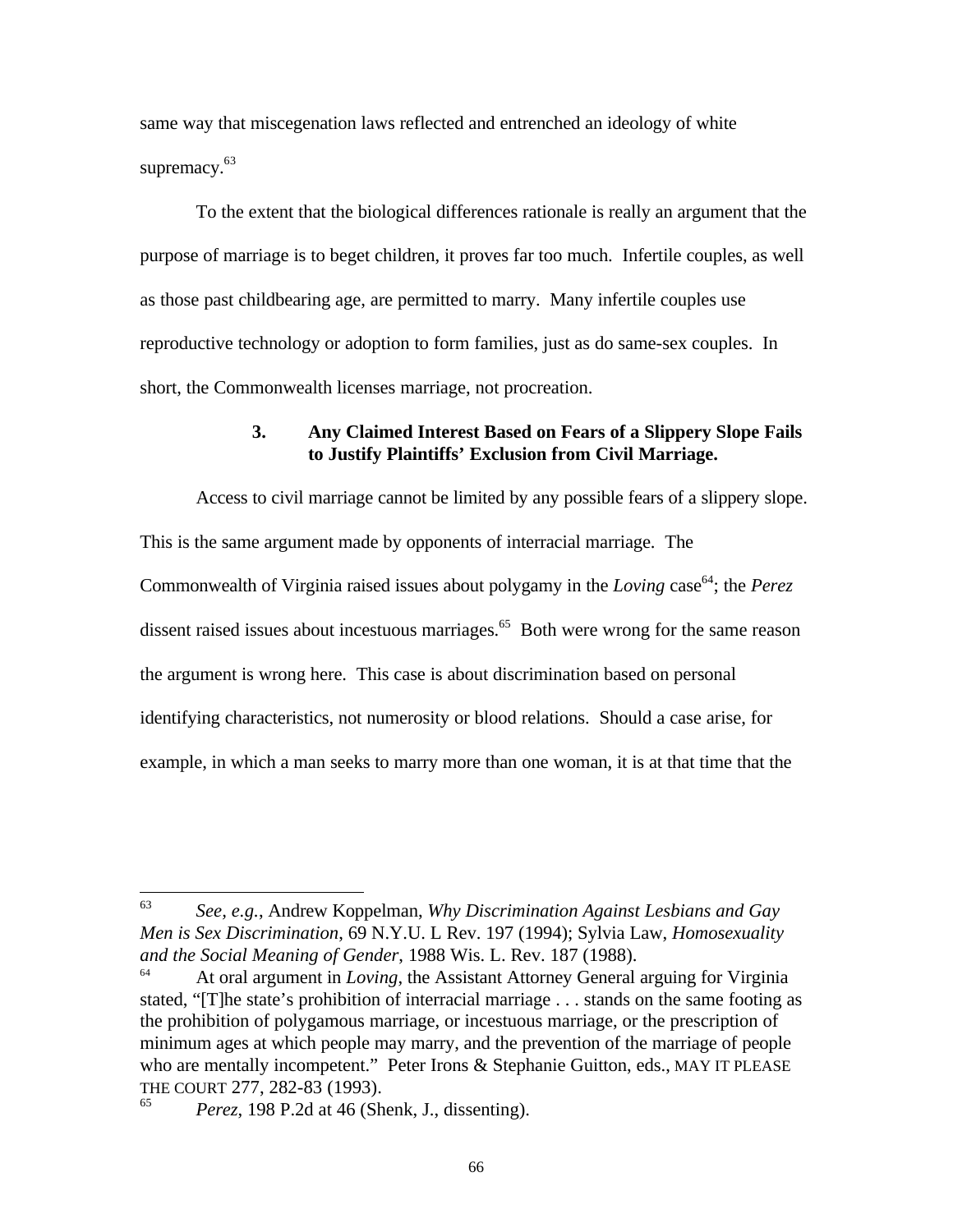Commonwealth must articulate its justification for that particular limitation.<sup>66</sup> That presents an entirely different issue, however, from the state's justification for discriminating against the choice of a partner who is of the same sex in the fundamental right of marriage. Ending discrimination in marriage against individuals who seek to marry someone of the same sex will hardly make legalization of multiple-partner marriages inevitable any more than ending race discrimination did.

### **4. Any Interest in Promoting Parenting By Biological Parents and Childrearing By Male and Female Couples Fails to Justify the Plaintiffs' Exclusion from Civil Marriage.**

To the extent the Commonwealth may argue that it wishes to give a preference to marriages in which the children are raised by their biological parents, that preference cannot be tied to the marriage laws. Married parents may also adopt children, or use reproductive technology involving donor eggs, donor sperm, or both. Biology is not the sum total of parenthood.

If the Commonwealth argues that it prefers children to have male and female role models, that preference flies in the face of the sanction of single parent adoptions as well as joint adoptions by unmarried couples, including same-sex couples. *See* G.L. c. 210, sec. 1 (authorizing single person adoptions, *inter alia*); *Adoption of Tammy*, 416 Mass. 205 (1993) (construing section 1 to allow unmarried couples to adopt jointly). In 1999, the legislature amended portions of the adoption statute without changing the provision

<sup>66</sup> In addition to the numerosity distinction, commentators across the political spectrum have justified the prohibition of polygamous marriages on a variety of bases. *See, e.g.,* Teresa S. Collett, *Marriage, Family and the Positive Law*, 10 Notre Dame J. L. Ethics & Pub. Pol'y 467, 475 (1996) (polygamous marriage creates inequality within companionate marriage); Maura I. Strassberg, *Distinctions of Form or Substance: Monogamy, Polygamy and Same-Sex Marriage*, 75 N.C. L. Rev. 1501 (1997) (polygamy undermines modern liberal state); Richard Posner, SEX AND REASON 216 (1992) (anomalous in companionate marriage and would benefit few men at the expense of many).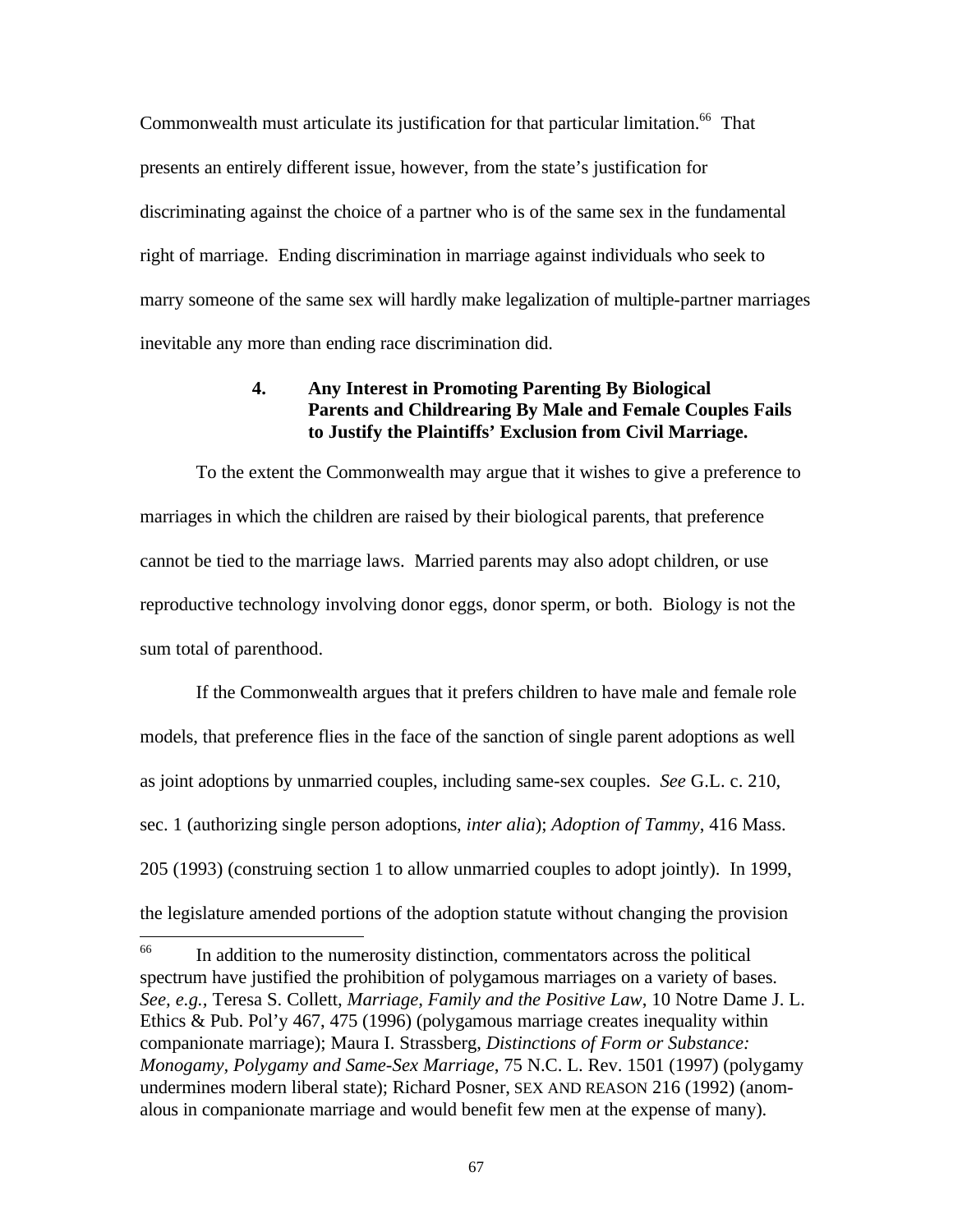the SJC relied upon in *Tammy*, and thereby ratified the Court's decision. Acts & Resolves 1999, c. 3, sec. 15.

In a similar vein, state lawmakers have not made broad generalizations about the effects on children of living with an adult of the same or different sex, and the courts have long rejected consideration of the sex of the child or custodial parent in determining the best interests of the child upon divorce. G.L. c. 208, sec. 28; *Harding v. Brown*, 227 Mass. 77, 87 (1917).

In the face of this clear expression of legislative policy in favor of providing state protections and supports for children, including children being raised by parents of the same gender, and the legislature's rejection of consideration of gender as a factor in evaluating a child's best interests, it is difficult to fathom how the State could now infer a legislative intent to withhold from those same children the legal protections and supports that flow from legal recognition of the relationship between their parents. This Court cannot accept as underpinning any law a purpose which is so riddled with exceptions as to reduce the reason to a sham or deceit. *Commonwealth v. Soares*, 377 Mass. at 491. *See also Baker*, 744 A.2d at 881, 884-85 (state's interest in protecting children actually argues in favor of extending marital rights and protections to same-sex couples); *Baehr v. Miike*, 1996 WL 694235, \*18 (Haw. Cir. Ct.) (after trial on exclusion of same-sex couples from civil marriage, court concluded, *inter alia*, that neither "the public interest in the wellbeing of children, or the optimal development of children, will be adversely affected by same-sex marriage").

#### **VII. CONCLUSION**